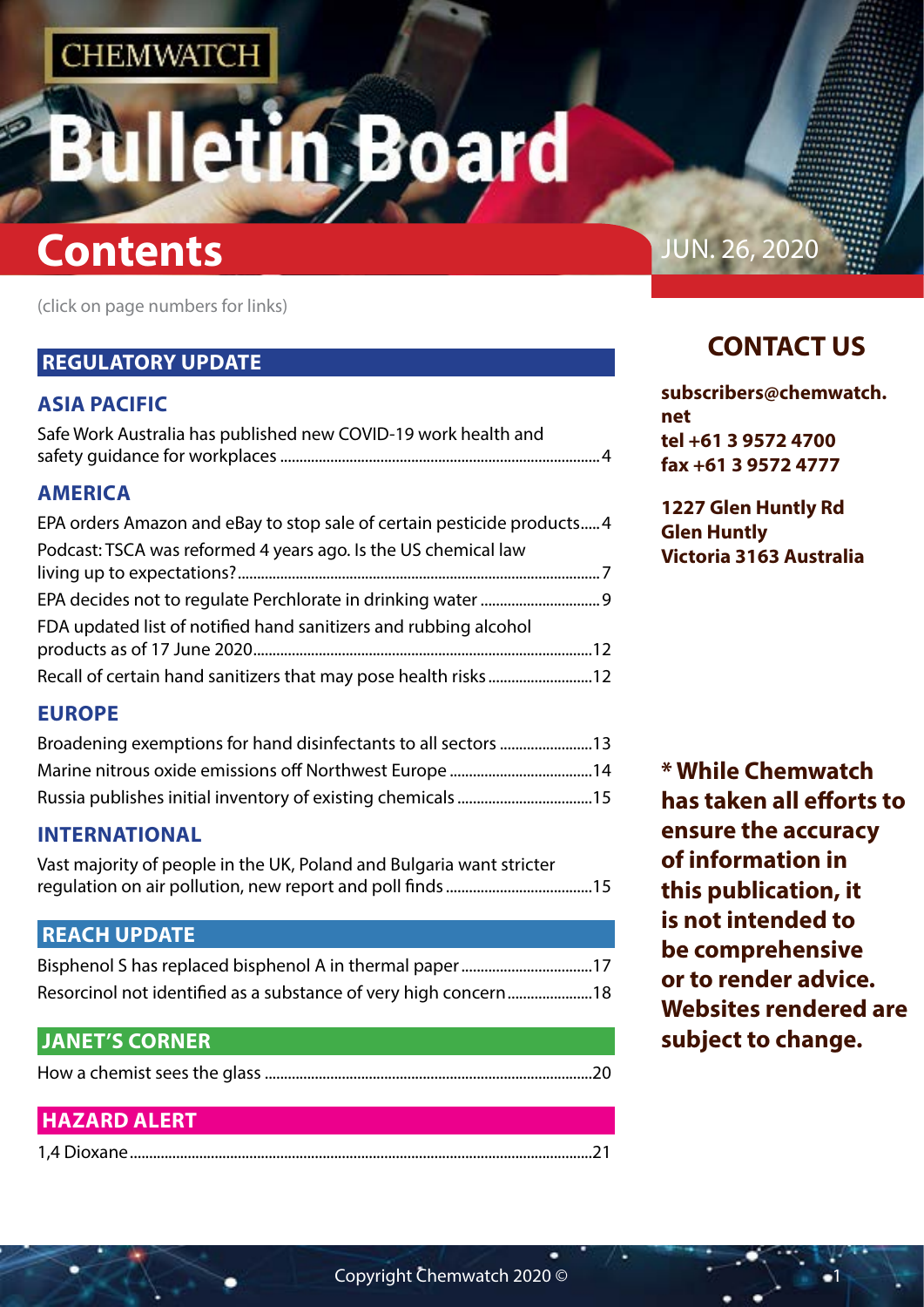# **Bulletin Board**

# **Contents** JUN. 26, 2020 **Contents** JUN. 26, 2020



|  | 82 |  |
|--|----|--|
|  | 82 |  |



## **[GOSSIP](#page-12-0)**

| Coronavirus rips through Dutch mink farms, triggering culls to<br>prevent human infection | 24  |
|-------------------------------------------------------------------------------------------|-----|
| A flame retardant commonly found in vintage furniture may be                              | .26 |
| New study highlights cybersecurity concerns to due to work-from-                          | .28 |
| The biggest dinosaur ever may have been twice the size we thought29                       |     |
| Plastic dust is blowing into U.S. national parks-more than 1000                           | 33  |
| Those COVID-19 masks, gloves and wipes we're all using are<br>polluting land and sea.     | 35  |
| 'Forever chemicals' are building up in the Arctic—and likely worldwide38                  |     |
| CVS joins Walmart in keeping multicultural beauty products out of<br>locked cabinets      | .41 |
|                                                                                           |     |
| Sea-level rise likely to swallow many coastal mangrove forests42                          |     |

### **[CURIOSITIES](#page-23-0)**

| Dogs can be 'early-warning systems' for toxic chemical exposure at        |     |
|---------------------------------------------------------------------------|-----|
|                                                                           | 46  |
| England's covid-19 contact tracers failed to reach thousands of people 49 |     |
| Op-ed: It's time to rethink the food system from the ground up 50         |     |
| With trails opening, is it safe—or ethical—to go hiking this summer?53    |     |
| Is a four-day work week the secret to saving the planet?57                |     |
| Why cracking nuclear fusion will depend on artificial intelligence 63     |     |
| How brain scanners can help up revolutionise psychiatric drugs68          |     |
| Farmers say they need alternatives if herbicide glyphosate is             |     |
|                                                                           | .72 |
|                                                                           | .79 |

### **[TECHNICAL NOTES](#page-41-0)**

| (Note: Open your Web Browser and click on Heading to link to section)82 |  |
|-------------------------------------------------------------------------|--|
|                                                                         |  |
|                                                                         |  |

**CHEMWATCH** 

PHARMACEUTICAL/TOXICOLOGY .......... OCCUPATIONAL...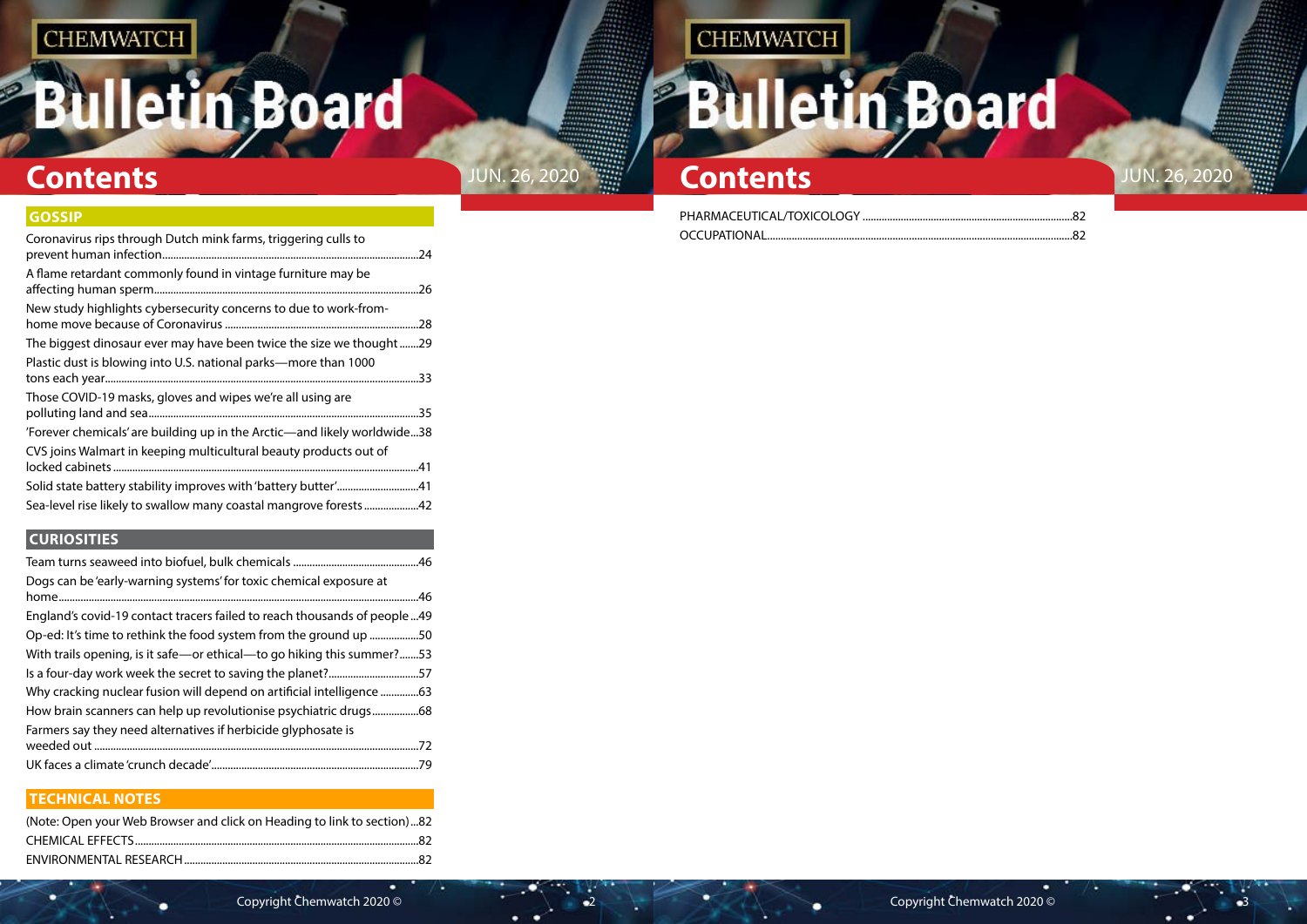# <span id="page-2-0"></span>**Bulletin Board**

**Guidance for the Retail industry has also been expanded with additional information for shopping centres.**

# **JUN. 26, 2020 THE Regulatory Update** JUN. 26, 2020

**CHEMWATCH** 

"These stop sale orders to Amazon and eBay demonstrate the Trump Administration's continued commitment to protecting the health and safety of Americans," said EPA Administrator Andrew Wheeler. "We remain vigilant against the claims of producers that falsely assert their efficacy and safety. Of particular concern are products that falsely claim to be effective against COVID-19. It is our duty to continue transparent communication with the public on unregistered products that may cause injury to consumers, and immediately remove them from commerce."

"American consumers need to know that the pesticide products they purchase online are effective and safe for their use," said EPA Assistant Administrator for Enforcement and Compliance Assurance Susan Bodine. "The orders we are issuing are two examples of EPA's continuing commitment to stop unlawful sales of unregistered, mislabeled and restricted use pesticides on retail websites."

"The proliferation of unregistered pesticides in the e-commerce marketplace, especially during this unprecedented time, poses a significant and immediate health risk to consumers, children, pets, and others exposed to the products," said EPA Region 10 Administrator Chris Hladick.

In April, Administrator Wheeler held [discussions](https://www.epa.gov/newsreleases/epa-administrator-wheeler-talks-retailers-and-third-party-marketplace-platforms-discuss) with Amazon, eBay, and other e-marketplaces on the availability of products that are unregistered, are registered but may be used only by trained applicators, or that make unsubstantiated and potentially dangerous claims. Despite those discussions, Amazon and eBay have thus far failed to consistently keep unregistered, misbranded, or restricted-use pesticides, and pesticide devices off their websites.

EPA's action prohibits Amazon and eBay from distributing, selling, or offering for sale the products listed on the tables attached to the stop sale orders.

None of the pesticides in the Amazon order are registered with EPA – which is a requirement for sale in the U.S. – and thus did not undergo a rigorous scientific process to ensure effectiveness and safety. Products that have been properly registered bear EPA-approved labeling evaluated to protect users by giving important information on safety and use.

In addition to unregistered pesticides, the eBay order includes pesticides classified for restricted use. It is unlawful to sell these types of products to the general public because they have the potential to cause injury to human health and the environment without additional restrictions.

# **Bulletin Board**

## **ASIA PACIFIC**

### **Safe Work Australia has published new COVID-19 work health and safety guidance for workplaces**

*2020-06-17*

Guidance for managing risks from COVID-19 is now available for:

- · **[Accommodation services](https://safeworkaustralia.cmail19.com/t/j-l-qdyjull-tuulidtrlu-p/)**
- · **[Mobile consultants and client engagement services](https://safeworkaustralia.cmail19.com/t/j-l-qdyjull-tuulidtrlu-x/)**
- · **[Tertiary education](https://safeworkaustralia.cmail19.com/t/j-l-qdyjull-tuulidtrlu-m/)**

Guidance for th[e](https://safeworkaustralia.cmail19.com/t/j-l-qdyjull-tuulidtrlu-g/) **[Retail industry](https://safeworkaustralia.cmail19.com/t/j-l-qdyjull-tuulidtrlu-g/)** has also been expanded with additional information for shopping centres.

A new COVID-19**[Small business planning tool](https://safeworkaustralia.cmail19.com/t/j-l-qdyjull-tuulidtrlu-w/)** is now available, outlining key steps and considerations for small businesses operating during the COVID-19 pandemic.

For more information and resources, go to the Safe Work Australia **[COVID-19 Information for workplaces.](https://safeworkaustralia.cmail19.com/t/j-l-qdyjull-tuulidtrlu-yd/)**

Safe Work Australia, 17 June 2020

<https://www.safeworkaustralia.gov.au/covid-19-information-workplaces>

## **AMERICA**

### **EPA orders Amazon and eBay to stop sale of certain pesticide products**

### *2020-06-11*

The U.S. Environmental Protection Agency (EPA) ordered Amazon Services LLC and eBay Inc. to stop selling a wide range of pesticide products. These products are unregistered, misbranded, or restricted-use pesticides, and pesticide devices that make false or misleading claims. As two of the largest e-commerce marketplaces, both companies oversee millions of product listings, thru either direct or third-party sales. The products subject to EPA's orders also include several products that are marketed with false or misleading claims of efficacy against the novel coronavirus, SARS-CoV-2, the cause of COVID-19.

## **Regulatory Update**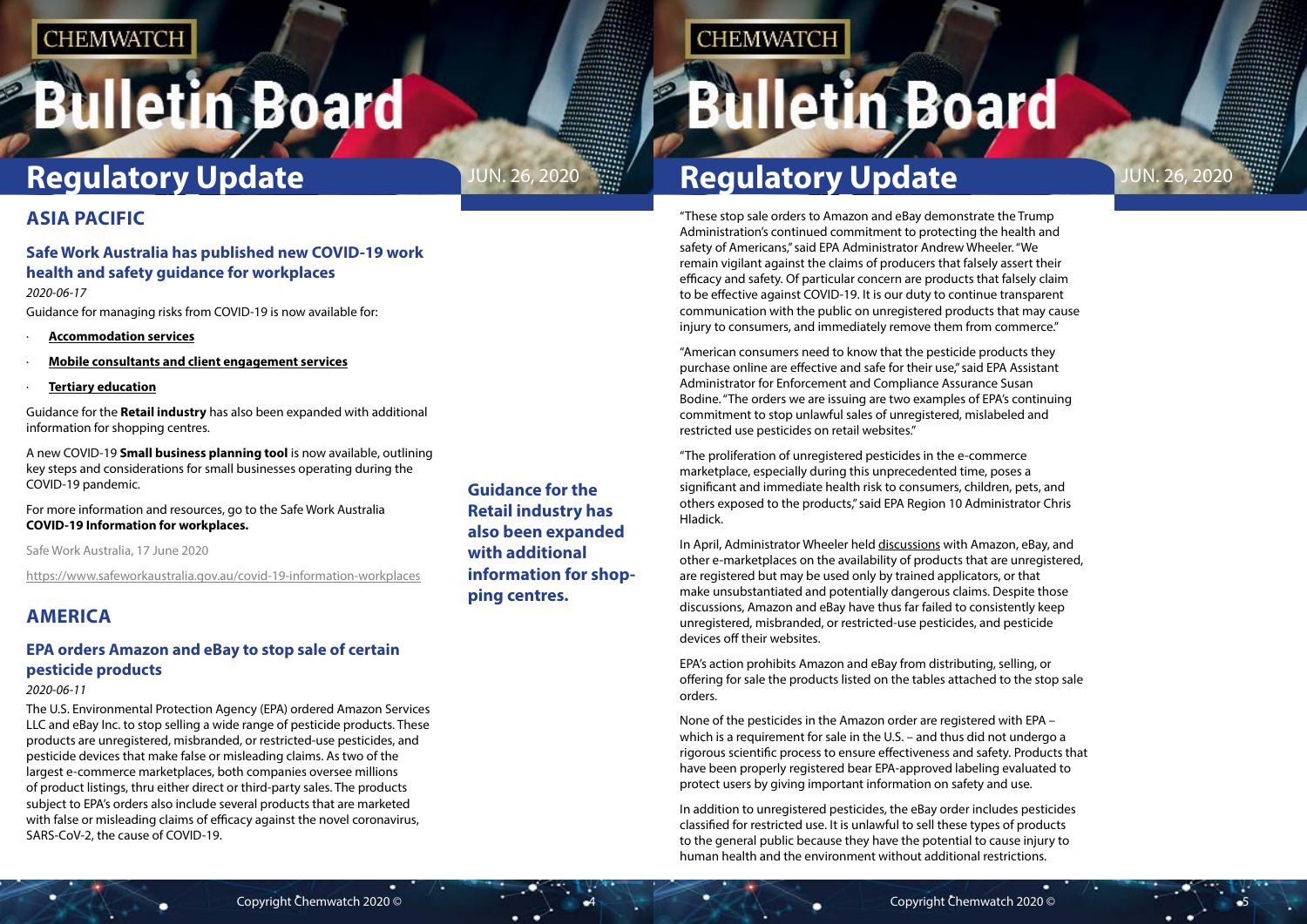# <span id="page-3-0"></span>**Bulletin Board**

## **Regulatory Update**



**Is the EPA protecting public health by sufficiently evaluating the risks of chemicals, or is it giving industry a free pass to market chemicals with little toxicity data?**

Another product, *Virus Shut Out*, claimed to be a spatial disinfection card that would provide coronavirus protection to the wearer. *Virus Shut Out* was subject to previous enforcement by EPA. Yet another product, *Xtreme-Bio*, claimed to be exempt from EPA regulation and made entirely with "clean, green, safe, environmentally friendly ingredients" while also claiming to deactivate the virus causing COVID-19.

Today's stop sale orders are critical to protecting human health and the environment during the from misleading and harmful claims from two of the world's largest e-commerce platforms, especially during the COVID-19 public health emergency.

To view the Amazon Services LLC stop sale order, please visit: [https://](https://www.epa.gov/enforcement/stop-sale-use-or-removal-order-issued-amazoncom-services-llc) [www.epa.gov/enforcement/stop-sale-use-or-removal-order-issued](https://www.epa.gov/enforcement/stop-sale-use-or-removal-order-issued-amazoncom-services-llc)[amazoncom-services-llc](https://www.epa.gov/enforcement/stop-sale-use-or-removal-order-issued-amazoncom-services-llc)

To view the eBay Inc. stop sale order, please visit: [https://www.epa.gov/](https://www.epa.gov/enforcement/stop-sale-use-or-removal-order-issued-ebay-inc) [enforcement/stop-sale-use-or-removal-order-issued-ebay-inc](https://www.epa.gov/enforcement/stop-sale-use-or-removal-order-issued-ebay-inc)

In 2018, Amazon Services LLC [settled allegations](https://archive.epa.gov/epa/newsreleases/epa-settles-amazon-distributions-illegal-pesticides.html) that Amazon committed nearly four thousand violations of the Federal Insecticide, Fungicide, and Rodenticide Act – dating back to 2013 – for selling and distributing foreign pesticide products that were not licensed for sale in the United States.

The devices listed on the tables attached to the orders also lack EPA establishment numbers from where the products were produced.

EPA's advisory on "What You Need to Know Regarding Products Making Claims to Kill the Coronavirus1 Causing COVID-19" may be found here: [https://www.epa.gov/sites/production/files/2020-05/documents/](https://www.epa.gov/sites/production/files/2020-05/documents/cornavirus-compliance-advisory.pdf) [cornavirus-compliance-advisory.pdf](https://www.epa.gov/sites/production/files/2020-05/documents/cornavirus-compliance-advisory.pdf)

For additional information on the coronavirus: [www.epa.gov/coronavirus](https://www.epa.gov/coronavirus)

EPA, 11 June 2020

[https://www.epa.gov/newsreleases/epa-orders-amazon-and-ebay-stop](https://www.epa.gov/newsreleases/epa-orders-amazon-and-ebay-stop-sale-certain-pesticide-products-0)[sale-certain-pesticide-products-0](https://www.epa.gov/newsreleases/epa-orders-amazon-and-ebay-stop-sale-certain-pesticide-products-0)

### **Podcast: TSCA was reformed 4 years ago. Is the US chemical law living up to expectations?**

*2020-06-17*

This month marks 4 years since the Toxic Substances Control Act, or TSCA, was revised to boost confidence in chemical safety in the US by strengthening regulations. The updated law gave the US Environmental Protection Agency sweeping new authority to ensure that the tens of thousands of chemicals in everyday products do not pose unreasonable

In its orders, EPA also notes that the labeling of some of the unregistered or misbranded pesticides and pesticide devices includes the following violative statements:

- "Kills COVID-19"
- "Complete sterilization including the current pandemic virus"
- "Coronavirus disinfectant"
- "2020 Coronavirus Protection Coronavirus Protection Clearance Sale"
- "A Powerful, Green, Non-Toxic Solution Proven to Inactivate our current viral strain"
- "Epidemic Prevention"
- "Efficient disinfection to prevent the spread of disease"
- "Help keep your family and those you care for healthy"
- "Nontoxic causes no permanent injuries"
- "Ingredients are biodegradable and have no harmful impact on the environment"
- "There is no damage to the environment"
- "You can easily purify the living environment"
- "Safe for all people using"
- "Gentle to Child & Pets"
- "Chemical Free"

A particularly egregious example of the products found on Amazon is a product containing Chlorine Dioxide. There are several versions of the product that keep appearing on the Amazon site each with very little to no English-language instructions. The products are being sold with unprovable claims of sanitizing and disinfecting hospitals, offices and homes.

Product listings on eBay.com included 55-gallon drums of Methylene Chloride that were marketed for use as a coronavirus disinfectant and paint stripper. Not only is Methylene Chloride unapproved for use against the novel coronavirus, under the Toxic Substances Control Act, [EPA banned the retail sale of Methylene Chloride](https://www.epa.gov/newsreleases/epa-bans-all-retail-distribution-methylene-chloride-consumers-paint-and-coating-removal) to consumers for paint removal purposes due to acute fatalities that resulted from exposure to the chemical.

## **CHEMWATCH**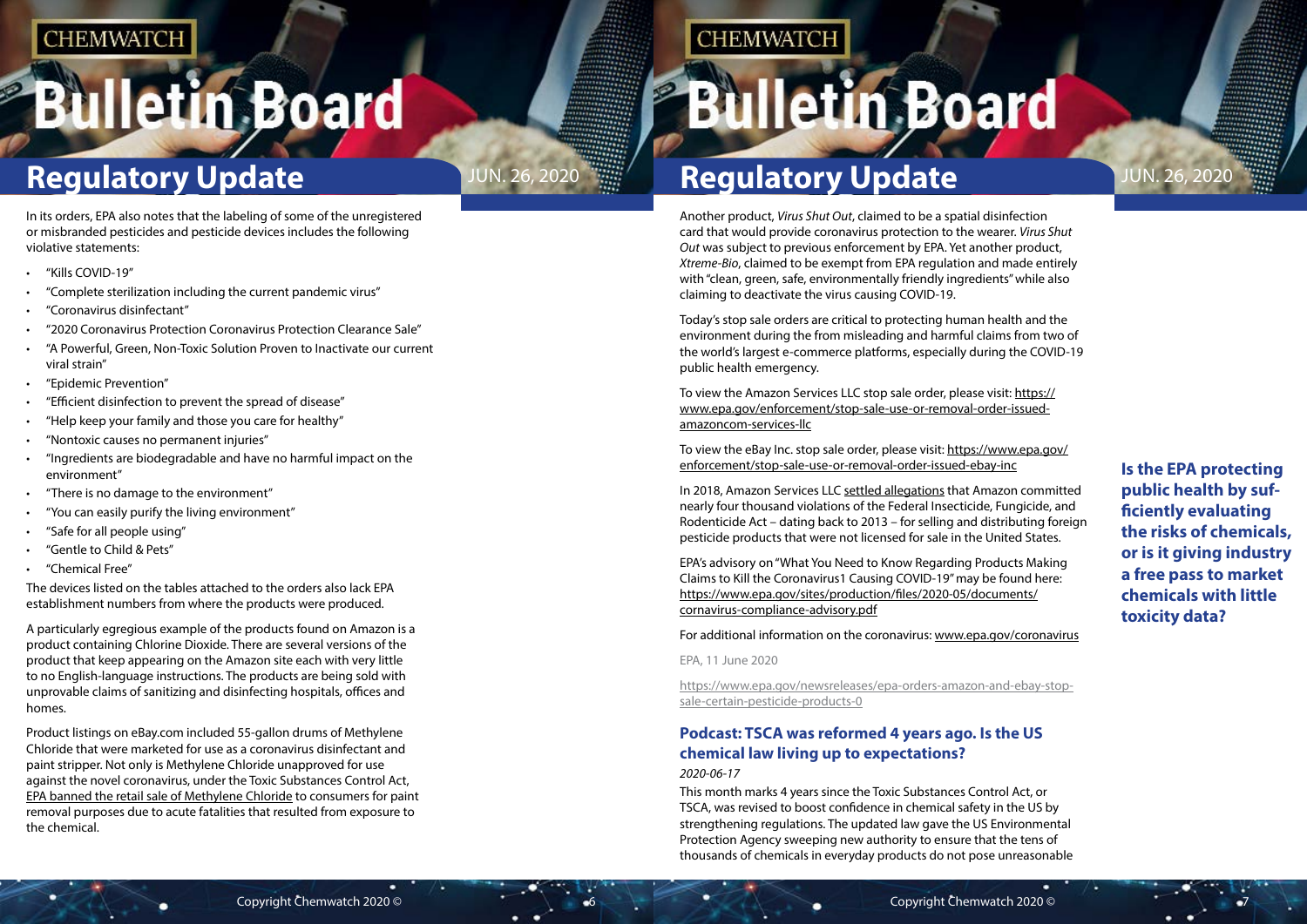# <span id="page-4-0"></span>**Bulletin Board**

## **Regulatory Update**



**The chemical can be found in rocket fuel, fireworks, and fertilizers, and can cause developmental impairments in fetuses, according to the Government Accountability Office.**

do not pose a, quote, "unreasonable risk" to human health and the environment.

Chemical and Engineering News, 17 June 2020

[https://cen.acs.org/policy/chemical-regulation/Podcast-TSCA-reformed-4](https://cen.acs.org/policy/chemical-regulation/Podcast-TSCA-reformed-4-years/98/i24) [years/98/i24](https://cen.acs.org/policy/chemical-regulation/Podcast-TSCA-reformed-4-years/98/i24)

### **EPA decides not to regulate Perchlorate in drinking water**

#### *2020-06-18*

The EPA won't set national drinking water standards for perchlorate, a rocket fuel chemical, a decision expected to result in litigation against the agency.

The Environmental Protection Agency acknowledged perchlorate can affect human health by interfering with the thyroid gland, but said the chemical doesn't appear in enough public water systems, or at high enough levels, to cause concern.

The agency's decision ([RIN:2040-AF28](https://www.epa.gov/sites/production/files/2020-06/documents/10011-21-ow_perchlorate_frn_final.admin_prebpublication.pdf)), announced Thursday, will become final once it is published in the Federal Register.

"Our state partners deserve credit for their leadership on protecting public health in their communities, not unnecessary federal intervention." EPA Administrator Andrew Wheeler said in a news release.

Water utilities generally agree national regulations weren't necessary. But environmental advocates have raised concerns about the agency's decision not to regulate a chemical that has known health effects, and the Natural Resources Defense Council said Thursday it plans to bring the issue to court.

#### **Health Risks**

The chemical can be found in rocket fuel, fireworks, and fertilizers, and can cause developmental impairments in fetuses, according to the Government Accountability Office.

Long-term exposure to perchlorate can cause thyroid problems. Shortterm exposure may cause eye and skin irritation, as well as nausea and vomiting, according to an EPA [fact sheet](https://www.epa.gov/sites/production/files/2017-10/documents/perchlorate_factsheet_9-15-17_508.pdf).

risks to human health and the environment. In this bonus episode of *Stereo Chemistry*, host Kerri Jansen and C&EN senior reporter Britt Erickson examine how the EPA is using that authority to evaluate new chemicals before they hit the market and to assess the risks of chemicals that have been in use for decades. Is the EPA protecting public health by sufficiently evaluating the risks of chemicals, or is it giving industry a free pass to market chemicals with little toxicity data?

*The following is the script for the podcast. We have edited the interviews within for length and clarity.*

Kerri Jansen:Four years ago this month, the US Congress overhauled the Toxic Substances Control Act, or TSCA. That's the law that governs how chemicals in everyday products are regulated in the US. It was originally designed to protect consumers. And the goal of the more recent changes was to help boost consumer confidence in chemical safety by allowing for stricter oversight.

But the process of implementing those changes has not gone exactly according to plan. When TSCA was revised 4 years ago, the US Environmental Protection Agency was required to choose 10 high-priority chemicals already on the market to evaluate for safety. As we near the deadline set for those risk assessments to be completed, it's clear that the agency is not going to hit its goals. Not only that, but some now question whether the revisions to TSCA have had their intended effect at all.

In this bonus episode of *Stereo Chemistry*, we'll hear from C&EN senior reporter Britt Erickson on the impact of those changes to TSCA. We'll check in on what progress has been made and discuss where we go from here. I'm your host Kerri Jansen.

Thanks for joining us for this bonus episode, Britt.

Britt Erickson: Glad to be here, Kerri. TSCA is really complicated, so we'll try to get through it together.

Kerri: Let's start with the basics. What was TSCA intended to do, and what does it cover?

Britt: Well, TSCA is a 1976 law that gives the Environmental Protection Agency authority to regulate the commercial distribution and use of chemicals in the US. It applies to both new chemicals and chemicals that are already on the market. Now, it's the EPA's job to ensure that chemicals

## **CHEMWATCH**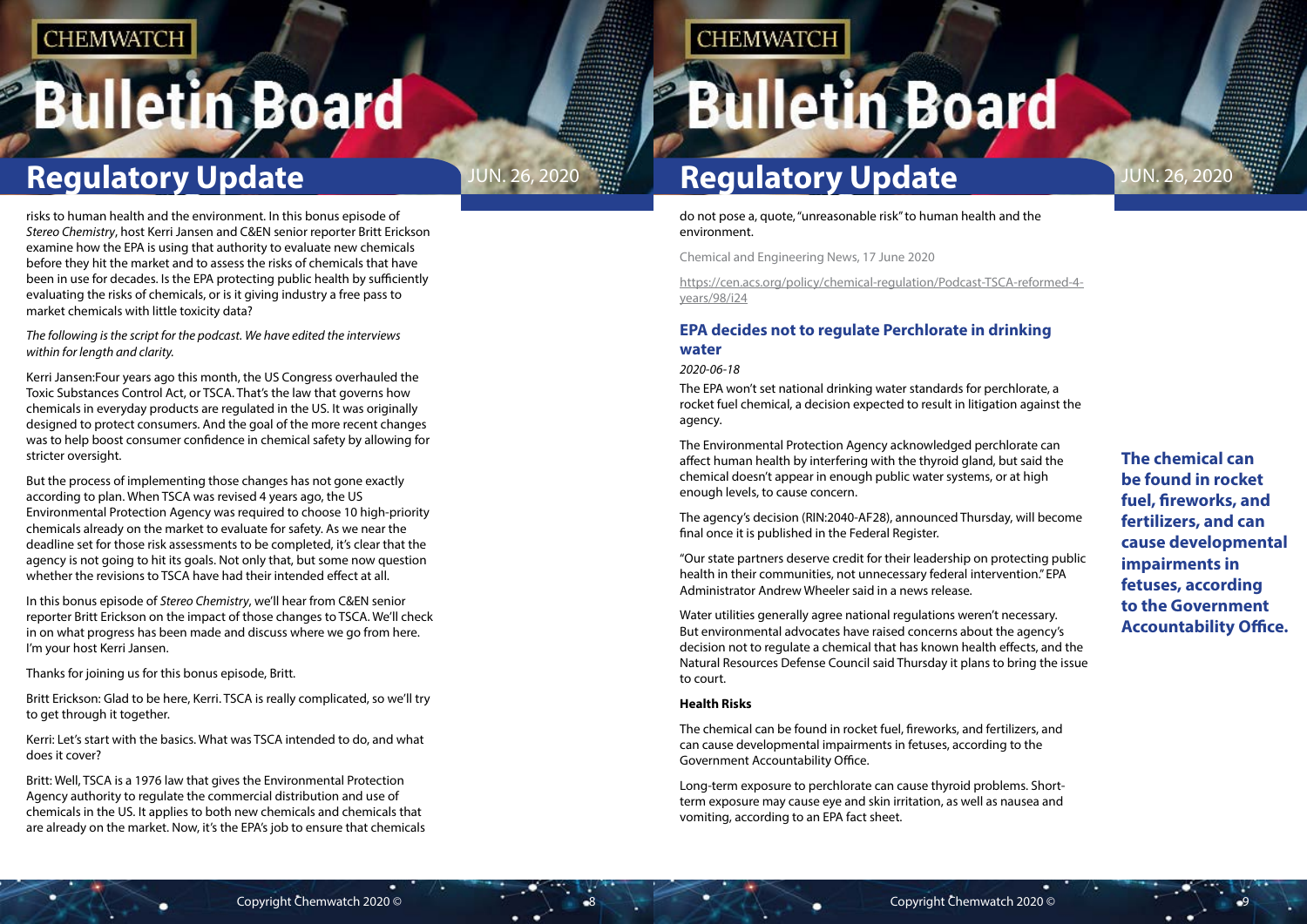# **Bulletin Board**

## **Regulatory Update JUN. 26, 2020 Regulatory Update** JUN. 26, 2020

Now, states are outpacing the EPA, and adopting policies they prefer, he said. But the federal agency can still use health advisories, which allows state and local governments to take immediate action on chemicals like perchlorate.

Federal drinking water regulations that come years after state or local action "will surely lead to unnecessary public confusion," Keegan said.

J. Alan Roberson, executive director of the Association of State Drinking Water Administrators, said it would be a "waste of national resources" if the EPA were to set standards that only affect one to three water utilities, as the agency estimated.

Diane VanDe Hei, chief executive officer of the Association of Metropolitan Water Agencies, said a national standard isn't necessary.

"Because several states where perchlorate contamination is most prevalent have already addressed the perchlorate contamination or developed their own drinking water standards for the substance, AMWA agrees that a new national standard would appear to offer a minimal opportunity for further health risk reduction at this time," she said in a statement.

Brent Fewell, founder of Earth & Water Group in Washington, said appropriate action has been taken to regulate perchlorate.

"The states, EPA and utilities have done an exceptional job limiting risk exposure to perchlorate over the past few years thus obviating the need for a national standard," he said.

California and Massachusetts set enforceable limits for the chemical in drinking water in 2007 and 2006, according to the Water Quality Association, an Illinois-based association of residential, commercial, and industrial water treatment facilities.

"To say that because levels of perchlorate have decreased in two states that have set strict limits for perchlorate (CA and MA, at 6 parts per billion or ppb and 2 ppb respectively), the other 48 states don't need to be protected, is absurd," said Erik Olsen, NRDC's senior strategic director for health.

#### **Withdrawals and Proposals**

The [EPA had](https://news.bloomberglaw.com/environment-and-energy/epa-says-perchlorate-largely-below-safe-levels-in-tap-water?context=search&index=0) concluded a month ago that perchlorate levels in drinking water were at safe levels after [analyzing](https://www.epa.gov/sites/production/files/2020-05/documents/perchlorate_reductions_5.14.20.pdf) monitoring data collected since 2011, when under the Obama administration, it determined a nationwide standard was needed for the chemical.



Vanderbilt University researchers [said](https://news.vanderbilt.edu/2020/05/26/new-research-reveals-environmental-pollutant-in-drinking-water-is-more-dangerous-than-previously-understood/) in May that perchlorate inhibits the uptake of iodide, an essential component of thyroid hormones, in a more pronounced and fundamental way than commonly considered.

The Perchlorate Information Bureau, an industry interest group whose members include Aerojet Rocketdyne, American Pacific Corp., Lockheed Martin Corp., and Northrop Grumman Corp., agreed with the EPA's decision.

"Considering that EPA's own analysis finds that the costs of a nationwide perchlorate drinking water regulation would significantly outweigh the benefits, EPA should focus its limited resources on more immediate and significant public health concerns," the bureau said in a statement.

#### **Legal Obligations**

The EPA was bound by a 2016 [consent decree,](https://www.bloomberglaw.com/public/document/NaturalResourcesDefenseCouncilIncvUnitedStatesEnvironmentalProtec/7?doc_id=X4NOU2MID3P9F7QN03LDI7RQCNT?fmt=pdf) entered in U.S. District Court in the Southern District of New York, to issue a national drinking water regulation for perchlorate by December 19, 2019.

The agency asked for, and the National Resources Defense Council agreed, to extend the deadline to June 19, 2020. The environmental group said Thursday that it interpreted the agency's decision as a violation of the consent decree.

"NRDC plans to challenge EPA's refusal to comply with the consent decree in court," said Margie Kelly, a spokeswoman for the group.

Sen. Tom Carper (D-Del.), ranking member on the Senate Environment and Public Works Committee, also said the agency's decision defied the court order.

"EPA has abdicated its responsibility to set federal drinking water standards for a chemical long known to be unsafe, instead leaving it up to states to decide whether or not to protect people from it," Carper said in a statement.

An EPA spokeswoman said the consent decree no longer applies, and the agency will ask the court to terminate the agreement.

#### **State vs. Federal Authority**

The Safe Drinking Water Act was enacted in 1974 with the intention of setting mandates for public water systems where states had failed to take action, said Mike Keegan, an analyst for the National Rural Water Association.

## **CHEMWATCH**

# **Illetin Board**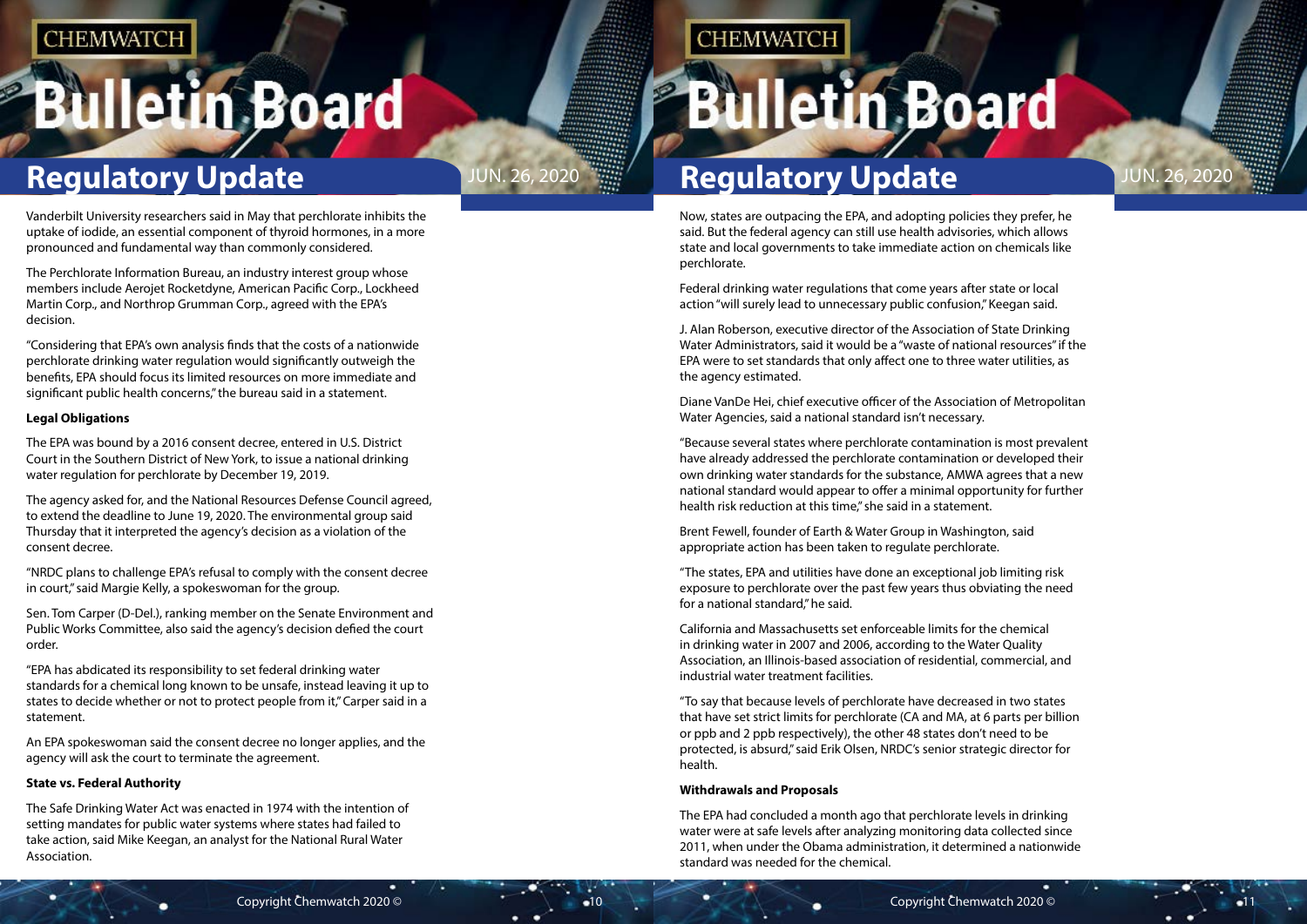# <span id="page-6-0"></span>**Bulletin Board**



**With this extension, all professional users are allowed to use the hand disinfectants, regardless of the company or profession in which they work.**

## **Regulatory Update Regulatory Update**

to Health Canada. See the additional information on buying health products safely in the links below.

Health Canada, 11 June 2020

[https://www.healthycanadians.gc.ca/recall-alert-rappel-avis/hc](https://www.healthycanadians.gc.ca/recall-alert-rappel-avis/hc-sc/2020/73269a-eng.php)[sc/2020/73269a-eng.php](https://www.healthycanadians.gc.ca/recall-alert-rappel-avis/hc-sc/2020/73269a-eng.php)

## **EUROPE**

### **Broadening exemptions for hand disinfectants to all sectors**

*2020-06-11*

The Dutch Ministry of Infrastructure and the Environment [published](https://zoek.officielebekendmakingen.nl/stcrt-2020-31387.html) a [decision](https://zoek.officielebekendmakingen.nl/stcrt-2020-31387.html) on Thursday 11 June with a temporary exemption for the use of already authorized hand sanitizers with a virus claim for all professional users in all sectors. This Decree also provides that the previous temporary exemptions for hand sanitizers are also extended to all professional use in all sectors.

Articles 1 and 2 of this Decree provide that the use of the hand disinfectants authorized by the Ctgb is expanded with a virus claim. Often use is now limited to the healthcare sector. With this extension, all professional users are allowed to use the hand disinfectants, regardless of the company or profession in which they work. This exemption is granted until November 27, 2020.

The scope of the previously issued exemptions is also extended with a change to all professional use in all sectors. This is laid down in Articles 3, 4 and 5. Currently, the relevant disinfectants are exempted only for professional healthcare providers and the pharmaceutical industry. This concerns changes to the following exemptions that have already been issued: the [Temporary exemption for hand disinfection COVID-19 2020](https://zoek.officielebekendmakingen.nl/stcrt-2020-16831.html)

, the [Temporary exemption for hand disinfection WHO formulations](https://zoek.officielebekendmakingen.nl/stcrt-2020-17248.html)  [COVID-19 2020 a](https://zoek.officielebekendmakingen.nl/stcrt-2020-17248.html)nd the [Exemption for the simple marketing of](https://zoek.officielebekendmakingen.nl/stcrt-2020-20843.html)  [disinfectants COVID-19 2020](https://zoek.officielebekendmakingen.nl/stcrt-2020-20843.html)

Biociden.nil, 11 June 2020

[https://www.biociden.nl/verruiming-vrijstellingen](https://www.biociden.nl/verruiming-vrijstellingen-handdesinfectiemiddelen-naar-alle-sectoren)[handdesinfectiemiddelen-naar-alle-sectoren](https://www.biociden.nl/verruiming-vrijstellingen-handdesinfectiemiddelen-naar-alle-sectoren)

Last year, the agency [proposed](https://news.bloomberglaw.com/environment-and-energy/epa-unveils-long-awaited-rocket-fuel-regulations?context=article-related) four options for perchlorate regulation, which included withdrawing its 2011 finding to set national standards.

Other options included its then-preferred approach to set a standard of a maximum allowable limit of 56 micrograms of the chemical in a liter of water.

The EPA said Thursday it was going with its fourth option: to withdraw its 2011 finding that set the stage for setting drinking water limits.

(Adds comment from Perchlorate Information Bureau in ninth and tenth paragraphs.)

Bloomberg Law, 18 June 2020

[https://news.bloomberglaw.com/environment-and-energy/no](https://news.bloomberglaw.com/environment-and-energy/no-nationwide-drinking-water-standards-for-perchlorate-epa-says)[nationwide-drinking-water-standards-for-perchlorate-epa-says](https://news.bloomberglaw.com/environment-and-energy/no-nationwide-drinking-water-standards-for-perchlorate-epa-says)

### **FDA updated list of notified hand sanitizers and rubbing alcohol products as of 17 June 2020**

*2020-06-17* Click the link below for details.

[Updated List as of 17 June 2020](https://drive.google.com/open?id=1popNd-Qd2z8vcfg7zuGysgkmE2VLCXzt)

FDA, 17 June 2020

[https://www.fda.gov.ph/updated-list-of-notified-hand-sanitizers-and](https://www.fda.gov.ph/updated-list-of-notified-hand-sanitizers-and-rubbing-alcohol-products-as-of-17-june-2020/)[rubbing-alcohol-products-as-of-17-june-2020/](https://www.fda.gov.ph/updated-list-of-notified-hand-sanitizers-and-rubbing-alcohol-products-as-of-17-june-2020/)

### **Recall of certain hand sanitizers that may pose health risks**

*2020-06-11*

Summary

- **Product:** Certain hand sanitizers made with industrial-grade ethanol
- **Issue:** Health Canada is advising Canadians that certain hand sanitizers are being recalled from the market because they contain industrialgrade ethanol that has not been authorized for use in hand sanitizers in Canada.
- **What to do:** Stop using these products. Consult your healthcare professional if you have used any of these products and have health concerns. Report any health product [adverse events](https://www.canada.ca/en/health-canada/services/drugs-health-products/medeffect-canada/adverse-reaction-reporting.html) or [complaints](https://healthycanadians.gc.ca/apps/radar/MD-IM-0005.08.html)

## **CHEMWATCH**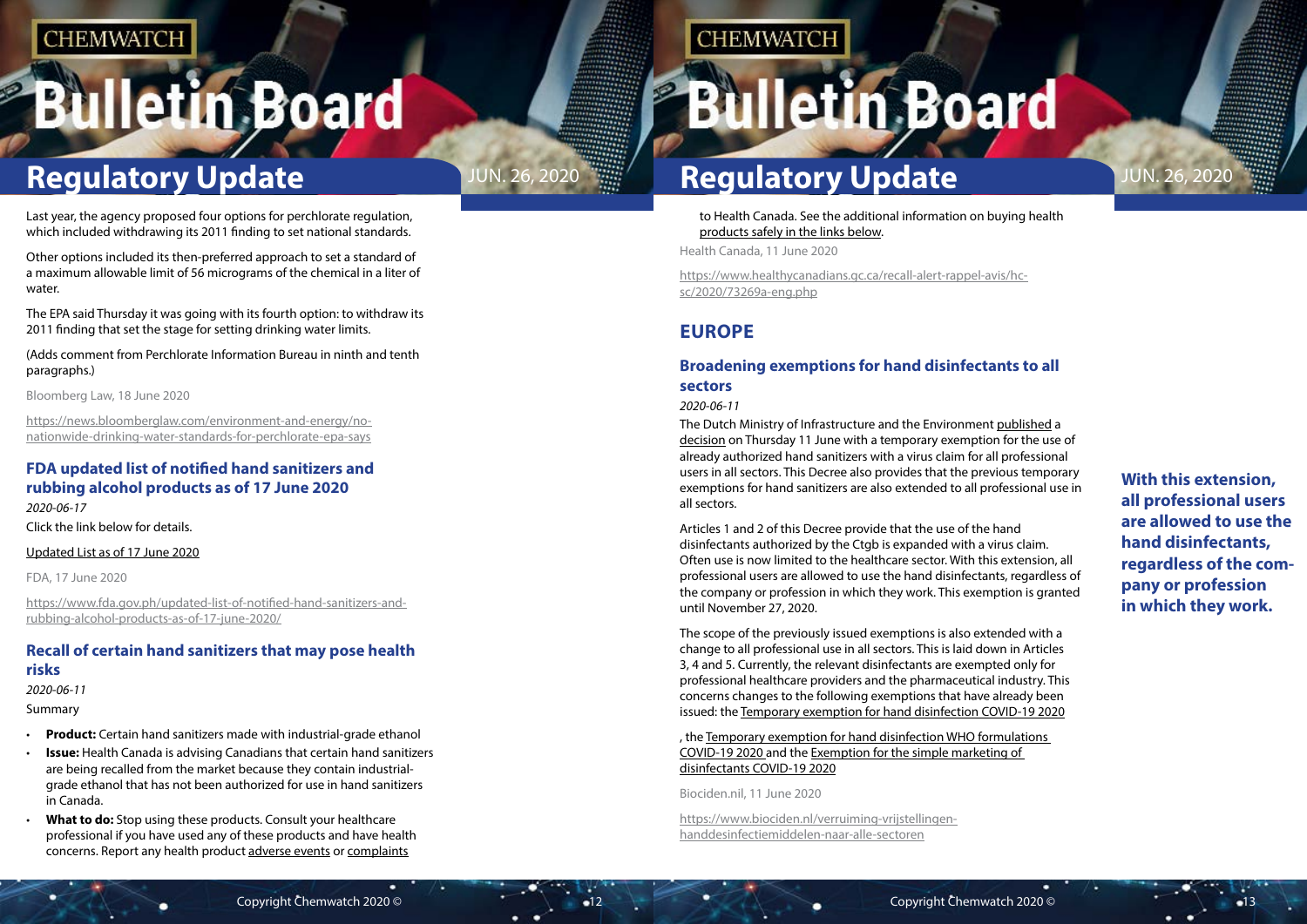# <span id="page-7-0"></span>**Bulletin Board**

**91% of people are very or fairly worried about air pollution as a public health issue in Poland and Bulgaria, 71% in the United Kingdom.**

**The oceans, rivers, and estuaries are significant contributors to atmospheric N2O, producing it in the course of microbially mediated nitrification and denitrification processes.**

## **CHEMWATCH**

**Bulletin Board** 

# JUN. 26, 2020 JUN. 26, 2020 Regulatory Update

## **Regulatory Update Regulatory Update**

(*Journal of Geophysical Research: Biogeosciences*, [https://doi.](https://doi.org/10.1029/2019JG005613) [org/10.1029/2019JG005613,](https://doi.org/10.1029/2019JG005613) 2020)

EOS.org, 17 June 2020

[https://eos.org/research-spotlights/marine-nitrous-oxide-emissions-off](https://eos.org/research-spotlights/marine-nitrous-oxide-emissions-off-northwest-europe?ct=t(RSS_EMAIL_CAMPAIGN))[northwest-europe?ct=t\(RSS\\_EMAIL\\_CAMPAIGN\)](https://eos.org/research-spotlights/marine-nitrous-oxide-emissions-off-northwest-europe?ct=t(RSS_EMAIL_CAMPAIGN))

## **Russia publishes initial inventory of existing chemicals**

*2020-06-18*

On June 15, the Russian Ministry of Industry and Trade (Minpromtorg) published part of the Russian Inventory of Existing Chemicals on the country's Governmental Industry Information Exchange Platform (GISP) [1.](https://gisp.gov.ru/cheminv/pub/app/search/) This is established based on nominations collected early on.

<https://gisp.gov.ru/cheminv/pub/app/search/>

Chemlinked, 18 June 2020

[https://chemical.chemlinked.com/news/chemical-news/russia-publishes](https://chemical.chemlinked.com/news/chemical-news/russia-publishes-initial-inventory-of-existing-chemicals)[initial-inventory-of-existing-chemicals](https://chemical.chemlinked.com/news/chemical-news/russia-publishes-initial-inventory-of-existing-chemicals)

## **INTERNATIONAL**

### **Vast majority of people in the UK, Poland and Bulgaria want stricter regulation on air pollution, new report and poll finds**

*2020-06-17*

The [Clean Air Fund](https://www.cleanairfund.org/) has today published [a new report, the results of which](https://www.cleanairfund.org/assets/documents/Clean-Air-Fund-Breathing-Space-Report-June-2020.pdf)  [support calls for governments to prioritise clean air in COVID-19 recovery](https://www.cleanairfund.org/assets/documents/Clean-Air-Fund-Breathing-Space-Report-June-2020.pdf)  [packages](https://www.cleanairfund.org/assets/documents/Clean-Air-Fund-Breathing-Space-Report-June-2020.pdf).

People are demanding change. [A YouGov poll commissioned by the](https://www.cleanairfund.org/assets/documents/Clean-Air-Fund-Breathing-Space-Press-Release-June-2020.pdf)  [Clean Air Fund shows](https://www.cleanairfund.org/assets/documents/Clean-Air-Fund-Breathing-Space-Press-Release-June-2020.pdf) at least two-thirds of citizens in Great Britain, India, Nigeria, Poland, and Bulgaria support stricter regulation to tackle air pollution. [These results follow another poll last week which showed 64%](https://epha.org/no-going-back-to-pre-covid-air-pollution-levels-opinion-poll-finds/)  [of European city-dwellers do not want a return to pre-COVID19 levels of air](https://epha.org/no-going-back-to-pre-covid-air-pollution-levels-opinion-poll-finds/) [pollution.](https://epha.org/no-going-back-to-pre-covid-air-pollution-levels-opinion-poll-finds/)

91% of people are very or fairly worried about air pollution as a public health issue in Poland and Bulgaria, 71% in the United Kingdom. 93% of people are very or fairly worried about air pollution as an environmental



### **Marine nitrous oxide emissions off Northwest Europe** *2020-06-17*

Human activities like deforestation, transportation, and agriculture all emit [nitrous oxide](https://eos.org/research-spotlights/first-near-global-measurements-of-isotopic-nitrous-oxide) (N2O), which is the third most important greenhouse gas behind carbon dioxide and methane and is one of the most potent ozone depleters in the stratosphere. Natural ecosystem processes release N2O as well. The oceans, rivers, and estuaries are significant contributors to atmospheric N2O, producing it in the course of [microbially mediated](https://eos.org/research-spotlights/high-arctic-emissions-of-a-strong-greenhouse-gas)  [nitrification and denitrification](https://www.nature.com/scitable/knowledge/library/the-nitrogen-cycle-processes-players-and-human-15644632/) processes.

Despite its importance to ozone and global climate, N2O accounting is beset by statistical uncertainty at both [regional](https://eos.org/articles/shedding-new-light-on-the-nitrogen-cycle-in-the-dark-ocean) and global scales, hindering more accurate climate change projections from global climate models. The uncertainty in global models stems partly from the fact that these models underrepresent biogeochemical processes in coastal areas and continental shelves. For these geographies, regional models can better describe changes in N2O emissions across space and time.

In a new study, *[Lessin et al.](https://doi.org/10.1029/2019JG005613)* applied a [biogeochemical-ecological model](https://www.pml.ac.uk/Modelling_at_PML/Models/ERSEM) to tease apart N2O dynamics on the [northwest European continental shelf.](https://eos.org/research-spotlights/uncertainty-evaluations-improve-biogeochemical-simulations) The goal of the research was to determine patterns of oceanic and coastal N2O emissions and the causes of seasonal fluctuations and to quantify N2O contributions to the atmosphere from the area studied. The group's modeling results were supported by observational data collected during four research cruises in the study area. To understand seasonal emission patterns, the authors used an artificial neural network called a [self](https://towardsdatascience.com/self-organizing-maps-ff5853a118d4)[organizing map](https://towardsdatascience.com/self-organizing-maps-ff5853a118d4) to find underlying trends in their data.

The results showed that the northwest European continental shelf is a source of N2O to the atmosphere, although it contributes between only 3.3% and 6.8% of the total emissions from European shelves and estuaries. In the study area, emissions mostly peaked in late autumn or winter, with the timing varying by location. The authors found that ammonium availability in the water and the duration and intensity of water column stratification regulate the timing and production of N2O emissions throughout the year.

Regional case studies and modeling efforts are critical to reducing uncertainty in global N2O emissions estimates, the authors noted, and they can support regional marine environmental management.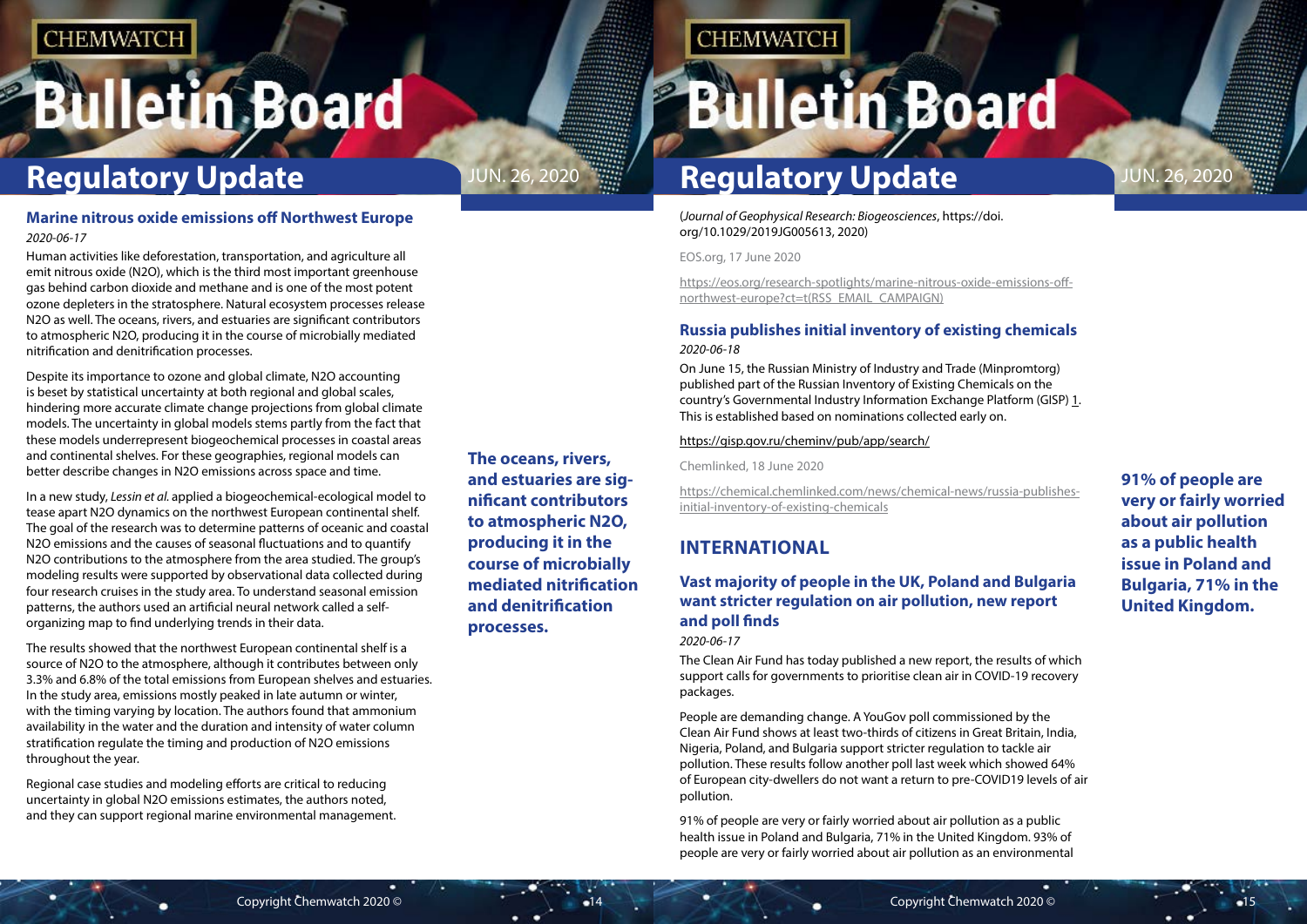# <span id="page-8-0"></span>**Bulletin Board**



Jun. 26, 2020

**By 2022, it is expected that 61% (or 307 kilotonnes) of all thermal paper in the EU will be BPS-based.**

## **Regulatory Update**

### **Bisphenol S has replaced bisphenol A in thermal paper** *2020-06-18*

Helsinki, 18 June 2020 – ECHA's fourth and final market survey on the *use of BPA and other developers in thermal paper confirms that paper* manufacturers have continued to replace BPA with BPS. In 2019, 187 kilotonnes of BPS-based thermal paper were placed on the EU market. By 2022, it is expected that 61% (or 307 kilotonnes) of all thermal paper in the EU will be BPS-based.

The EU-wide ban on bisphenol A (BPA) in thermal paper took effect in January 2020. According to the survey, BPA-based thermal paper still had a 29% market share in 2019 in the EU. From 2020 onwards, BPA is expected to be replaced mainly by BPS.

The wide use of BPS in thermal paper raises concern as BPS is suspected to affect human reproductive and hormonal systems.

"Replacing a hazardous substance with one that is also suspected to be hazardous is not what regulators or EU citizens want to see. Our scientific committees stated already in 2015 that a restriction on BPA in thermal paper will reduce risks only if industry chooses other alternatives than BPS. We need to increase our understanding about BPS and other bisphenols. To that end, there are ongoing regulatory actions", says *Peter van der Zandt*, ECHA's Director for Risk Management.

Belgian authorities are currently evaluating whether the use of BPS poses a risk to human health or the environment. Their conclusions are expected by 2021. In addition, Belgium made a proposal in 2019 to harmonise the classification and labelling of the substance as toxic to reproduction. ECHA's Committee for Risk Assessment is expected to give its opinion on this proposal in spring 2021.

Moreover, ECHA is currently looking at bisphenols as a group rather than as individual substances, to collect information for a more comprehensive regulatory strategy concerning these chemicals.

#### **Background**

Since 2017, ECHA has been monitoring the use of developers on the EU thermal paper market – and in particular the replacement of BPA with BPS and other alternatives – at the European Commission's request. As BPA in thermal paper has been restricted since 2 January 2020, this report will be the last of its kind.

## **REACH Update**

**CHEMWATCH** 

issue in Poland and Bulgaria, 76% in the UK. Bulgarian, Polish and British citizens support stricter laws and/or enforcement of regulations on air quality, respectively 85%, 72% and 67%. More than half of the respondents in Bulgaria (61%), Poland (51%) and in Great Britain (67%) say they've personally noticed air quality get better since the COVID -19 outbreak began.

As lockdowns are eased and economies restarted, people around the world do not want a return to toxic levels of air pollution,and to simply replace one public health crisis for another.

In the report, the Clean Air Fund is calling for governments to:

- 1. Develop and resource joint national health and environment strategies, with a specific focus on tackling air pollution.
- 2. Only provide an economic stimulus to industries which make ambitious and measurable commitments to clearing the air.
- 3. Support the repurposing of city streets for walking and cycling.
- 4. Implement and enforce laws and regulations to build on the improvements in air quality experienced during the pandemic.
- 5. Work with other governments to tackle transboundary pollution.

*Air pollution, public health and post-lockdown recovery*

Air pollution is a major public health issue, responsible for 7% of global deaths every year. [According to the World Health Organization,](https://www.who.int/news-room/detail/02-05-2018-9-out-of-10-people-worldwide-breathe-polluted-air-but-more-countries-are-taking-action) more than nine in ten humans breathe air that is harmful to their health. [The](https://epha.org/clean-air/)  [COVID-19 pandemic is also linked to air pollution.](https://epha.org/clean-air/) Decades of exposure to toxic air have worsened the health of communities globally. Millions have been left with respiratory and other health problems which leave them predisposed to the most severe impacts of COVID-19. The consequences are more hospitalisations and deaths, especially amongst the poorest and most vulnerable.

[At the same time, during the lockdown, air quality has temporarily](https://epha.org/covid-19-lockdown-measures-and-air-quality/)  [improved](https://epha.org/covid-19-lockdown-measures-and-air-quality/), but there is a risk of returning to pre-COVID19 pollution levels, if no action is taken. Attention is now turning to how [unprecedented](https://epha.org/we-need-a-comprehensive-sustainable-europe-2030-strategy-with-a-strong-social-dimension/)  [economic recovery packages can be used to protect health and wellbeing,](https://epha.org/we-need-a-comprehensive-sustainable-europe-2030-strategy-with-a-strong-social-dimension/)  [as well as livelihoods](https://epha.org/we-need-a-comprehensive-sustainable-europe-2030-strategy-with-a-strong-social-dimension/)

#### European Public Health Alliance

[https://epha.org/vast-majority-of-people-in-the-uk-poland-and-bulgaria](https://epha.org/vast-majority-of-people-in-the-uk-poland-and-bulgaria-want-stricter-regulation-on-air-pollution-new-report-and-poll-finds/)[want-stricter-regulation-on-air-pollution-new-report-and-poll-finds/](https://epha.org/vast-majority-of-people-in-the-uk-poland-and-bulgaria-want-stricter-regulation-on-air-pollution-new-report-and-poll-finds/)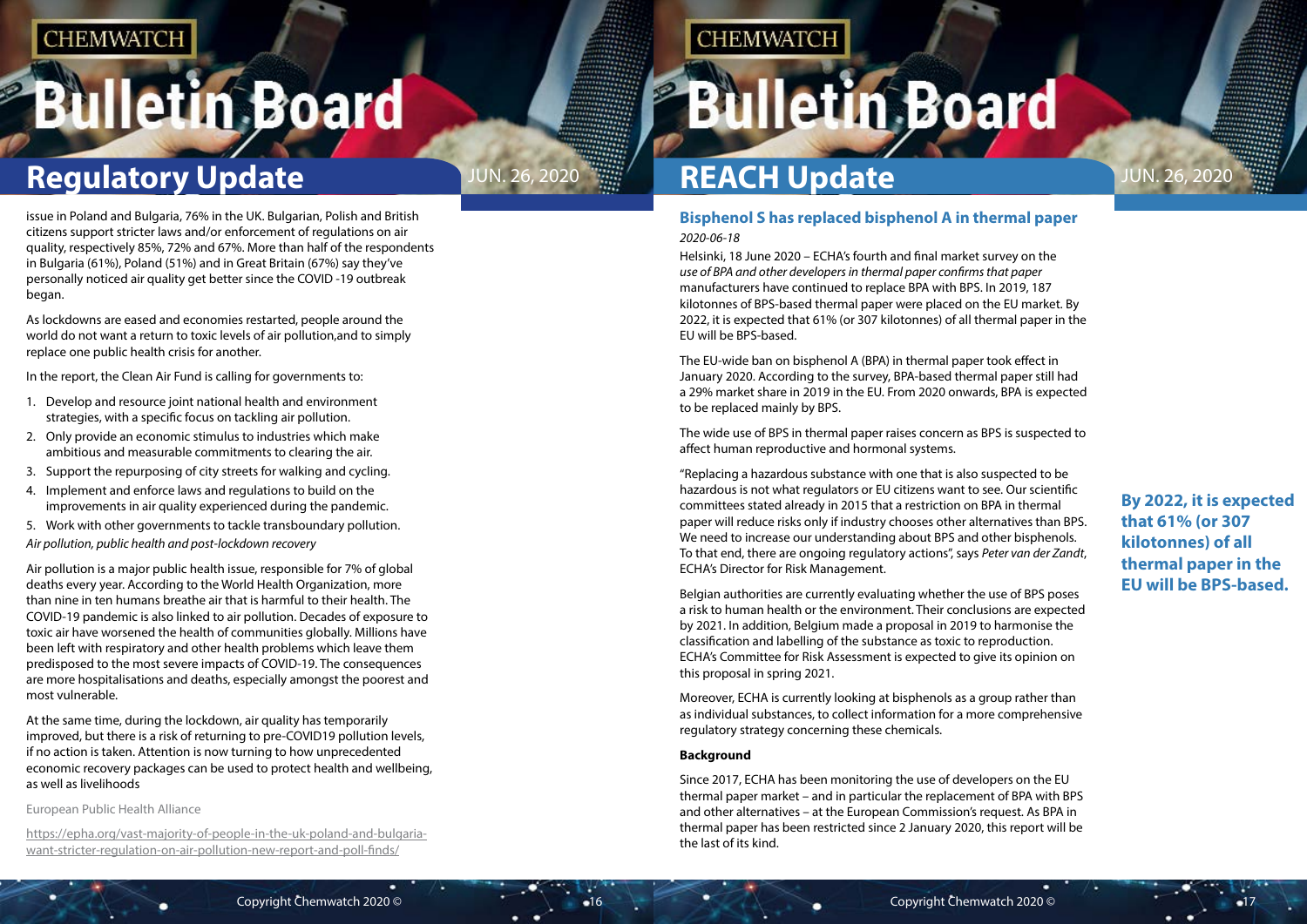# **Bulletin Board**

<span id="page-9-0"></span>

**Resorcinol is used to manufacture rubber compounds, resins and coatings, as well as cosmetics.**



The committee agreed to identify other substances as SVHCs. ECHA will update the Candidate List of SVHCs later in June.

#### FURTHER INFORMATION

Report: The use of bisphenol A and its alternatives in thermal paper [in the EU during 2014 – 2022, May 2020 \[PDF\]\[EN\]](https://echa.europa.eu/documents/10162/23294236/bpa_thermal_paper_report_2020_en.pdf/59eca269-c788-7942-5c17-3bd822d9cba0)

- European Commission's decision to restrict bisphenol A in thermal [paper](http://eur-lex.europa.eu/legal-content/EN/TXT/?uri=uriserv:OJ.L_.2016.337.01.0003.01.ENG&toc=OJ:L:2016:337:TOC)
- · [Opinions of RAC and SEAC on restrictions on bisphenol A](https://echa.europa.eu/documents/10162/13579/rac_seac_opinion_bpa_en+.pdf/9ce0977b-3540-4de0-af6d-16ad6e78ff20)
- [Hot topics: bisphenol A](https://echa.europa.eu/hot-topics/bisphenol-a)
- [Substance evaluation on BPS](https://echa.europa.eu/information-on-chemicals/evaluation/community-rolling-action-plan/corap-table/-/dislist/details/0b0236e180686aaf)
- [CLH proposal for BPS](https://echa.europa.eu/registry-of-clh-intentions-until-outcome/-/dislist/details/0b0236e182ed4414)

• [Member State Committee](https://echa.europa.eu/about-us/who-we-are/member-state-committee)

**CHEMWATCH** 

- [WHO definition of an endocrine disruptor](https://www.who.int/ipcs/publications/en/ch1.pdf?ua=1)
- ECHA, 16 June 2020

[https://echa.europa.eu/-/resorcinol-not-identified-as-a-substance-of](https://echa.europa.eu/-/resorcinol-not-identified-as-a-substance-of-very-high-concern?utm_source=social&utm_medium=Twitter.com&utm_campaign=resorcinol)[very-high-concern?utm\\_source=social&utm\\_medium=Twitter.com&utm\\_](https://echa.europa.eu/-/resorcinol-not-identified-as-a-substance-of-very-high-concern?utm_source=social&utm_medium=Twitter.com&utm_campaign=resorcinol) [campaign=resorcinol](https://echa.europa.eu/-/resorcinol-not-identified-as-a-substance-of-very-high-concern?utm_source=social&utm_medium=Twitter.com&utm_campaign=resorcinol)

### FURTHER INFORMATION

#### ECHA, 18 June 2020

[https://echa.europa.eu/-/bisphenol-s-has-replaced-bisphenol-a-in](https://echa.europa.eu/-/bisphenol-s-has-replaced-bisphenol-a-in-thermal-paper?utm_source=social&utm_medium=Twitter.com&utm_campaign=Bisphenol)[thermal-paper?utm\\_source=social&utm\\_medium=Twitter.com&utm\\_](https://echa.europa.eu/-/bisphenol-s-has-replaced-bisphenol-a-in-thermal-paper?utm_source=social&utm_medium=Twitter.com&utm_campaign=Bisphenol) [campaign=Bisphenol](https://echa.europa.eu/-/bisphenol-s-has-replaced-bisphenol-a-in-thermal-paper?utm_source=social&utm_medium=Twitter.com&utm_campaign=Bisphenol)

## **Resorcinol not identified as a substance of very high**

#### **concern**

#### *2020-06-16*

Helsinki, 16 June 2020 - At its June meeting, the Member State Committee did not unanimously support France's proposal to identify resorcinol (EC 203-585-2; CAS 108-46-3) as an SVHC. However, the committee acknowledged that there is scientific evidence that resorcinol is an endocrine disruptor as defined by the World Health Organization (WHO).

Where the MSC is unable to reach a consensus, the European Commission's REACH Committee will take the final decision. After receiving the MSC's opinion, the Commission has three months to prepare a draft proposal on the identification as an SVHC and will then make a final decision in its committee procedure.

Resorcinol is used to manufacture rubber compounds, resins and coatings, as well as cosmetics. It is the first substance proposed as an SVHC because of its thyroid disrupting effects in humans. A majority of the committee members concluded that there is scientific evidence of probable serious effects to human health due to hypothyroidism and potential neurodevelopmental effects during pregnancy. However, a few members expressed different views on whether the substance is of equivalent level of concern.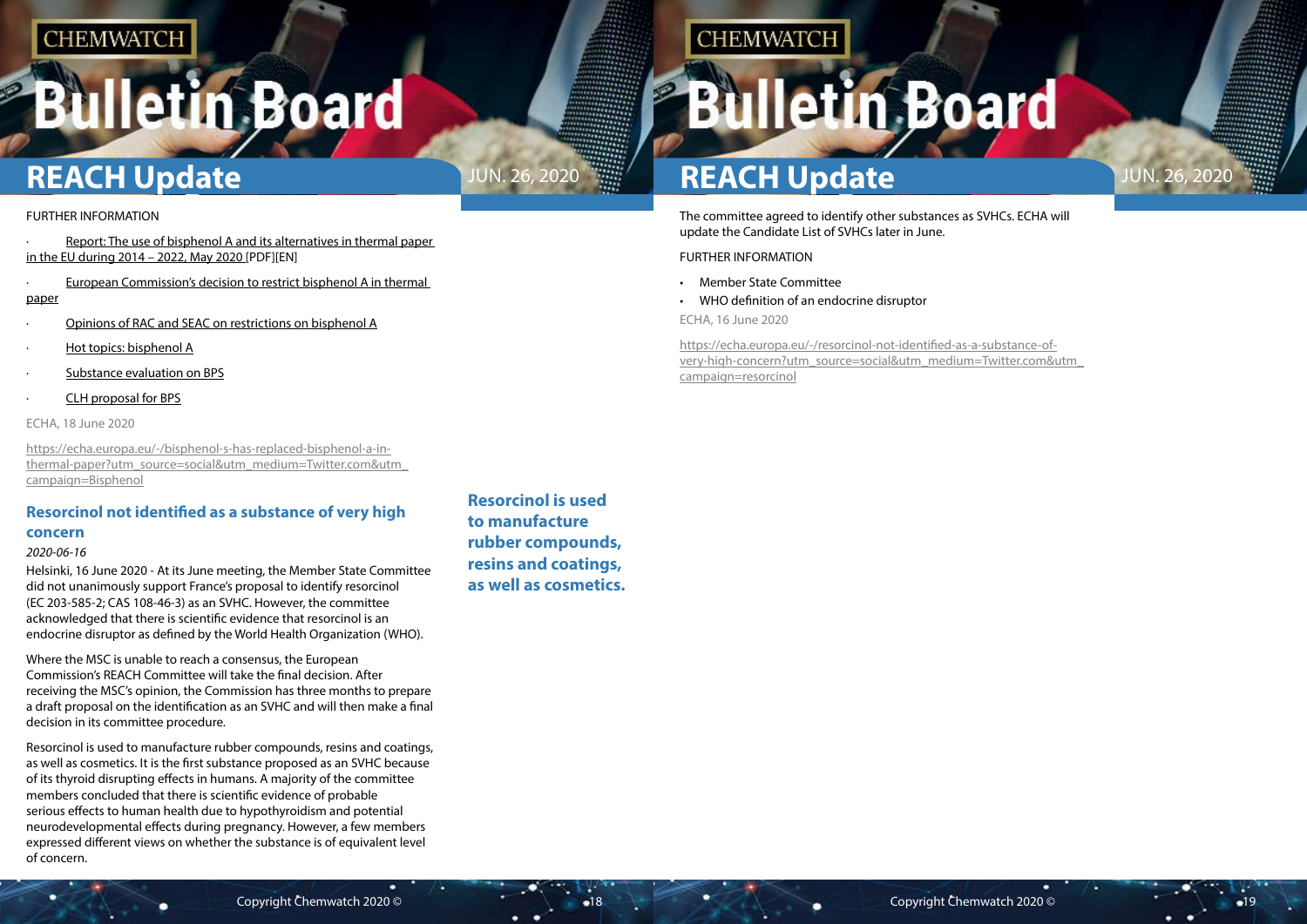# <span id="page-10-0"></span>**Bulletin Board**



Jun. 26, 2020

 $O<sub>2</sub>(g)$ 

 $.06\%$  CO<sub>2</sub>(g)

**1,4-Dioxane (also known as dioxane) is a clear, colourless liquid, with a faint ether-like odour.**

### **1,4 Dioxane**

#### *2020-06-26*

1,4-Dioxane (also known as dioxane) is a clear, colourless liquid, with a faint ether-like odour. It is highly flammable and easily dissolvable in water. It has been classified as a Group 2B carcinogen: possibly carcinogenic to humans, as studies done on animals who were exposed to the chemical, developed cancer. [1,2]

- Exposure to 1,4-dioxane can occur by breathing contaminated air, drinking contaminated water, or using cosmetics, shampoos or detergents containing 1,4-dioxane.
- Exposure can also occur from dermal contact.

### **USES [1,2,3]**

1,4-dioxane is used across chemical industries. It is primarily used as a solvent in organic products, and as a stabiliser in varnish, paint strippers, chlorinated solvents, dyes and lacquers. It is also used as a laboratory reagent, and is a trace contaminant of some chemicals used in shampoos, detergents and cosmetics. Nowadays, manufacturers try to reduce dioxane from these chemicals before they go into products used in the home.

### **ROUTES OF EXPOSURE [2,4]**

### **HEALTH EFFECTS**

1,4-Dioxane poisoning affects a range of systems including the digestive, respiratory and nervous systems.

### **Acute Effects [2,4]**

Severity of symptoms depend on the level and type of exposure.

- Low level exposure to 1,4-dioxane can result in eye and nose irritation, headaches, drowsiness, nausea and throat inflammation.
- Higher level exposure to the chemical could cause severe liver and kidney effects and possibly death.

### **Chronic Effects [2]**

1,4-Dioxane is toxic to multiple body systems. Long-term exposure to the chemical *could* result in cancer, however this has not been proven in a

## **Hazard Alert**

**How a chemist sees the glass** *2020-06-26*

| <b>Optimist</b>  | Pessimist        | <b>Chemist</b>            |
|------------------|------------------|---------------------------|
|                  |                  |                           |
| <b>The Glass</b> | <b>The Glass</b> | <b>The Glass</b>          |
| is Half          | is Half          | <b>Contains</b>           |
| Full             | <b>Empty</b>     | 50% H <sub>2</sub> O(I)   |
|                  |                  | $39\%$ N <sub>2</sub> (g) |
|                  |                  | 10.5% O <sub>2</sub> (g)  |
|                  |                  | .44% $Ar(g)$              |

~s<https://www.chemistryjokes.com/jokes/how-a-chemist-sees-the-glass/>

# **CHEMWATCH Illetin Board**

## **Janet's Corner**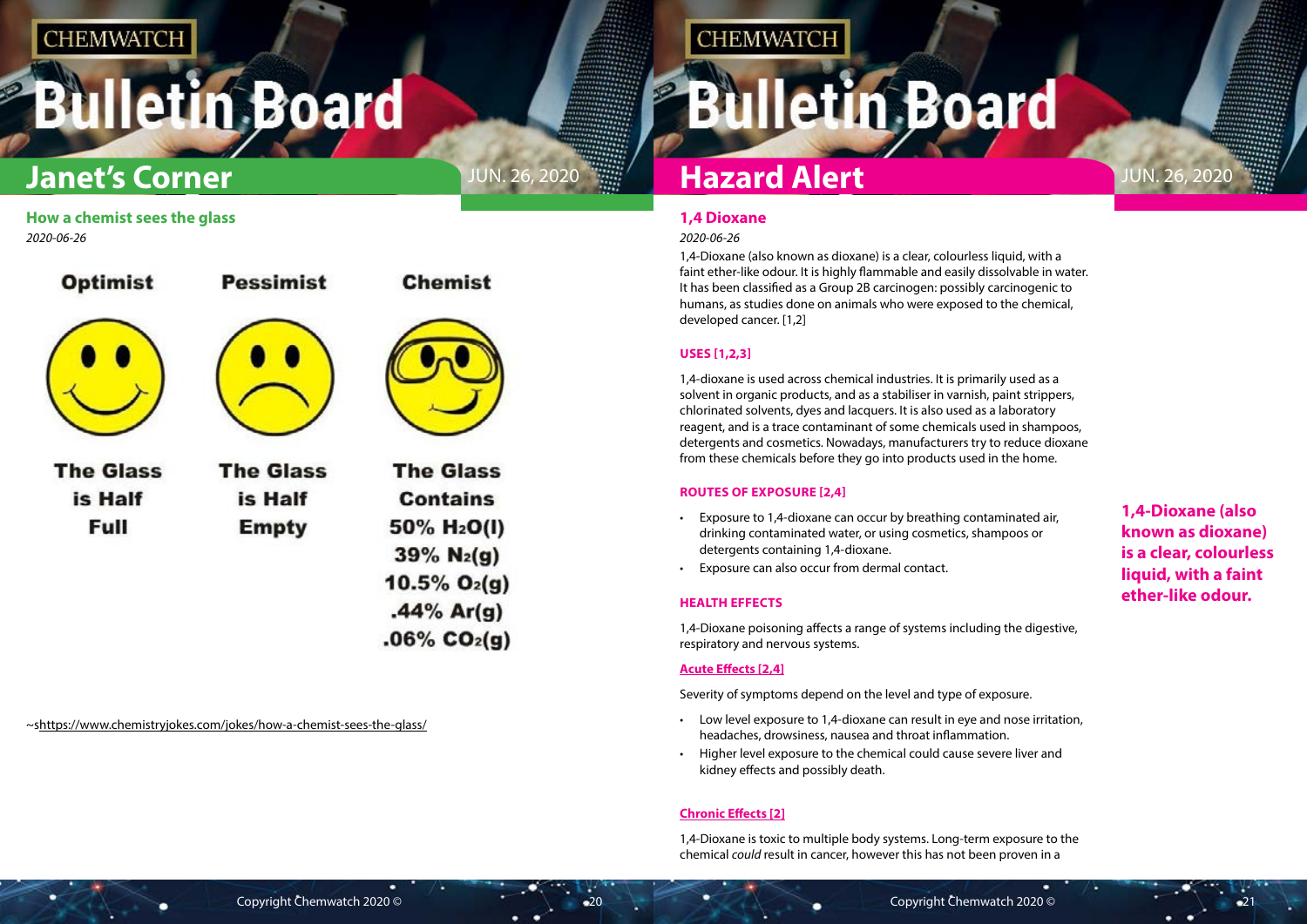# **Illetin Board**





- 1. <https://pubchem.ncbi.nlm.nih.gov/compound/Dioxane>
- 2. <https://www.atsdr.cdc.gov/phs/phs.asp?id=953&tid=199>
- 3. [file:///C:/Users/Lauren%20Rosenberg/Downloads/draft-evaluation](file:///C:\Users\Lauren%20Rosenberg\Downloads\draft-evaluation-report-wes-1_4-dioxane-pdf.pdf)[report-wes-1\\_4-dioxane-pdf.pdf](file:///C:\Users\Lauren%20Rosenberg\Downloads\draft-evaluation-report-wes-1_4-dioxane-pdf.pdf)
- 4. [https://www.epa.gov/sites/production/files/2014-03/documents/ffrro\\_](https://www.epa.gov/sites/production/files/2014-03/documents/ffrro_factsheet_contaminant_14-dioxane_january2014_final.pdf) factsheet contaminant 14-dioxane january2014 final.pdf

### **Australia [3]**

Safe Work Australia has set an 8-hour time TWA for 1,4-dioxane of 5ppm.

#### **REFERENCES**

human study. Chronic 1,4-dioxane poisoning could result in severe and irreversible kidney and liver effects. Inhalation of 1,4-dioxane can affect the nasal cavity.

### **SAFETY**

### **First Aid Measures [1]**

- Ingestion: DO NOT INDUCE VOMITING. If conscious, give the victim one or two glasses of water to dilute the chemical. Immediately contact a medical professional.
- Skin contact: Immediately wash affected skin with water for at least 15 minutes. Remove contaminated clothing. Do not re-wear until it has been thoroughly de-contaminated. Continue rinsing contaminated skin with soap and water. Contact a healthcare professional, even if no symptoms develop.
- Eye contact: Check for and remove contact lenses if easy to do so. Rinse eyes carefully with water or normal saline solution for 20-30 minutes. Take the victim to a medical centre, even if no symptoms, such as redness, develop.
- Inhaled: Take victim to the nearest fresh air source and monitor their breathing. Allow them to rest and immediately contact a medical professional.
- General: Never administer anything by mouth to an unconscious, exposed person.

#### **Exposure Controls/Personal Protection [5]**

- Engineering controls: Emergency eyewash fountains and safety showers should be accessible in the immediate area of the potential exposure. Ensure there is adequate ventilation. Whenever possible, material should be handled in a laboratory.
- Personal protection: Safety glasses, protective and dustproof clothing, glove, an apron and an appropriate mask.

#### **REGULATION [1]**

#### **United States:**

The Occupational Safety and Health Administration (OSHA) has set an 8-hour Time-Weighted Average (TWA) concentration for 1,4-dioxane of 100ppm.

# **CHEMWATCH Iletin Board**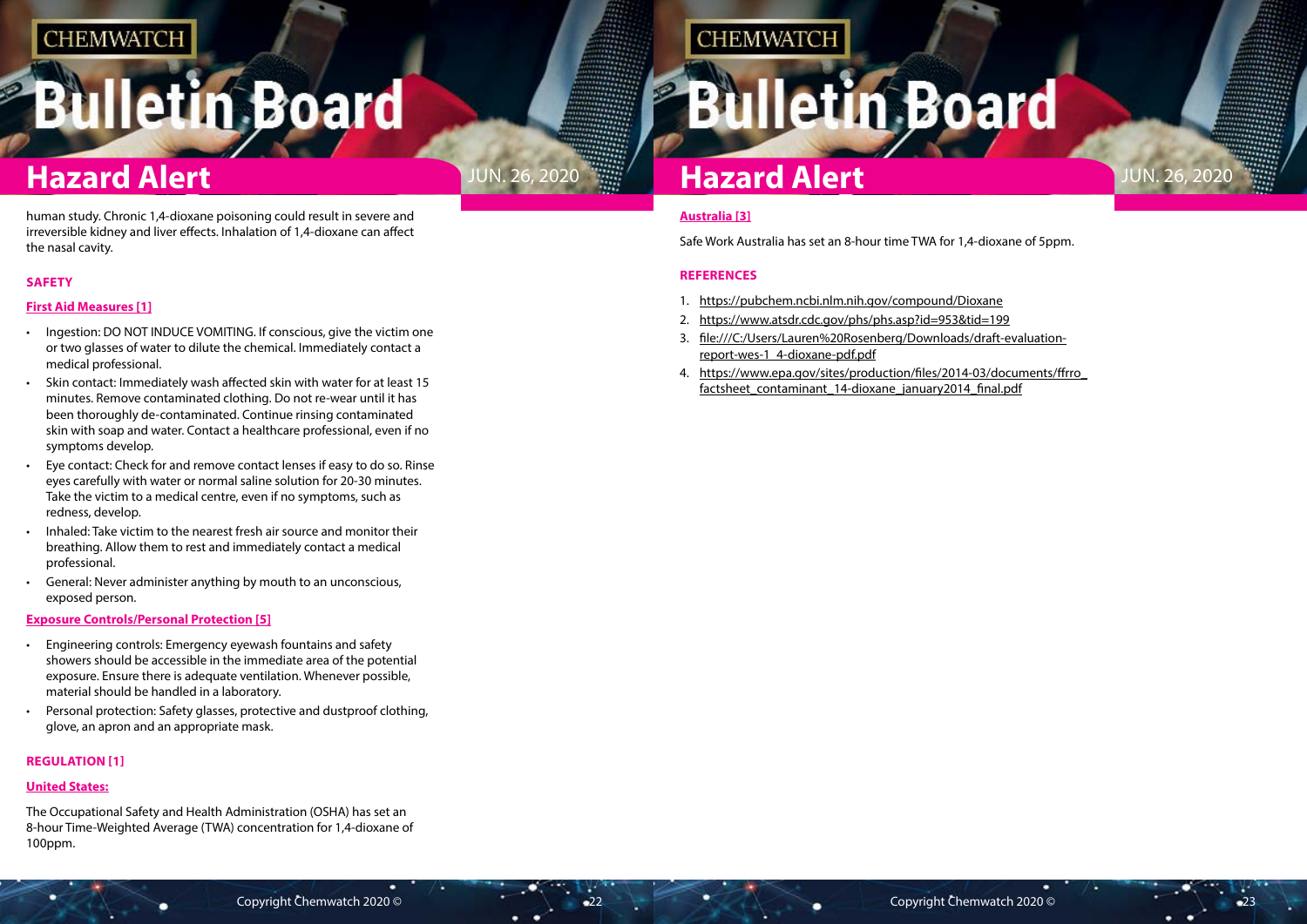# <span id="page-12-0"></span>**Bulletin Board**



**Genetic and epidemiological sleuthing has shown that at least two farm workers have caught the virus from mink—the only patients anywhere known to have become infected by animals.**

**CHEMWATCH** 

infected as well. The researchers published a [preprint about their work](https://www.biorxiv.org/content/10.1101/2020.05.18.101493v1) on 18 May; a paper in *Eurosurveillance* may come out soon.

The Netherlands is the only country so far to have reported SARS-CoV-2 in mink. In Denmark, the world's largest mink producer, "We have not recorded any similar disease or outbreaks," says Anne Sofie Hammer, a veterinary scientist at the University of Copenhagen. Neither has China, the second largest producer, says virologist Chen Hualan of the Chinese Academy of Agricultural Sciences. (Hubei, the province hardest hit by COVID-19, does not have mink farms, she notes.)

The Dutch outbreaks are giving scientists a chance to study how the virus adapts as it spreads through a large, dense population. In some other animal viruses, such conditions trigger an evolution toward a more virulent form, because the virus isn't penalized if it kills a host animal quickly as long as it can easily jump to the next one. (Avian influenza, for instance, usually spreads as a mild disease in wild birds but can become highly pathogenic when it lands in a poultry barn.) Although SARS-CoV-2 is undergoing plenty of mutations as it spreads through mink, its virulence shows no signs of increasing.

Even so, the Dutch outbreaks have alarmed people in North Brabant province, where mink farms are concentrated. The region's burgeoning goat industry caused the [world's largest human epidemic of Q fever](https://science.sciencemag.org/content/327/5963/266.1)  [between 2007 and 2009.](https://science.sciencemag.org/content/327/5963/266.1) Anxious citizens feared a repeat with SARS-CoV-2 and mink. But *Coxiella burnetii*, the bacterium that causes Q fever, forms hardy spores that wafted out of barns and blew off fields fertilized with goat manure. SARS-CoV-2 is far more fragile; environmental sampling has not turned up any virus outside mink sheds, says veterinary epidemiologist Arjan Stegeman of Utrecht University, who leads the research on mink outbreaks. Whereas farm workers should wear protective equipment, the population at large is at very low risk, Stegeman says.

Eventually, the virus seems to burn itself out at every farm, once more than 90% of the animals have contracted it and developed antibodies. Combined with the low mortality rate, that means the outbreaks are far less devastating for farmers than, for instance, bird flu in poultry or footand-mouth disease in cattle.

Even though just two of the Netherlands's [nearly 50,000 confirmed human](https://www.rivm.nl/en/novel-coronavirus-covid-19/current-information)  [COVID-19 cases](https://www.rivm.nl/en/novel-coronavirus-covid-19/current-information) have been linked to the farms, the government decided to cull the animals because the problem could become bigger in the months ahead. Female mink give birth in April and May, leading to a sixfold increase in populations. Antibodies in their mother's milk probably protect

### **Coronavirus rips through Dutch mink farms, triggering culls to prevent human infection**

#### *2020-06-09*

**LELYSTAD, THE NETHERLANDS—**In a sad sideshow to the COVID-19 pandemic, authorities in the Netherlands began to gas tens of thousands of mink on 6 June, most of them pups born only weeks ago. SARS-CoV-2 has attacked farms that raise the animals for fur, and the Dutch government worries infected mink could become a viral reservoir that could cause new outbreaks in humans.

The mink outbreaks are "spillover" from the human pandemic—a zoonosis in reverse that has offered scientists in the Netherlands a unique chance to study how the virus jumps between species and burns through large animal populations.

But they're also a public health problem. Genetic and epidemiological sleuthing has shown that at least two farm workers have caught the virus from mink—the only patients anywhere known to have become infected by animals. SARS-CoV-2 can infect other animals, including cats, dogs, tigers, hamsters, ferrets, and macaques, but there are no known cases of transmission from these species back into the human population. (The virus originally spread to humans from an as-yet-unidentified animal species.)

The first two mink outbreaks were reported on 23 and 25 April at farms holding 12,000 and 7500 animals, respectively. More mink were dying than usual, and some had nasal discharge or difficulty breathing. In both cases, the virus was introduced by a farm worker who had COVID-19. Today, it has struck 12 of about 130 Dutch mink farms. Once COVID-19 reaches a farm, the virus appears to spread like wildfire, even though the animals are housed in separate cages. Scientists suspect it moves via infectious droplets, on feed or bedding, or in dust containing fecal matter.

That mink are susceptible wasn't a surprise, because they are closely related to ferrets, says Wim van der Poel of Wageningen University & Research, which has an animal health laboratory here. (Both mink and ferrets can also contract human influenza viruses.) Like humans, infected mink can show no symptoms, or develop severe problems, including pneumonia. Mortality was negligible at one farm and almost 10% at another. "That's strange—we don't really understand it," says virologist Marion Koopmans of Erasmus Medical Center in Rotterdam. Feral cats roaming the farms—and stealing the mink's food—were found to be

## **Gossip**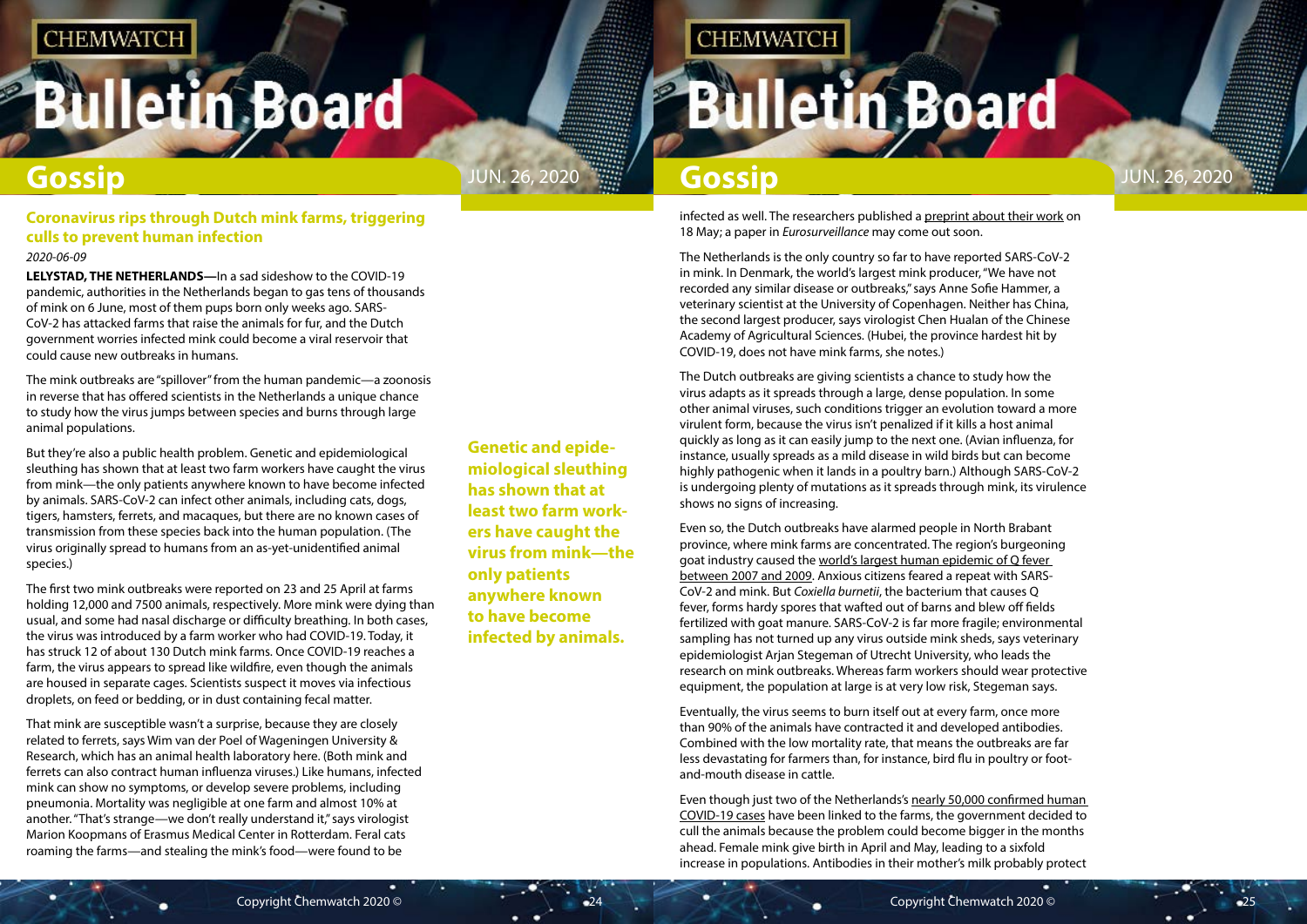# <span id="page-13-0"></span>**Bulletin Board**

## **Gossip** JUN. 26, 2020 **Gossip Gossip** JUN. 26, 2020

**The new study into this common household chemical raises questions about the present-day consequences of corporate malfeasance nearly half a century ago.**

**CHEMWATCH** 

padding; wire insulation; rugs, draperies, and upholstery; and plastic cabinets for televisions, personal computers, and small appliances.»

As they leached out of household goods, PBBs began to be discovered in many places where they were not intended to be: meat and meat products, milk and dairy products, air, soil, fish and shellfish, and dust. Environmental Working Group, a nonprofit science foundation, studied the blood of 38 mothers and children and found that [all 38 had PBB-153](https://www.ewg.org/sites/humantoxome/chemicals/chemical.php?chemid=100246) in their blood.

There are also [concerns](https://www.aaha.org/publications/newstat/articles/2019-03/study-if-either-of-you-ever-want-offspring-you-might-want-to-get-off-that-couch/) that PBB-153 and another group of man-made chemicals, diethylhexyl phthalate (DEHP), could be responsible for the 50 percent global reduction in human sperm quality over the past 80 years. The same reduction in sperm quality has been observed by domesticated dogs. DEHP is present in carpets, floor tiles, furniture upholstery, rainwear, shoes, shower curtains, tablecloths and toys. [According to the National Center for Biotechnology Information,](https://www.ncbi.nlm.nih.gov/pmc/articles/PMC4348733/) "because flame retardants are not chemically bonded to the foam [in products where they are used], they are able to escape into the surrounding environment." This is why people are especially likely to be exposed to dangerous flame retardant chemicals when they are indoors, or touching older couches that may have foam padding that is likely to have been treated with PBB-153 or similar chemicals.

#### *Advertisement:*

The recent [study](https://www.nature.com/articles/s41598-020-65593-x?draft=collection) on PBB-153, which was published in the academic journal Scientific Reports and authored by University of Georgia environmental health science doctoral student Katherine Watkins Greeson, follows up on a scandal that occurred in 1973. In an incident known as «Cattlegate," a flame retardant known as FireMaster that contained PBB-153 was accidentally sent to state grain mills in Michigan and eventually entered the local food supply. The company that manufactured FireMaster, Velsicol Chemical Company, also manufactured a nutritional supplement called NutriMaster, and the two were [mistaken](https://www.nature.com/articles/s41598-020-65593-x) at the factory.

Experts believe that as many as 6.5 million Michiganders were exposed to PBB-153 as a result of this incident, and scientists have hypothesized that illnesses such as cancers, skin discoloration, joint pain, headaches and dizziness resulted from it. There were also a number of birth defects that seemed to be linked to the chemical, including hernias and scrotum buildup for boys and a higher rate of miscarriages or stillborn births for girls.



pups for a while, but they might become vulnerable later to any virus lingering at the farm. "That could mean there's a second wave in minks in the fall," Van der Poel says—raising the risk of more human cases. The mink are culled by gassing them with carbon monoxide; the Dutch government will compensate farmers.

In the long run, their businesses were doomed anyway: A law approved by the Dutch parliament in 2012 [bans mink farming as of 2024](https://www.eurogroupforanimals.org/news/dutch-court-confirms-ban-mink-farming-netherlands) for ethical reasons. The affected farmers may be allowed to reopen their farms for another 3 years if tests conclusively show the virus is gone—or they can decide to throw in the towel now.

sciencemag.org, 9 June 2020

https://www.sciencemag.org

### **A flame retardant commonly found in vintage furniture may be affecting human sperm**

#### *2020-06-10*

A new study reveals that polybrominated biphenyl-153 (PBB-153) a [flame retardant](https://www.salon.com/2010/06/10/dangers_flame_retardants/) present in older consumer products, which has been banned since [1976](https://www.atsdr.cdc.gov/toxfaqs/tfacts68.pdf) — may cause serious birth defects by altering the genetic code in sperm. The new study into this common household chemical raises questions about the present-day consequences of corporate malfeasance nearly half a century ago.

Polybrominated biphenyls tend to resemble white, off-white or beige powders at room temperature. Currently, biphenyl-153 is only manufactured in a very limited capacity, such as in electronics and electronic products sold in the European Union. In the past, however, biphenyl-153 was commonly used as a fire retardant in products like automobile upholstery, lacquers and coatings, as well as a flame retardant additive in molded plastics, textiles and synthetic fibers. Application of PBB and similar chemicals as flame retardants began in earnest after the [Flammable Fabrics Act](https://www.law.cornell.edu/uscode/text/15/chapter-25) was amended in 1967.

Because these chemicals were so prevalent in consumer goods and did not stay within the confines of their application, the chemicals seeped into the environment. As they take a notoriously long time to break down, these pollutants are still accumulating today. The Centers for Disease Control [notes](https://www.cdc.gov/biomonitoring/PBDEs_FactSheet.html) that both PBBs and a related group of chemicals, polybrominated diphenyl ethers [\(PBDEs\)](https://www.salon.com/2018/01/14/the-toxic-chemical-whack-a-mole-game_partner/), can be [found](https://www.salon.com/2018/01/14/the-toxic-chemical-whack-a-mole-game_partner/) in «furniture foam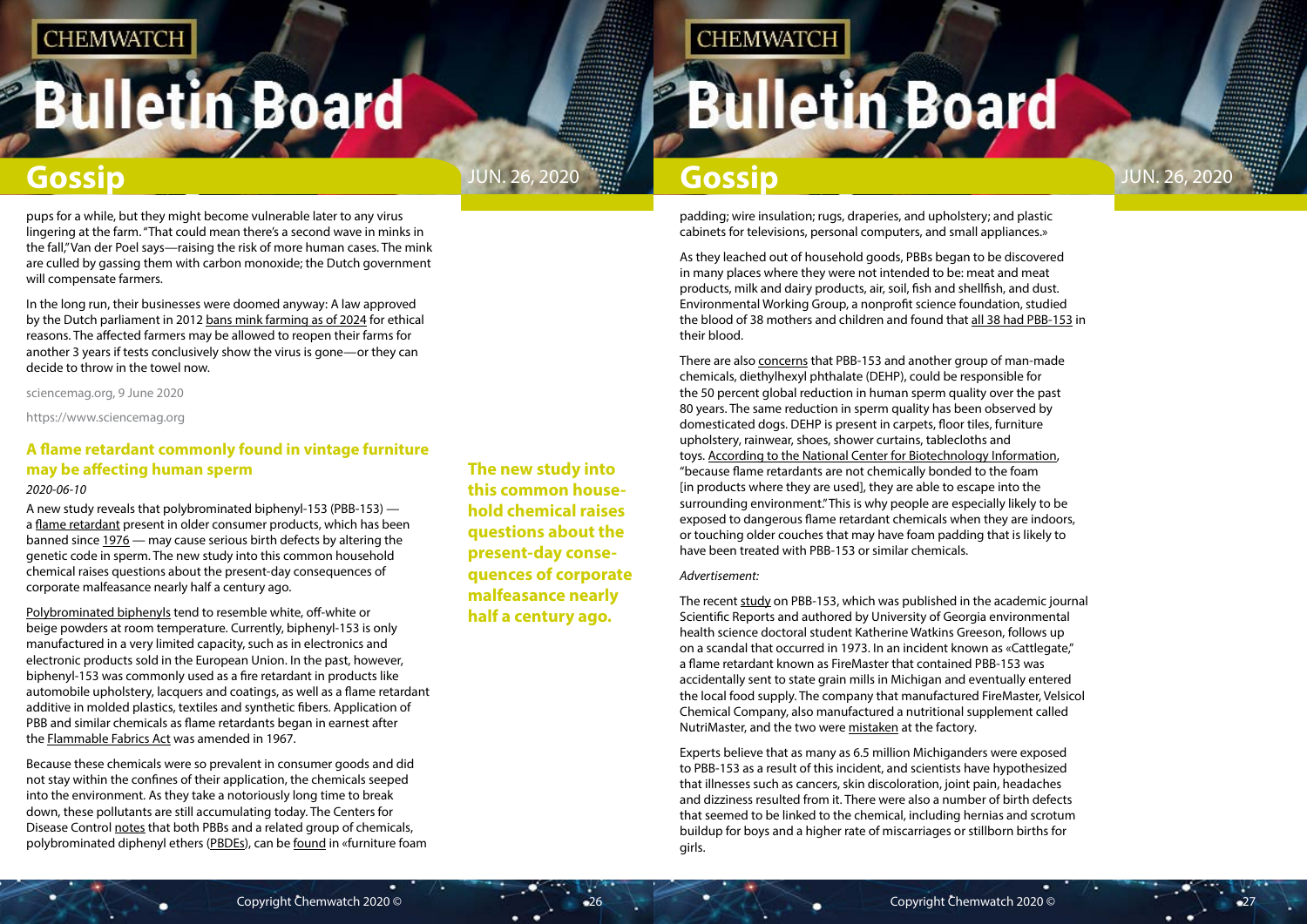# **Bulletin Board**

**Since 2014, when news first broke of its discovery, Patagotitan has frequently been described as the most massive animal ever to walk the Earth.**

<span id="page-14-0"></span>

### **And almost 25 percent of employees don't know what security protocols are in place on their device.**

protocols, 20 percent of workers have received no tips from their IT team during the shift.

Almost two-thirds of employees working from home rate their IT department's response to COVID-19 as above average or better.

securitytoday.com, 10 June 2020

**CHEMWATCH** 

https://www.securitytoday.com

## **The biggest dinosaur ever may have been twice the size we thought**

### *2020-06-10*

FOR a century, visitors to Chicago's Field Museum have marvelled at a display featuring two African bush elephants, frozen mid-fight. In the past couple of years, however, this awesome spectacle of the largest living land animals has been overshadowed by an enormous skeleton. As impressive as the elephants are, they look like squabbling children beside [Patagotitan,](https://www.newscientist.com/article/2143268-largest-ever-dinosaur-may-have-been-as-long-as-7-elephants/) a 100-million-year-old sauropod dinosaur that was as long as a blue whale, taller than a giraffe and probably outweighed each elephant 10 times over.

Since 2014, when news first broke of its discovery, *Patagotitan* has frequently been described as the most massive animal ever to walk the Earth. Such superlatives captivate us. Even if you aren't a dinosaur fan, it is awe-inspiring to think that the skeleton in the Field Museum belongs to a creature that is as big as they get.

Except it isn't. Weighing up such giants isn't simple, but new calculations indicate that other dinosaurs from the same family – the aptly named titanosaurs – were at least as massive. In fact, *Patagotitan* might not even come close to claiming the heavyweight title. Some palaeontologists now believe that the ground once trembled under the mass of a near-mythical dinosaur that was twice as heavy as *Patagotitan*. How they have reached these conclusions is a story of monumental discoveries, lost treasures, academic showmanship and clay models.

Sauropods first appeared in either the Late Triassic or early Jurassic, about 200 million years ago. Dinosaurs in the group, which includes [Diplodocus](https://www.newscientist.com/article/2173671-new-dinosaur-fossil-explains-how-diplodocus-evolved-to-be-so-massive/) and *Brachiosaurus,* are known for having large bodies, [long necks and tails, and tiny heads. Yet their most](https://www.newscientist.com/article/mg21929262-300-a-tall-tale-how-the-sauropod-got-its-neck/) defining characteristic is their size (see "How to grow really big"). [For more than a](https://www.ncbi.nlm.nih.gov/pubmed/17832415)  [century](https://www.ncbi.nlm.nih.gov/pubmed/17832415), people have wanted to know just how big they could get. Until recently, an answer has proved elusive, not least because sauropods often

"Though it has been nearly 45 years since the accident, people who were exposed through the consumption of contaminated animal products and those exposed in utero and through breastmilk still have circulating levels of PBBs," the authors of the study wrote. "As recently as 2015, 60% of tested members of the PBB Registry have elevated levels of PBB above the ninety-fifth percentile of the U.S. population. The half-life of PBB is estimated to be between 10 and 29 years, which may explain why people are still experiencing health issues related to this accident."

The authors added that, through their research, they had learned that PBBs altered sperm in a way that "has the potential to cause diseases in offspring," including "improper parent-of-origin gene imprinting in offspring" which can cause diseases like Silver-Russell Syndrome. They also pointed to the specific ways that sperm are compromised by the chemical as an explanation for why "the children of people directly exposed to PBB during the initial exposure have different health effects compared to their parents, including reproductive problems."

Speaking to a news outlet for the University of Georgia, Greeson [explained](https://news.uga.edu/study-birth-defects-flame-retardant/) that «hopefully this work will lead to more studies combining epidemiology and bench science in the future, which will tell us more about why we›re seeing an effect from an environmental exposure in human populations and encourage experimental studies to more closely mimic human exposures.»

salon.com, 10 June 2020

https://www.salon.com

### **New study highlights cybersecurity concerns to due to work-from-home move because of Coronavirus**

#### *2020-06-10*

Thanks to the shift to work from home in many organizations due to COVID-19, a number of different cybersecurity challenges are beginning to emerge. That's according to the Morphisec Work-from-Home Employee Cybersecurity Threat Index.

According to the firm's research, 56 percent of employees are using their personal device for work. And almost 25 percent of employees don't know what security protocols are in place on their device.

While 75 percent of work-from-home employees say they usually are always follow their IT team's advice when it comes to cybersecurity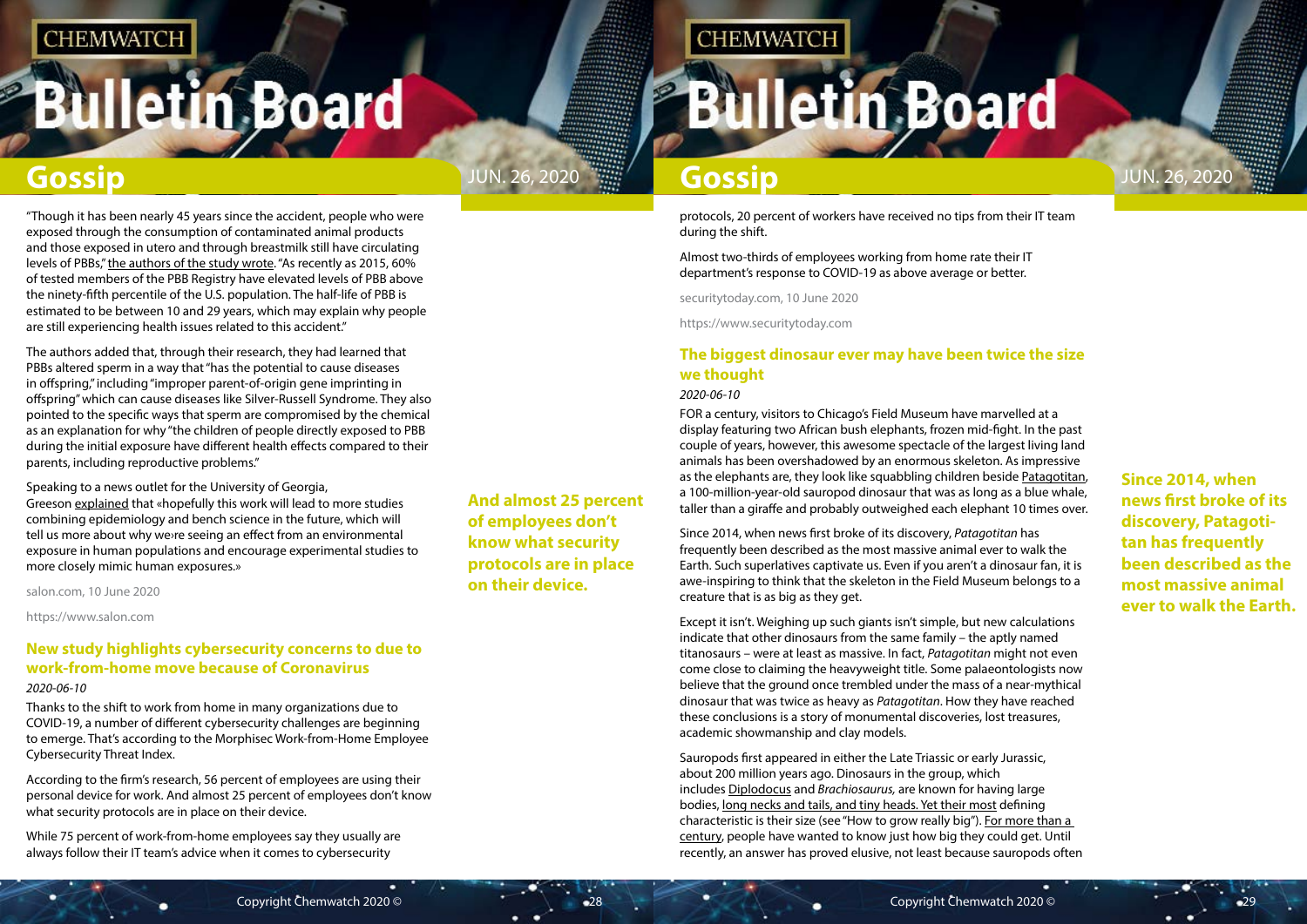# **Bulletin Board**

An alternative method for estimating body mass in land animals is based on the idea that it correlates with the sturdiness of their limbs. After all, it is the limbs that must bear the weight of anything that stalks the land. That is why, however you measure them, not even the most enormous dinosaurs yet discovered are anything like as big as the giants of the sea: blue whales, which can weigh in at upwards of 150 tonnes, remain the biggest animals we know to have existed on Earth.

By measuring the circumference of a thigh bone and plugging this into a "scaling equation", you can get reasonably accurate body mass estimates for animals as distinct as orangutans and kangaroos, says Nicolás Campione at the University of New England in Armidale, Australia, who [swears by the technique](http://dx.doi.org/10.1017/pab.2017.9). However, when applied to sauropods, it gives results wildly different from those obtained with anatomical models. For instance, it almost doubles the weight of *Dreadnoughtus* to 59 tonnes, and makes *Patagotitan* about a third heavier at 69 tonnes. What is going on?

"I don't think the scaling equations are wrong," says Wedel. "I think they're imprecise." The main problem is the margin of error, which can be 30 tonnes or more for a gigantic sauropod. Despite its imprecision, the method is popular among dinosaur palaeontologists because it is easy to use, even without a good understanding of sauropod anatomy. They aren't necessarily concerned by its shortcomings. Biologically and behaviourally speaking, a 30-tonne sauropod was probably similar to a 60-tonne one, says Campione, and pinning down body mass more precisely arguably has limited scientific value.

Kenneth Carpenter at Utah State University Eastern in Price, who has attempted to measure sauropod body mass with great accuracy, agrees that such efforts aren't particularly important scientifically. He points out that palaeontologists who claim to have found the largest and heaviest sauropods are invariably male. This sentiment is echoed by Kristi Curry Rogers at Macalester College in Saint Paul, Minnesota. "I just don't get that excited by these claims, even though I work on these giant dinosaurs myself," she says. "I'd rather put more focus on the palaeobiology and less on the sauropod showmanship."

Yet try telling an inquisitive child it doesn't matter exactly how big the biggest ever land animal was – or, indeed, anyone's inner child. That is why people take notice when someone like Wedel says that *Patagotitan* was almost certainly not ["the largest dinosaur that ever lived"](https://www.fieldmuseum.org/exhibitions/maximo-titanosaur), as the Field Museum claims. He thinks that the half dozen *Patagotitan* specimens

leave surprisingly light footprints in the fossil record. "The bigger they are, the less of them we find," says Mathew Wedel at the Western University of Health Sciences in California. "Burying a whale-sized land animal isn't easy."

"Sauropods often leave surprisingly light footprints in the fossil record"

So when, in the late 1980s, palaeontologists in Argentina excavated a few bones of a truly enormous sauropod, it wasn't clear what the complete animal looked like or how large it was. They named it *Argentinosaurus* and continued t0 work – and to great effect. In the past two decades, the fossil beds of Argentina have yielded a string of remarkable discoveries from the same group of sauropods, the titanosaurs. First, in 2000, came [Futalognkosaurus,](http://www.scielo.br/scielo.php?script=sci_arttext&pid=S0001-37652007000300013) an animal known from three specimens that together preserve about three-quarters of the skeleton, excluding the skull – sauropod skulls were so fragile that they rarely fossilised. In 2005, [Dreadnoughtus](https://www.newscientist.com/article/dn26147-largest-land-dinosaur-yet-makes-t-rex-look-tiny/) began to emerge from the ground in the form of two specimens, also representing around three-quarters of the skeleton. Finally, in 2013, work began to uncover bones at a site in Chubut province. At least six specimens of *Patagotitan* were found, which together encompass most of the skeleton.

"Titanosaurs were very fragmentary and poorly known," says Gregory Paul, an independent researcher based in Baltimore, Maryland. "Now we're getting enough skeletal material to get some good reconstructions." Rebuilding these skeletons still requires someone who understands sauropod anatomy, he says, because there is plenty of variation and potential for error. This is especially true when it comes to the torso, where the bulk of a sauropod's weight is concentrated. Rebuild the skeleton incorrectly – which even some museums do, according to Paul – and you will overestimate the weight of the sauropod. But get the anatomy right and you can calculate its body mass with reasonable precision.

A few months ago, [Paul published his latest estimates](https://doi.org/10.2992/007.085.0403) for a range of sauropods. To do so, he fashioned 30-centimetre-long models from clay, measured their volumes from the amount of water they displaced and then scaled up. *Futalognkosaurus* came out at about 29 tonnes and *Dreadnoughtus* at about 31 tonnes. *Patagotitan* was much heavier, weighing between 50 and 55 tonnes. These estimates are [very close to](http://dx.doi.org/10.1098/rsbl.2015.0215)  [others published recently](http://dx.doi.org/10.1098/rsbl.2015.0215) based on virtual sauropod models built using computer software. In other words, says Paul, a consensus is beginning to emerge on exactly how big these titanosaurs were. There is just one problem.

## **CHEMWATCH**

# **Illetin Board**

## **Gossip Gossip JUN. 26, 2020 <b>Gossip** Gossip JUN. 26, 2020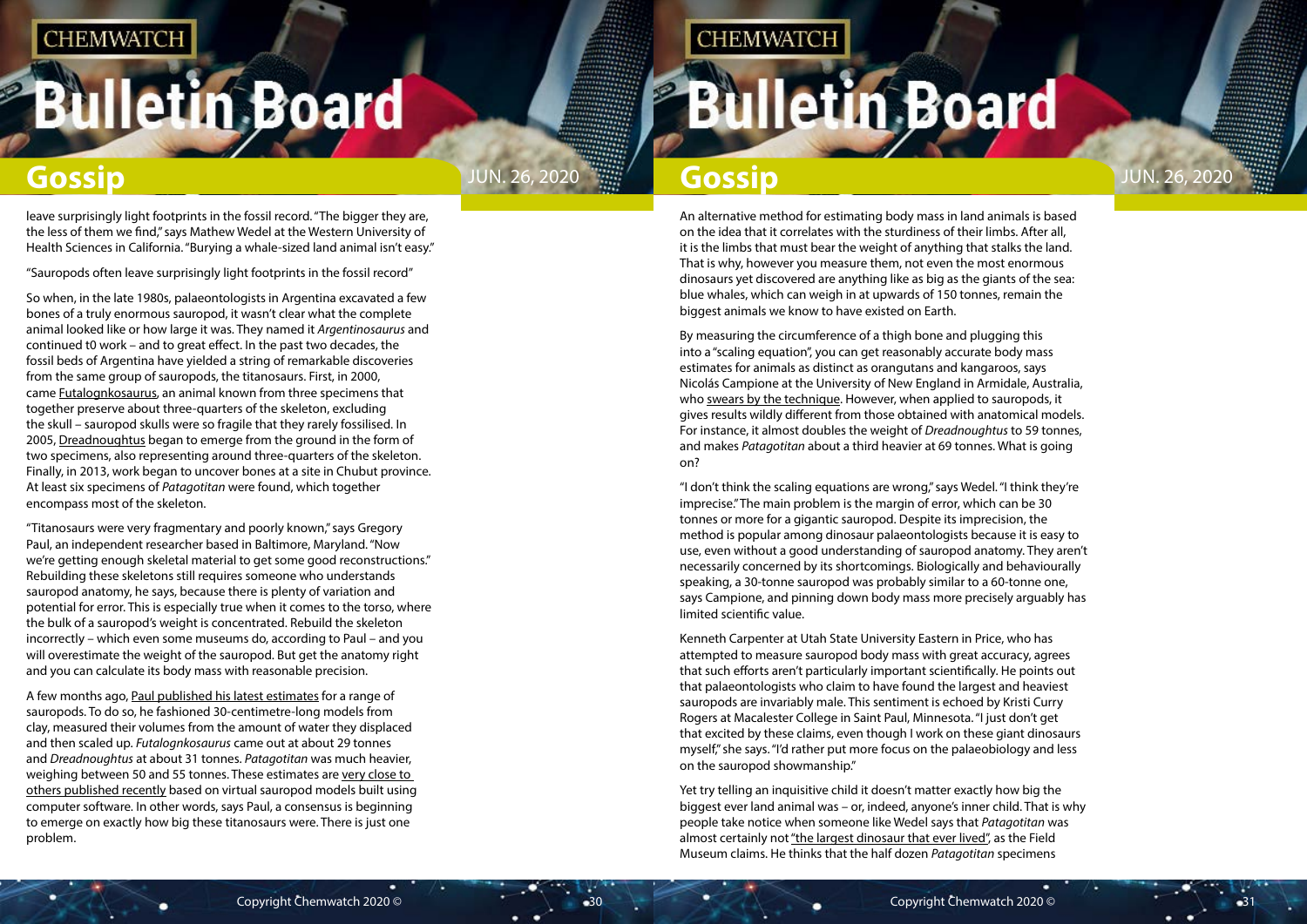# **Bulletin Board**

<span id="page-16-0"></span>

**"We created something that won't go away," says Janice Brahney, a biogeochemist at Utah State University and lead author on the new paper. "It's now circulating around the globe."**

is now lost. Nevertheless, when Carpenter attempted a similar estimate 15 years ago, he calculated that the missing giant [might have weighed](https://www.dinosaursofgardenpark.org/wp-content/uploads/2014/02/Biggest_of_the_big.pdf) 120 tonnes.

"Sauropods might have come much larger than *Patagotitan*, but such gigantic beasts might be too difficult to fossilise"

Wedel reserves his judgement. He says that, without discovering many more fossils, we can't be sure just how big the biggest ever land animals were – however frustrating that might be to some museum-goers. "There's a widespread perception that we understand dinosaurs a lot better than we do," he says. "Palaeontologists are nowhere near done. We are just [getting started.](https://www.newscientist.com/article/mg24332410-600-undiscovered-dinosaurs-we-are-entering-the-golden-era-of-fossil-finds/)"

newscientist.com, 10 June 2020

https://www.newscientist.com

### **Plastic dust is blowing into U.S. national parks—more than 1000 tons each year**

*2020-06-11*

Remote wilderness areas and national parks in the western United States are getting a dusting of plastic every year, perhaps 1000 tons or more, according to a new study. Up to one-quarter of the microscopic pieces of plastic—which come from carpets, clothing, and even spray paint—may originate in storms passing over nearby cities, whereas the rest likely comes from farther flung locations. The findings, the first to tease apart geographic origins, add to mounting evidence that such microplastic pollution is common worldwide.

"We created something that won't go away," says Janice Brahney, a biogeochemist at Utah State University and lead author on the new paper. "It's now circulating around the globe."

Brahney didn't set out to track plastic pollution. Instead, she wanted to study how wind-blown dust delivers nutrients to ecosystems. So, she set up a pilot study with the National Atmospheric Deposition Program to collect such dust at a network of weather stations usually used to sample rainwater across the United States, mostly in remote locations.

Looking at samples from 11 remote areas in the western United States, including the Grand Canyon and Joshua Tree National Park, Brahney noticed brightly colored fragments under the microscope. "I realized that I was looking at deposition of plastics, which was really shocking." Brahney

were approximately the same size and weight as the largest specimens of two other Argentinian titanosaurs we know from just a few bones: our old friend *Argentinosaurus* and *Puertasaurus*, which was discovered in 2001. What's more, this could be very significant. "Maybe they're hitting the limits of what you can bury," he says. To put it another way, sauropods might have come much larger than *Patagotitan*, but such gigantic beasts might be so difficult to fossilise that we will never find their remains. Or will we?

### **Mythical monster?**

Way back in 1878, Philadelphia-based palaeontologist Edward Cope received delivery of a fossil from a quarry in Colorado. It was part of a sauropod vertebra – a spine bone – and it was astonishingly large: the fragment alone was 1.5 metres tall. Cope named the dinosaur *Amphicoelias fragillimus*. He then, somehow, misplaced the fossil, or perhaps it was so fragile – as the name suggests – that it crumbled to dust. Ever since, *A. fragillimus* has been considered almost legendary. Some simply refuse to accept that the bone was as large as Cope claimed, because that would make the dinosaur unfeasibly huge. In 2014, a pair of researchers suggested that [there was a typo in his](https://pdfs.semanticscholar.org/e99c/f57548ebb9d923debd2c53db9d225d0dd6a1.pdf)  [description](https://pdfs.semanticscholar.org/e99c/f57548ebb9d923debd2c53db9d225d0dd6a1.pdf) – that he mistakenly labelled its height as 1500 millimetres instead of 1050 millimetres. Carpenter finds that implausible, pointing out that the specimen's collector, Oramel Lucas, discussed the fossil's size in his correspondence. "It is an independent corroboration of what Cope published," he says.

In 2018, Carpenter estimated that the complete vertebra [stood 2.4 metres](https://www.researchgate.net/publication/328411612_Maraapunisaurus_fragillimus_NG_formerly_Amphicoelias_fragillimus_a_basal_Rebbachisaurid_from_the_Morrison_Formation_Upper_Jurassic_of_Colorado)  [tall](https://www.researchgate.net/publication/328411612_Maraapunisaurus_fragillimus_NG_formerly_Amphicoelias_fragillimus_a_basal_Rebbachisaurid_from_the_Morrison_Formation_Upper_Jurassic_of_Colorado). The equivalent bone in *Patagotitan* is 1.4 metres tall. He also suggests an explanation for its enormousness. Researchers now recognise a distinct group of Diplodocus-like sauropods with unusually large vertebrae. Carpenter believes *A. fragillimus* belongs in this group; these dinosaurs had thigh bones about 1.2 times as long as their vertebrae, whereas in some sauropods they are almost twice as long. This would put the thigh bones of Cope's specimen at 2.9 metres – not outrageously longer than *Patagotitan* thigh bones, all of which are around 2.4 metres long. That isn't implausible, according to Wedel.

Paul has taken Carpenter's reappraisal of Cope's dinosaur and built on it. In his recent study, Paul estimated its body mass at between 80 and 120 tonnes, making it about twice as heavy as *Patagotitan*. Carpenter says such a wide range is little better than a guess, and Paul accepts that his estimate is necessarily vague, given that it is based on one fossilised vertebra that

## **CHEMWATCH**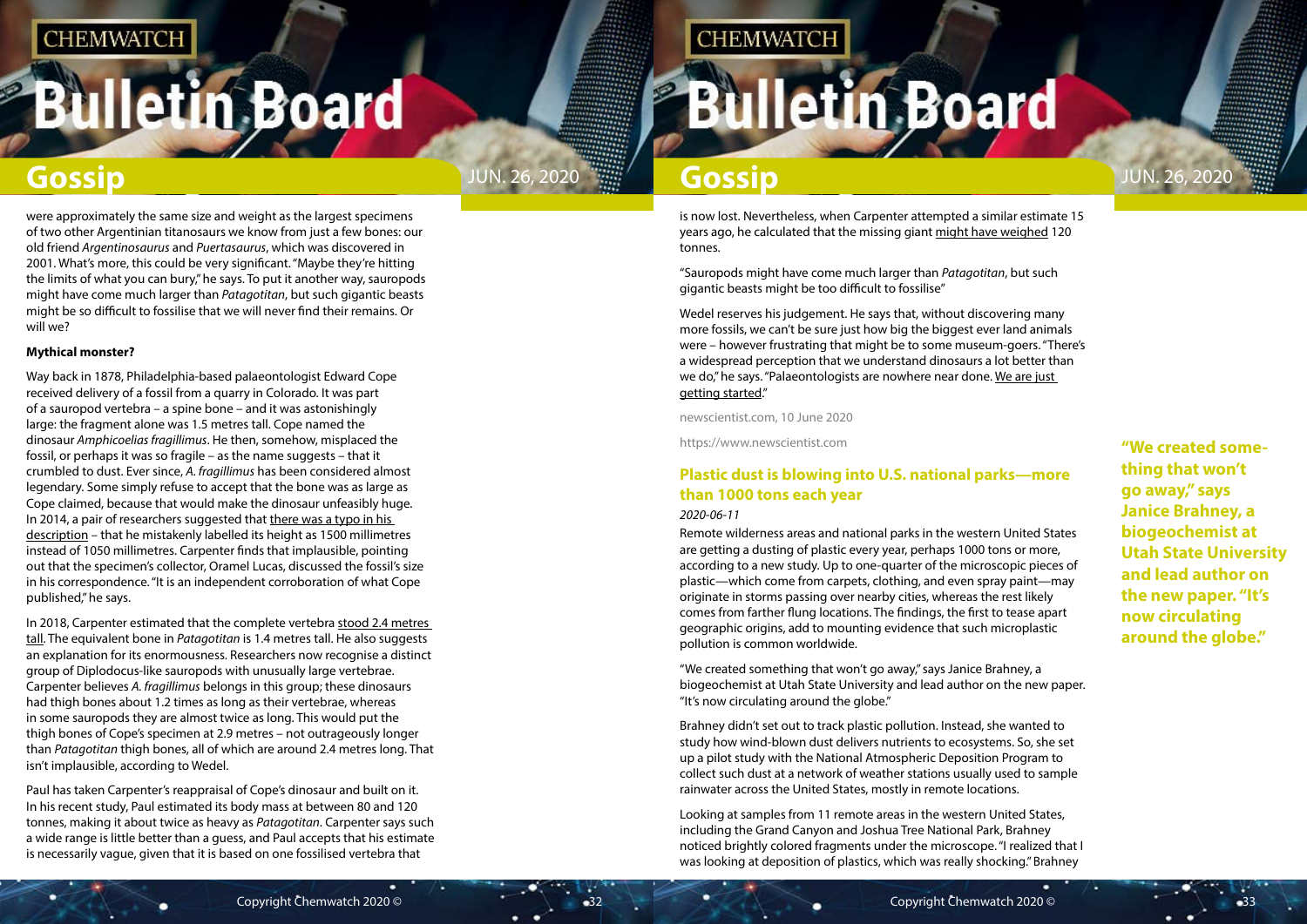# <span id="page-17-0"></span>**Bulletin Board**

**Gossip** JUN. 26, 2020 **Gossip Gossip** JUN. 26, 2020

**CHEMWATCH** 

**"Whether they're wipes, whether they're masks, whether they're rubber gloves, all of those things can't be treated in the sewage system and, in fact, damage our equipment," said Jerry Dobrovolny, chief administrative officer for Metro Vancouver.**

Brahney says most of the plastic is likely coming from more distant locations, brought in via high-altitude winds rather than regional rainstorms. About 75% of the plastic was deposited during dry rather than rainy weather. Those pieces tended to be smaller—the size of extremely fine dust, which can travel for thousands of kilometers. In addition, the deposition patterns showed some influence of the jet stream. Higher elevation sites also tended to have more microplastic, further implying that the particles move high in the atmosphere—and may circulate globally.

Rochman calls this piece of the study the "wow" part. Trying to understand the patterns and processes of how microplastics move around the globe is only just beginning, she says.

Brahney is now working with atmospheric scientists who specialize in dust transport to study such questions as how plastic particles move through the atmosphere, where they might come from, and how much could be in the air. Much of this microplastic might have been circulating for years, if not decades, she says. The particles may have first settled in farm fields, or deserts, or the ocean and then have been picked up again by winds as part of a global "plastic cycle."

sciencemag.org, 11 June 2020

https://www.sciencemag.org

### **Those COVID-19 masks, gloves and wipes we're all using are polluting land and sea**

#### *2020-06-09*

Waste from more than a million toilets flows out of giant sewage pipes, creating a swirling stinky river that has to be processed at the Annacis Island Wastewater Treatment Plant which serves a large section of Metro Vancouver.

It's just one of many facilities across Canada and around the world seeing an uptick in discarded masks, gloves and wet wipes being flushed down the toilet and causing treatment problems since the advent of COVID-19.

"It looks like we saw a few masks going up," said plant supervisor Dave Hoffman, as he pointed to a giant metal mechanical screen that separates items that don't biodegrade from the usual sludgy mass of poop and toilet paper.

didn't have funding to study microplastic pollution, so she did the analysis on her own time, spending a "very long and stressful year" of evenings and weekends counting nearly 15,000 tiny pieces—most of them less than one-third the width of a human hair.

Brahney found a lot of tiny fibers, likely from clothes, carpets, and other textiles. She also found minuscule particles, about 30% of which were brightly colored spheres. Smaller than the plastic microbeads that have been used in cosmetics and other personal care products, the spheres are components of paints that might be released to the atmosphere during spray painting, she says.

Chelsea Rochman, an ecologist at the University of Toronto who studies microplastics, calls that finding "striking." The paints are "a whole new source that hasn't really been discussed before."

The remaining 70% of the particles were harder to classify. So Brahney and a colleague turned to a technique called Fourier transform infrared spectroscopy to analyze those particles and the fibers. It showed that the samples contained on average 4% plastic. "That number blew us away," says Brahney, who had expected less than 1%.

After running the numbers, Brahney and her colleagues estimated that [about 132 pieces of microplastic land on every square meter of](https://science.sciencemag.org/cgi/doi/10.1126/science.aaz5819)  [wilderness each day.](https://science.sciencemag.org/cgi/doi/10.1126/science.aaz5819) That adds up to more than 1000 tons of plastic per year across national parks and other protected areas of the western United States—the equivalent of 300 million plastic water bottles, they report today in *Science*. Other studies have found similar amounts of microplastics in remote locations, including [Europe's Pyrenees](http://www.sciencemag.org/news/2019/04/airborne-microplastics-found-atop-france-s-remote-pyrenees-mountains)  [Mountains](http://www.sciencemag.org/news/2019/04/airborne-microplastics-found-atop-france-s-remote-pyrenees-mountains) and in Arctic. But the new study has far more detailed data, which helped Brahney in her next step: figuring out where the plastic was coming from.

To do that, Brahney used a weather model to identify the paths of storms for 48 hours before they reached the sampling sites. Storms that had passed over or near large cities carried more microplastic than other storms, she found. The largest amounts were carried in storms that had passed over Denver; these storms deposited 14 times as much microplastic in the Rocky Mountain National Park sample station as storms that came from other directions. The pieces of microplastic were also larger than those that settled out of the air in dry weather, suggesting the strong winds of the storms had picked up the heavier pieces.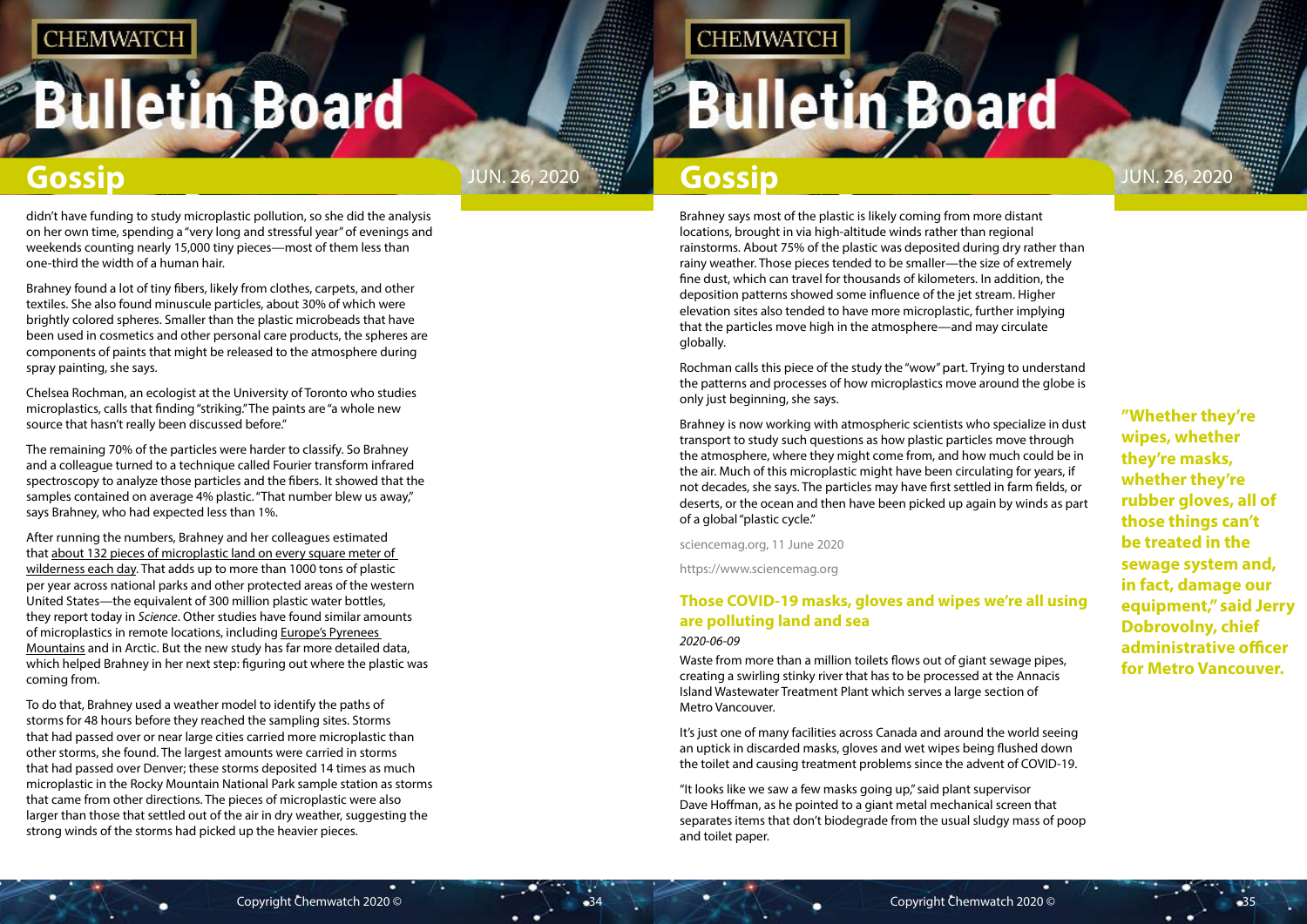# **Iletin Board**



for the city of Vancouver says that's raising concerns for crews who have to deal with the waste.

Also, something dropped on the street can then get flushed into storm drains, many of which empty straight into streams or the ocean.

Richard Thompson, a professor of marine biology at the University of Plymouth in the United Kingdom, says society needs to understand and deal with what happens to all disposable items after they're used.

"The persistence of litter is incredibly long-lasting — hundreds if not thousands of years — and that's why it's really important that that end-oflife phase is fully thought out," he said.

And he notes that this new waste stream is adding to the already serious [problem of microplastics,](https://www.cbc.ca/news/canada/north/arctic-ice-microplastics-1.5246980) the tiny pieces of debris now found in every ocean.

"The sea is sort of downhill from everywhere, and so there's a tendency for materials to accumulate there carried by rivers or carried by wind."

#### **Racing to make eco-friendly masks**

At a research lab at the University of British Columbia, a group of scientists saw the problem and decided they could put a dent in the growing waste pile.

They recently formed an ad hoc team to come up with less-damaging mask.

"This is all paper — all wood fibre," said Orlando Rojas, a professor at UBC's Bioproducts Institute, pointing to an array of materials and mask prototypes on a workbench.

Canada has a long history of making paper products, and he's confident once the right formula is found, millions of eco-friendly masks and other protective gear can be produced at low cost.

"People are very conscious about sustainability, so this flies really high in people's minds. If we match that interest with the performance of wood fibre, we likely have a winner here," Rojas said.

It would also help reduce dependency on foreign suppliers, a huge ongoing problem, as demand for PPE far exceeds supply.

The key is creating a soft, durable paper product that can still filter out viruses.

Personal protective equipment (PPE) and other items that don't biodegrade are dried before ending up in a large waste pile nearby. At this point, they're matted into a putrid, grey mass, but a few medical gloves and items such as condoms stand out.

It's a problem that's drawn the attention of researchers at the University of British Columbia who are at work on creating a protective mask that biodegrades or can be recycled.

"Whether they're wipes, whether they're masks, whether they're rubber gloves, all of those things can't be treated in the sewage system and, in fact, damage our equipment," said Jerry Dobrovolny, chief administrative officer for Metro Vancouver.

He says there's been an uptick in this type of waste since the outbreak of the pandemic, but it hasn't been quantified.

This adds to the problem highlighted by the infamous fatbergs — wet wipes and kitchen fats clogging up sewage systems around the world after so-called "flushable wipes" surged in popularity.

COVID-19-related personal protective equipment (PPE) is adding to the problem, because even a small percentage of improperly disposed of items can clog pumps, pipes and other infrastructure.

Dobrovolny said colleagues across Canada who run sewer and solid waste systems are seeing a similar rise in improperly disposed of PPE, and taxpayers end up footing the bill.

"What we're finding now with COVID is that those numbers are increasing. Across the country, it can total over \$250 million a year in increased maintenance costs," said Dobrovolny.

#### **Masks made from plastic fibre**

Metro Vancouver is putting new emphasis on an existing campaign to encourage people to be careful what they send into the sewer system. He reminds homeowners that they, too, can face personal costs if their home sewer system gets clogged.

Disposable masks, for instance, may feel like soft cotton, but they're almost all made from non-biodegradable material such as polypropylene.

In addition to people flushing them down the toilet, cities are seeing personal protective equipment discarded on the street. A spokesperson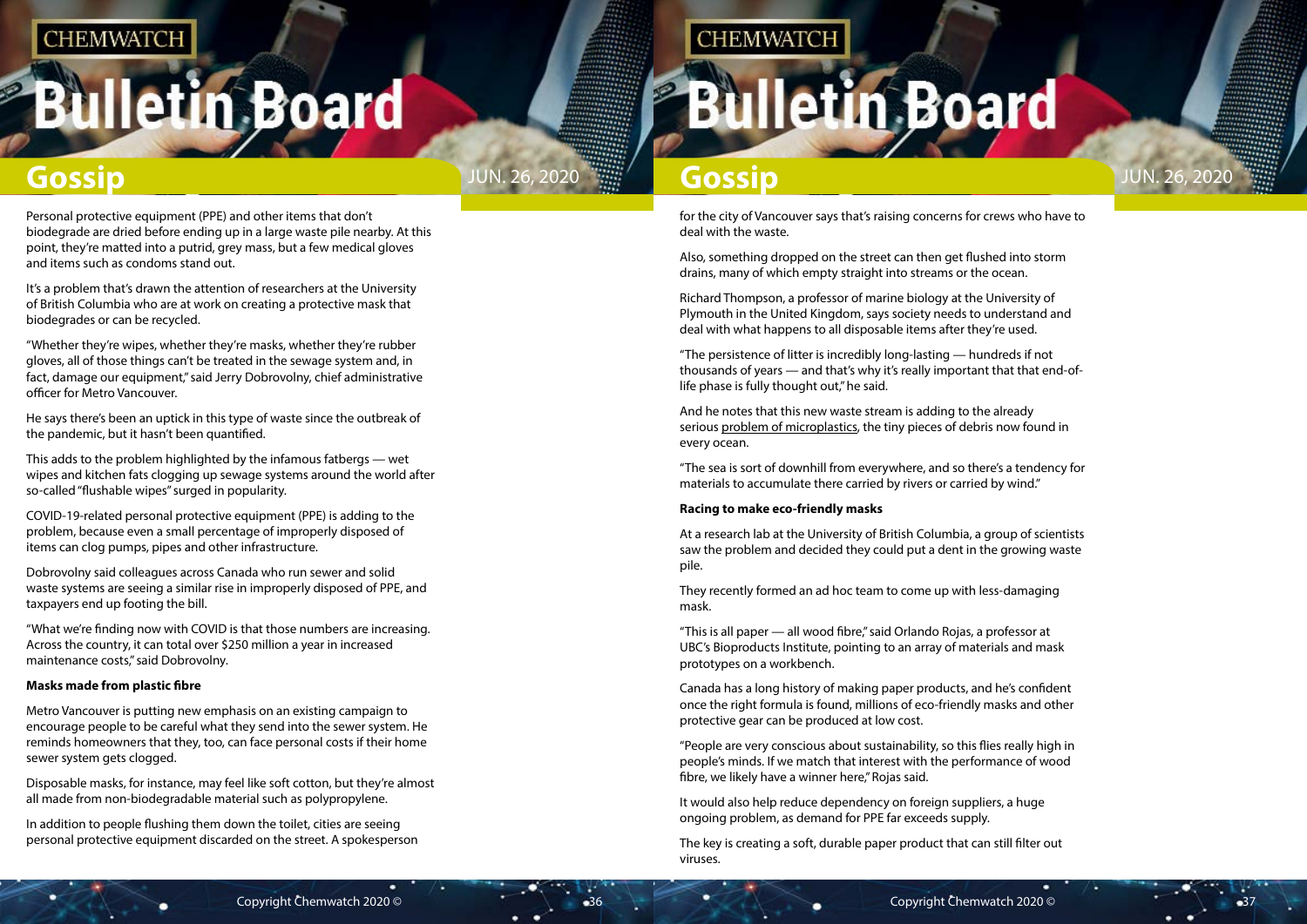# <span id="page-19-0"></span>**Bulletin Board**



**The presence of these "forever chemicals" is undoubtedly growing worldwide, scientists say.**

**CHEMWATCH** 

## **Gossip Gossip**

"We knew, in theory, it was going to happen. But we didn't know to what extent it was happening in the real environment," says Cora Young, an assistant professor of chemistry at York University in Toronto.

To see whether scPFCAs had started accumulating after the Montreal Protocol, Young and her colleagues [sampled ice cores](https://agupubs.onlinelibrary.wiley.com/doi/full/10.1029/2020GL087535) from two locations in the Canadian Arctic. Such samples can act as time capsules, recording the chemicals that fall out of the atmosphere and become encased in the ice layers that build up year by year. The depth of the cores meant they covered several decades: one contained 38 years of ice, and the other had 50 years.

Through their analysis, Young and her colleagues found that the amount of scPFCAs in the Arctic has grown significantly, starting in 1990—right around the time the Montreal Protocol took effect. For example, she says that for one of the scPFCAs they looked at, the amount deposited in the Arctic every year is now 10 times greater than it was prior to the treaty. Through computer modeling and comparing trends in chemical production, the team also concluded that the replacement chemicals for CFCs were either the exclusive cause of this increase or one of its major sources. (The researchers found that the fluoropolymer industry, which produces chemicals for products such as nonstick pans, was another source of scPFCAs.) Their results were published in April in *Geophysical Research Letters*.

Young notes that even though the study only examined Arctic ice cores, scPFCAs are inevitably present in environments all over the planet. That situation is because their precursors—the replacement chemicals are in the atmosphere worldwide, as are the chemicals that react with them. "If we're seeing [scPFCAs'] accumulation in the Arctic, that means they're accumulating everywhere," Young says. This buildup is potentially problematic, because scPFCAs are extremely persistent chemicals. "They are characterized by carbon-fluorine bonds, which are the strongest single bonds that can be formed," she explains. "The bonds are so strong that there aren't really any environmental processes that can break them down." Any scPFCAs that accumulate in the environment will be there for thousands of years, Young says.

There is some disagreement over the potential toxicity of the scPFCAs looked at in the study. Some experts say they are not a hazard for organisms until they reach much greater amounts than currently exist in the environment. "From what we know now, they're not toxic at the levels observed or bioaccumulative [capable of building up] in wildlife

### • **Turn captions on**

Rojas said many of the initial technical hurdles have already been solved, and talks are underway with manufacturers.

It could be a long-term proposition, with people all around the world now wearing face masks and concern growing over their impact on the environment.

A made-in Canada-solution, with the potential for local manufacturing would also help ensure the country isn't caught short again when it comes to supplies of crucial equipment needed to fight the pandemic, said Rojas.

cbc.ca, 9 June 2020

https://www.cbc.ca

### **'Forever chemicals' are building up in the Arctic—and likely worldwide**

#### *2020-06-12*

The Arctic can appear to be a pristine, isolated frozen land. But human pollution has reached even this remote corner of the world—which the World Wildlife Fund has called "[the chemical sink of the globe.](https://www.worldwildlife.org/press-releases/the-arctic-is-the-chemical-sink-of-the-globe-says-wwf)" Now researchers have discovered that a virtually indestructible type of chemical has been building up in the region since the 1990s. The presence of these "forever chemicals" is undoubtedly growing worldwide, scientists say. And the potential impacts on the health of humans and ecosystems are not yet fully known.

The problem paradoxically started because of an effort to fix another environmental issue: the hole in the ozone layer. Under the 1987 Montreal Protocol, countries agreed to phase out ozone-destroying chemicals called chlorofluorocarbons (CFCs). But industry needed something to replace those substances, which were used in a vast range of products ranging from refrigerators to hair spray. Manufacturers turned to chemicals such as hydrochlorofluorocarbons (HCFCs) and hydrofluorocarbons (HFCs).

When these replacements rise into the atmosphere, however, they react with other chemicals to form several types of substances known as short-chain perfluoroalkyl carboxylic acids (scPFCAs). These compounds then drop down and deposit on Earth's surface. Because of this process, scientists have suspected since the early 1990s that scPFCAs would increase in the environment. But until now, researchers did not have enough data to understand what was occurring with them over time.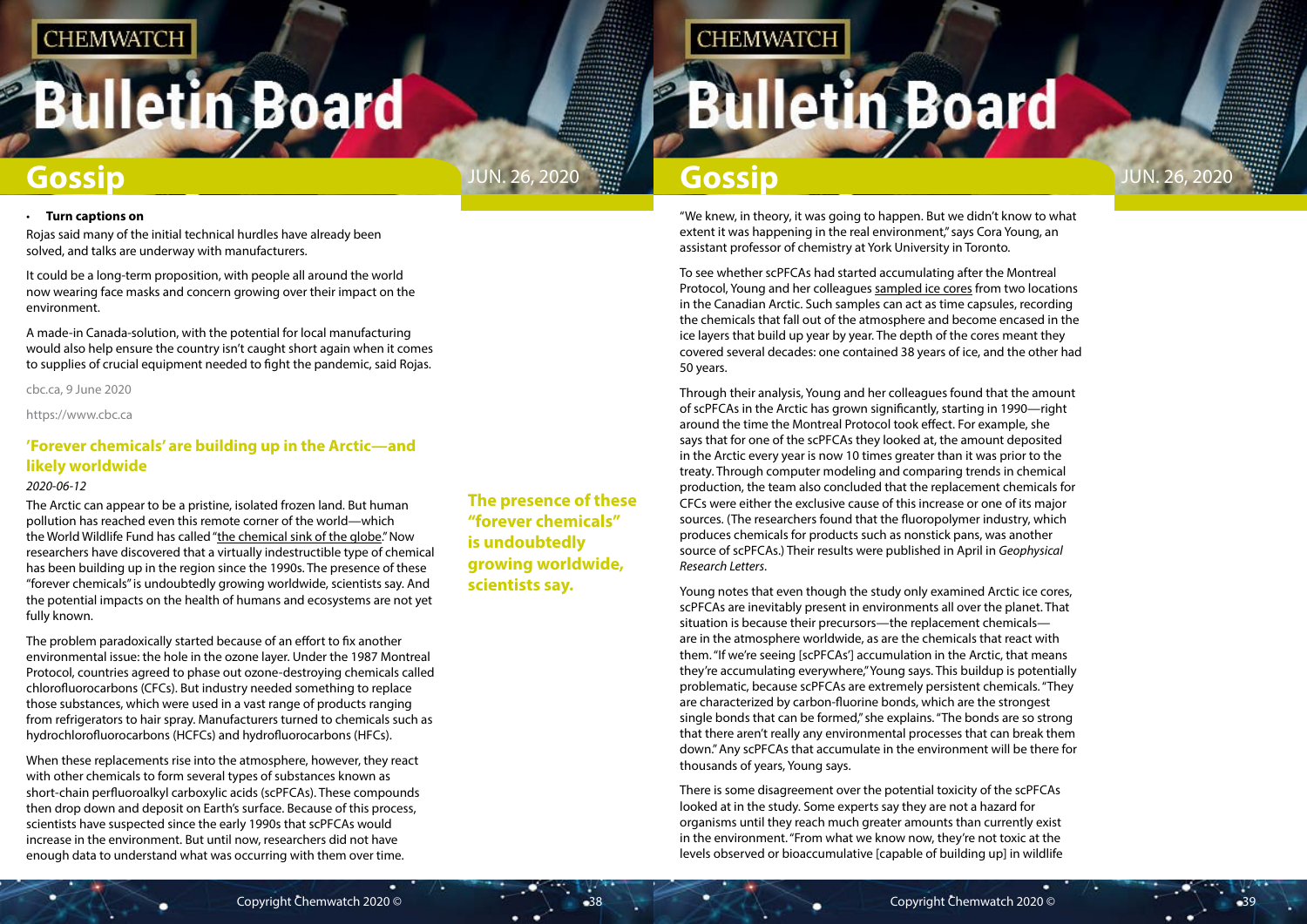# **Bulletin Board**

<span id="page-20-0"></span>

**The change in policy at both companies comes after a Walmart customer complained the practice of locking up items that cater to people of color was discriminatory.**

### **CVS joins Walmart in keeping multicultural beauty products out of locked cabinets**

### *2020-06-12*

Reuters) - Drugstore chain CVS Health Corp joined Walmart Inc in announcing it will stop keeping beauty and personal care products designed for people of color in locked display cases, after the practice drew criticism online.

In the wake of nationwide protests in the U.S. against police brutality and racial inequality following the killing of George Floyd last month, companies have issued statements in support of the black community and set up funds to fight systemic racism.

The change in policy at both companies comes after a Walmart customer complained the practice of locking up items that cater to people of color was discriminatory.

"We have a firm-nondiscrimination policy that applies to all aspects of our business and our product protection measures have never been based on the race or ethnicity of our customers," CVS said in an emailed statement on Friday.

The drugstore chain said it had expanded its selection of products in its textured hair and color cosmetics categories by 35% over the past year to add new brands that appeal to communities of color.

Walgreens Boots Alliance Inc has also said it would stop keeping similar beauty and hair care products in locked cabinets, according to Associated Press [here.](https://apnews.com/4736f57884783118f16c767f4aafab20.) The company did not immediately respond to a Reuters request for comment.

reuters.com, 12 June 2020

https://www.reuters.com

### **Solid state battery stability improves with 'battery butter'**

### *2020-05-26*

Solid state lithium batteries could represent an environmentally sound alternative to their lithium-ion counterparts, as the former rely on a solid ceramic electrolyte instead of a potentially flammable liquid. However, maintaining stability at high current densities remains a challenge as a result of reactivity at the interface between the solid electrolyte and the

or humans," says Ian Cousins, a professor of environmental organic chemistry at Stockholm University in Sweden, who was not involved in Young's paper. "So it's unlikely that they're going to cause any toxic effect on humans or other organisms until they accumulate to a much higher level." He does note, though, that researchers may discover something new about their toxicity in the future. Chemical industry representatives say that at least one of the study's identified scPFCAs, called trifluoroacetic acid (TFA), is not problematic. "Previous scientific studies have shown that TFA [presents] negligible risk to organisms higher on the food chain, including humans," wrote the [European Fluorocarbons Technical](https://www.fluorocarbons.org/about-us/)  [Committee \(EFCTC\)](https://www.fluorocarbons.org/about-us/), which represents fluorocarbon manufacturers in Europe, in a statement to *Scientific American*. "They do not bio-concentrate in aquatic organisms, and do not bio-magnify in the food chain." The EFCTC did call the study "robust in general."

Other experts think there has not been enough research to truly understand whether scPFCAs may be toxic—in particular, at low-dose, chronic levels of exposure. "If [these chemicals] are in the environment for a long period of time, humans and organisms will be continually exposed," says Jamie DeWitt, an associate professor of pharmacology and toxicology at the Brody School of Medicine at East Carolina University, who was not involved in the April study. "The question is: Is the low concentration in the environment, with consistent exposure, sufficient to overwhelm the body and produce toxicity? That is not known." That lack of information is because these types of studies are very difficult to conduct. John Ferry, an environmental chemist at the University of South Carolina, who was also not involved in Young's recent research, agrees that the potential impacts of scPFCAs are not fully known yet. "The fact that studies today don't necessarily show anything—it's hard to say how important that really is," he says. "Even if an effect may be unknown today, [that] doesn't mean it will be unknown tomorrow."

Ultimately most experts seem to agree that scPFCAs' extreme persistence is concerning. "I don't think it's a good idea to release these kinds of substances where they never degrade," Cousins says. "You can be sure that if you continue releasing them, there will be an effect sooner or later that's going to be problematic. And then you have to wait a long time for that effect to stop, because you can't reverse the contamination."

scientificAmerica.com, 12 June 2020

https://www.scientificamerican.com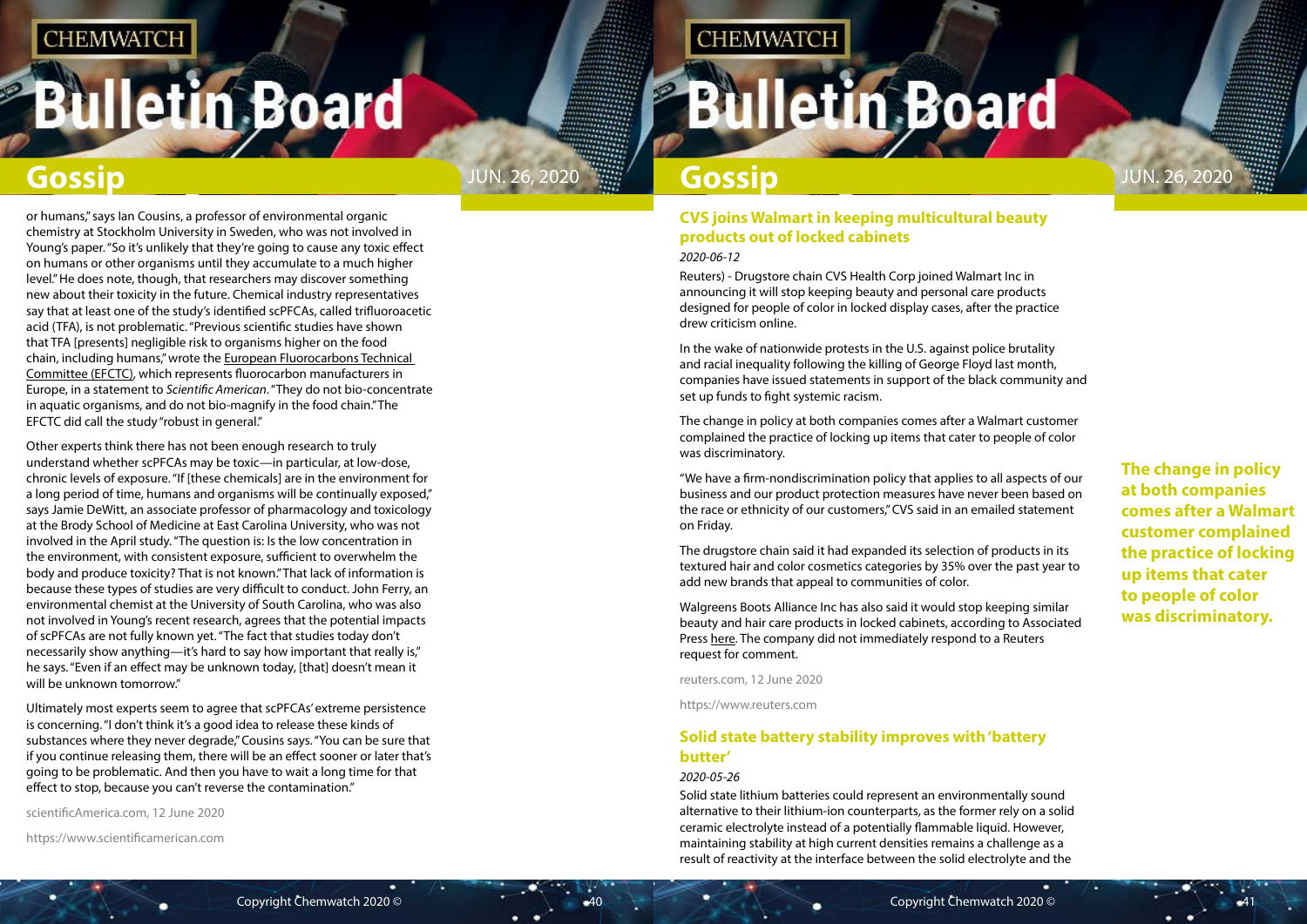# <span id="page-21-0"></span>**Bulletin Board**



### **They found that mangrove ecosystems did not develop unless relative sea-level rise was less than 6 to 7 millimeters\* per year.**

## **CHEMWATCH**

# **Illetin Board**

## **Gossip Gossip**

higher as a result of subsidence resulting from human causes, such as groundwater pumping and fossil fuel extraction.

For example, the Mekong Delta of Vietnam is subsiding at a rate of 6 to 20 mm/year and the Ganges-Brahmaputra Delta by 1 to 7 mm/year. At the same time, sediment supply to the coast has declined as a result of damming of rivers and mining and export of sediment, further increasing the vulnerability of mangroves to sea-level rise.

Coastal wetlands act as natural levees against storms as a result of their ability to reduce water velocity and wave turbulence. Moreover, wetlands accumulate sediments that provide protection against rising sea levels and local subsidence. In the U.S., per square kilometer, wetlands save \$1.8 million per year in storm damages.

A March 17, 2020, study in PNAS, [Coastal wetlands reduce property](http://www.pnas.org/cgi/doi/10.1073/pnas.1915169117)  [damage during tropical cyclones,](http://www.pnas.org/cgi/doi/10.1073/pnas.1915169117) showed just how valuable wetlands are in reducing storm damage. The researchers analyzed property damage caused by 54 tropical storms and 34 hurricanes hitting the U.S. between 1996 and 2016. They found that counties with more wetland coverage experienced significantly less property damage: a 1% loss of coastal wetlands was associated with a 0.6% increase in property damage. (Side note: a 1% increase in wind increased damages by 7%, and counties on the storm path's right side experienced 140% more damage than those on the left.)

The expected economic value of the protective effects of wetlands varied widely, averaging that \$1.8 million per square kilometer. Wetlands conferred relatively more protection against weaker storms and in states with weaker building codes. Wetland losses of 2.8% in Florida between 1996 and 2016 are estimated to have increased property damage from the 2017 Hurricane Irma by \$430 million.

#### *Mangroves in Louisiana and Texas in trouble*

In the U.S., mangroves grow along much of the Florida coast and along large portions of the coasts of Louisiana and Texas. Most of the mangroves in those two states are experiencing rates of relative sea level that will threaten their existence. The [NOAA Tides & Currents website](https://tidesandcurrents.noaa.gov/sltrends/sltrends.html) indicates that six out of seven coastal tide gauges between Rockport, Texas, and New Orleans, Louisiana, over the past 40 to 50 years had rates of relative sealevel rise exceeding 5.8 mm/year:

lithium metal anode. An interlayer paste-like material has been formulated by researchers from Chalmers University of Technology, Sweden, and Xi'an Jiaotong University, China, to address this performance barrier.

The soft, spreadable, "butter-like" substance is composed of nanoparticles of the ceramic electrolyte lithium-aluminum-germanium phosphate (LAGP) mixed with an ionic liquid. The liquid encapsulates the LAGP particles and renders the interlayer soft and protective, ensuring fast lithium‐ion transport and stability toward metallic lithium.

The ion-conducting interlayer was demonstrated to suppresses the severe thermal runaway typically observed for LAGP electrolyte at high temperatures and to deliver a tenfold increase in current density. As reported in [Advanced Functional Materials,](https://onlinelibrary.wiley.com/doi/full/10.1002/adfm.202001444) the material reduced interfacial resistance and allows the use of a high areal current density, 1.0 mA cm2, at ambient temperature, which is roughly an order of magnitude higher than previously reported.

insights.globalspec.com, 12 June 2020

https://www.insights.globalspec.com

### **Sea-level rise likely to swallow many coastal mangrove forests**

#### *2020-06-10*

Coastal mangrove forests aren't adapting rapidly enough to escape rising sea levels, and many could disappear by 2050 in much of the tropics, according to recent [research published in Science.](https://science.sciencemag.org/content/368/6495/1118)

Authors of a study reported June 5 used sediment cores from 78 sites on five continents to determine when mangroves first appeared over the past 10,000 years, as sea-level rise had slowed once Earth fully emerged from the Ice Age. They found that mangrove ecosystems did not develop unless relative sea-level rise was less than 6 to 7 millimeters\* per year. (The term "relative" is used because the rate of sea-level rise is determined by the increase in water volume of the oceans plus subsidence or uplift of coastal land).

#### *Sea-level rise is accelerating*

The global rate of sea-level rise has doubled from 1.8 millimeters per year over the 20th century to approximately 3.4 millimeters per year in recent years. In many coastal areas, the rate of relative sea-level rise is much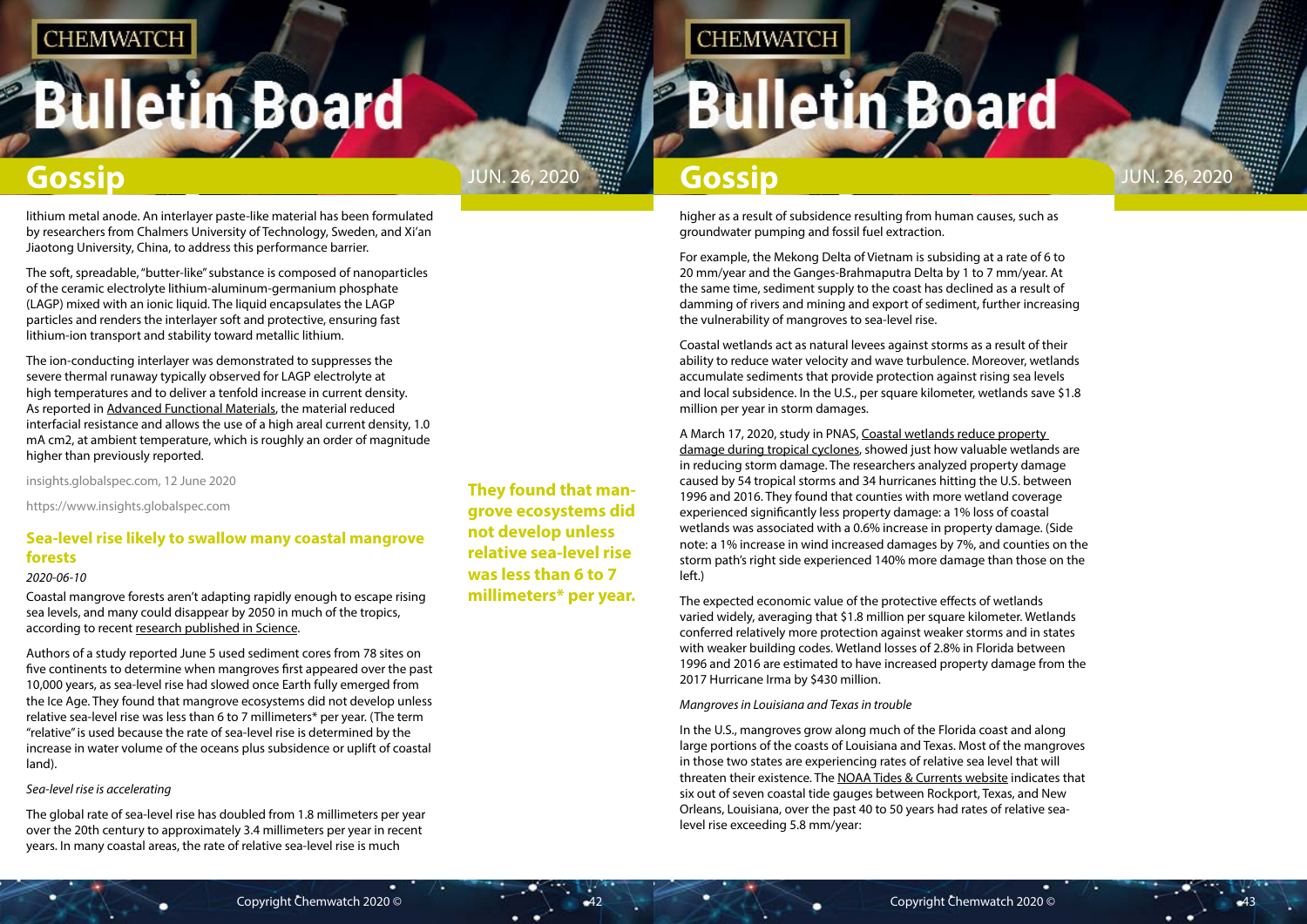# **Illetin Board**





[regulations](https://www.epa.gov/sites/production/files/2020-01/documents/navigable_waters_protection_rule_prepbulication.pdf) substantially reducing the number of water bodies and wetlands protected by the Clean Water Act are to take effect.

*Orrin Pilkey: '… we can walk away methodically, or we can flee in panic.'*

Sea-level rise is expected to cause massive upheavals to civilization in coming decades:

– forcing millions of people to abandon the coast as rising seas inundate populated areas and major cities;

– opening the way for climate change-amplified hurricanes to drive higher storm surges farther inland;

- knocking out transportation systems and sewage treatment plants;
- swallowing prime agricultural land and barrier islands; and
- infiltrating aquifers with salt water.

But the impacts of sea-level rise are not limited to future decades—they're happening right now. Hurricane Sandy's storm surge in New York City in 2012 [caused an extra \\$2 billion in damage](https://eos.org/articles/sea-level-rise-added-2-billion-to-sandys-toll-in-new-york-city) as a result of higher water levels the city experienced from 20th century sea-level rise. "Nuisance" flooding has become a growing problem in places like Miami Beach, Norfolk, and San Francisco. And in Maryland, for instance, both Annapolis and Baltimore now get [more than nine times the number of flood days they experienced](https://toolkit.climate.gov/topics/coastal-flood-risk/shallow-coastal-flooding-nuisance-flooding)  [in the 1960s. \(I review many more examples in a December](https://toolkit.climate.gov/topics/coastal-flood-risk/shallow-coastal-flooding-nuisance-flooding) [2017 review](https://www.wunderground.com/cat6/water-will-come-must-read-book-sea-level-rise) of Jeff Goodell's must-read book on sea-level rise, "The Water Will Come: Rising Seas, Sinking Cities, and the Remaking of the Civilized World.")

In response to news that a long-predicted acceleration of sea level is already underway, one does well to heed the words of Duke University sea-level rise expert Dr. Orrin Pilkey and co-authors in their 2016 book, "Retreat From a Rising Sea: Hard Choices in an Age of Climate Change":

yaleclimateconnections.org, 10 June 2020

https://www.yaleclimateconnections.org

9.6 mm/yr: Eugene Island, Louisiana 9.1 mm/yr: Grand Island, Louisiana 6.6 mm/yr: Galveston, Texas 6.0 mm/yr: Sabine Pass, Texas 5.8 mm/yr: New Canal, New Orleans, Louisiana 5.8 mm/yr: Rockport, Texas

A [2017 analysis](https://www.nature.com/articles/ncomms14792/) of wetlands change at 185 sites across the Mississippi Delta found even higher rates of sea-level rise since 2006:  $13 \pm 9$  mm per year. About 65% of these sites were able to keep up with this rate of sealevel rise over that relatively short period of time. The situation is more encouraging in Florida: The highest rate of relative sea-level rise at NOAA tide gauges along Florida's mangrove forests is 3.8 mm per year, in the Florida Keys.

The results of the June study support the findings of a May 22, 2020, paper in Science Advances, Tipping points of Mississippi Delta marshes due to [accelerated sea-level rise.](https://advances.sciencemag.org/content/6/21/eaaz5512) That research presented an 8,500-year-long sediment record from 355 boreholes in the Mississippi Delta marshes of Louisiana. It showed that at rates of relative sea-level rise of 6-9 mm per year, marsh conversion into open water occurs in about 50 years. Even at slower rates of relative sea-level rise of 3 mm per year, the researchers found that marshes in 80% of cases transitioned to open ocean in a few centuries, and they concluded that drowning of the Mississippi Delta marshes is inevitable.

An excellent analysis of [this paper at NOLA.com](https://www.nola.com/news/environment/article_577f61aa-9c26-11ea-8800-0707002d333a.html) details provisions in Louisiana's coastal master plan – a \$50 billion effort to defend the coast against rising sea levels – to help deal with the threat.

Mangrove forests provide a U.S. coastal population of more than 200 million people with services like protection from intense storms and waves, reduction of coastal flooding, sequestering of carbon, improved water quality, and preservation of biodiversity and fisheries.

Some might say it's something of a Scooby-Doo "Ruh-roh" moment to see science predicting the loss of much of the world's mangroves in just 30 years. Human development and sea-level rise have already led to the loss of one-fifth of the world's mangroves [between 1980 and 2010](https://www.fws.gov/nwrs/threecolumn.aspx?id=2147572848); Tampa Bay, Florida, has lost [almost half of its mangroves](https://myfwc.com/research/habitat/coastal-wetlands/information/mangroves/) in the past century.

Nonetheless, the Trump administration has torpedoed a major Obama administration regulation protecting wetlands: On June 22, [new EPA](https://www.epa.gov/sites/production/files/2020-01/documents/navigable_waters_protection_rule_prepbulication.pdf)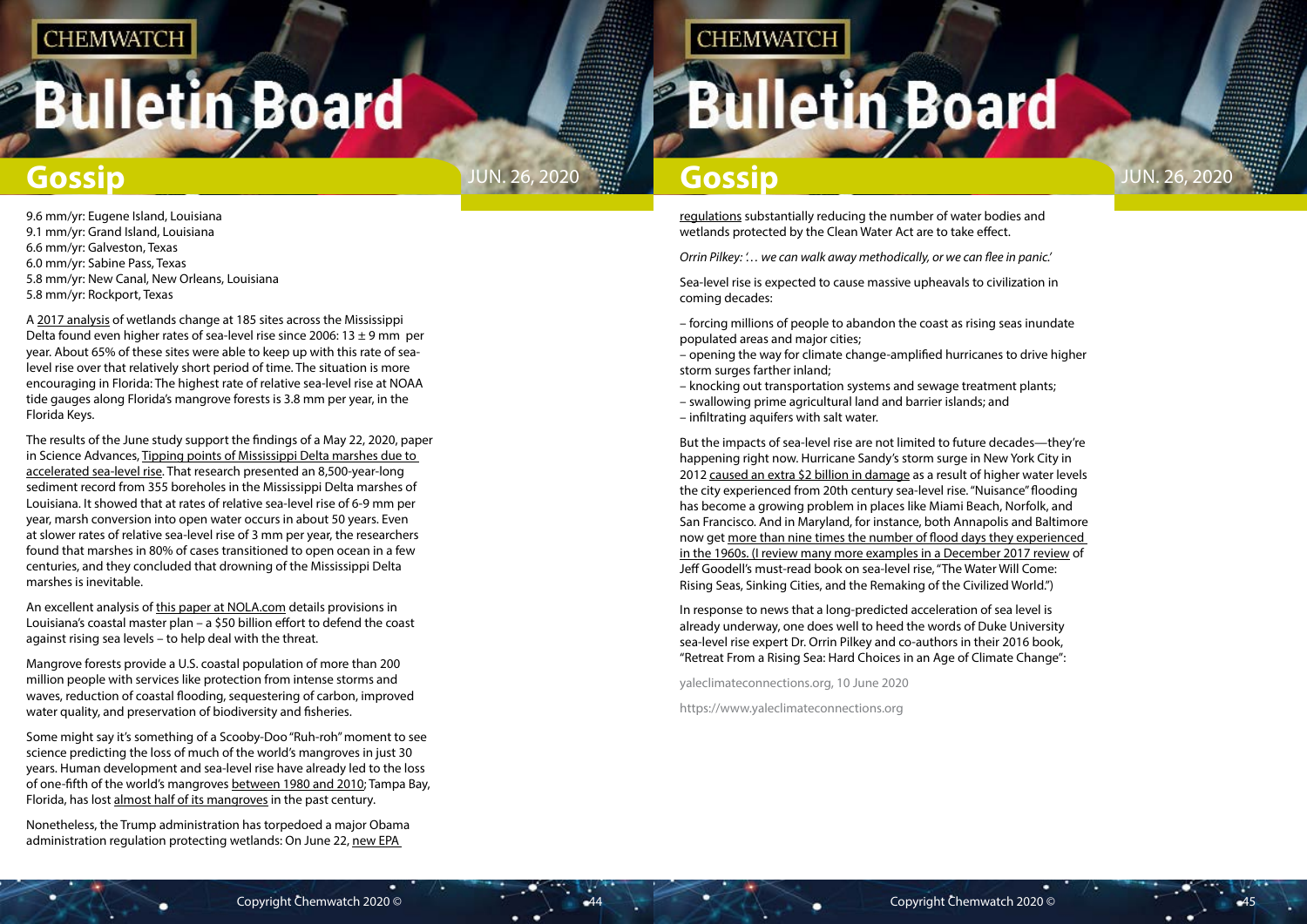# <span id="page-23-0"></span>**Bulletin Board**

common chemical groups has been linked to diseases in people, including several types of [cancer.](https://www.nationalgeographic.com/science/health-and-human-body/human-diseases/cancer/)



### **Processes for transforming seaweed into bulk chemicals and biofuels generally require the removal of saltwater, which tends to be expensive.**

**CHEMWATCH** 

Since dogs are much like us, and share the same living space, scientists conducted the first investigation into how industrial chemicals impact humans and pet dogs living in the same household.

Using silicone wristbands and collars—a relatively new technology for detecting chemical exposure—the team found remarkable similarities between dogs and their owners' chemical loads, according to the study, [published recently in the journal](http://dx.doi.org/10.1021/acs.est.9b06605) *Environmental Science and [Technology](http://dx.doi.org/10.1021/acs.est.9b06605)*.

These results are encouraging, says study leader Catherine Wise, because they show dogs can act as early-warning systems for human health, providing valuable clues about the detrimental effects of these exposures.

It often takes decades for chemical-related diseases to manifest in people, but the impact on pets may only take several years, says Wise, a Ph.D. candidate at North Carolina State University. So, for example, if scientists found that phthalates consistently led to cancer in dogs, they could offer guidance for people to be more vigilant in their exposure to plastics.

Wise adds that her research is particularly relevant now, due to the [coronavirus pandemic.](https://www.nationalgeographic.com/science/coronavirus-coverage/)

"When most of us are stuck at home with our dogs a lot longer," she says, the importance of "our shared environment has never been so great as it is today."

#### **Canine in the coal mine**

That chemical exposures would affect our pets isn't all that shocking, but what no one knew was how closely correlated these exposures were, nor how they played out over a pet's life span, says study co-author Matthew [Breen](https://tox.sciences.ncsu.edu/people/matthew-breen/), an expert in canine cancer at North Carolina State.

"Dogs have very similar cancers, so would it not make sense that also the dogs could be in this situation because they also share the same environment?" Breen says. "A dog breathes the same air and drinks the same water, and when we throw a ball across the park, a dog runs across the same herbicide-treated grass."

For the study, Breen and Wise mailed silicone wristbands and collar tags to 30 human-dog pairs in New Jersey and North Carolina, and asked the study subjects to wear them for five days in July 2018. The participants

**Team turns seaweed into biofuel, bulk chemicals** *2020-05-15*

Researchers from the U.K.'s University of Exeter and the University of Bath have developed a saltwater based approach for turning invasive seaweed into biofuel and bulk chemicals.

Processes for transforming seaweed into bulk chemicals and biofuels generally require the removal of saltwater, which tends to be expensive. However, the researchers devised a method for transforming the seaweed into bulk chemicals and biofuels with the addition of a fractionation step, which is a separation process in which a mixture is divided during a phase transition into several smaller quantities.

Using both acidic and basic catalysts, the fractionation step releases sugars that nourish a yeast that create a palm-oil like substitute. This step readies the leftover seaweed for hydrothermal liquefaction wherein the seaweed is subjected to high temperature and pressure that transforms the seaweed into bio-oil. With additional processing, that oil can be turned into fuel or fertilizer.

According to the [researchers,](https://www.bath.ac.uk/announcements/solve-invasive-seaweed-problem-by-turning-it-into-biofuels-and-fertilisers/) this sustainable and inexpensive method for turning abundant seaweed into bulk chemicals and bio-fuel can also be accomplished when plastic waste is combined with the seaweed due to plastic pollution in the world's oceans. This is another prohibitive feature of earlier methods for transforming seaweed into biofuel that requires the time-consuming separation of plastic from seaweed.

insights.globalspec.com, 15 May 2020

https://www.globalspec.com

### **Dogs can be 'early-warning systems' for toxic chemical exposure at home**

#### *2020-06-10*

More than 10,000 years of [domestication](https://www.nationalgeographic.com/news/2015/12/151217-dogs-domestication-asia-china-genetics-animals-science/) have made [dogs](https://www.nationalgeographic.com/animals/mammals/d/domestic-dog/) strikingly similar to humans, from their ability [to read facial our expressions](http://news.nationalgeographic.com/news/2015/02/150212-dogs-human-emotion-happy-angry-animals-science/) to our [closely](https://www.genome.gov/17515860/2005-release-researchers-publish-dog-genome-sequence)  [related genomes](https://www.genome.gov/17515860/2005-release-researchers-publish-dog-genome-sequence). Now, a new study reveals that dogs and humans carry the same toxic chemicals in their bodies—a discovery that could possibly improve human health.

Many everyday items, from food packaging to cosmetics, contain harmful substances, such as pesticides; flame retardants; and phthalates, which are used to soften [plastic](https://www.nationalgeographic.com/environment/plastic-facts/). Long-term, chronic exposure to these three

## **Curiosities**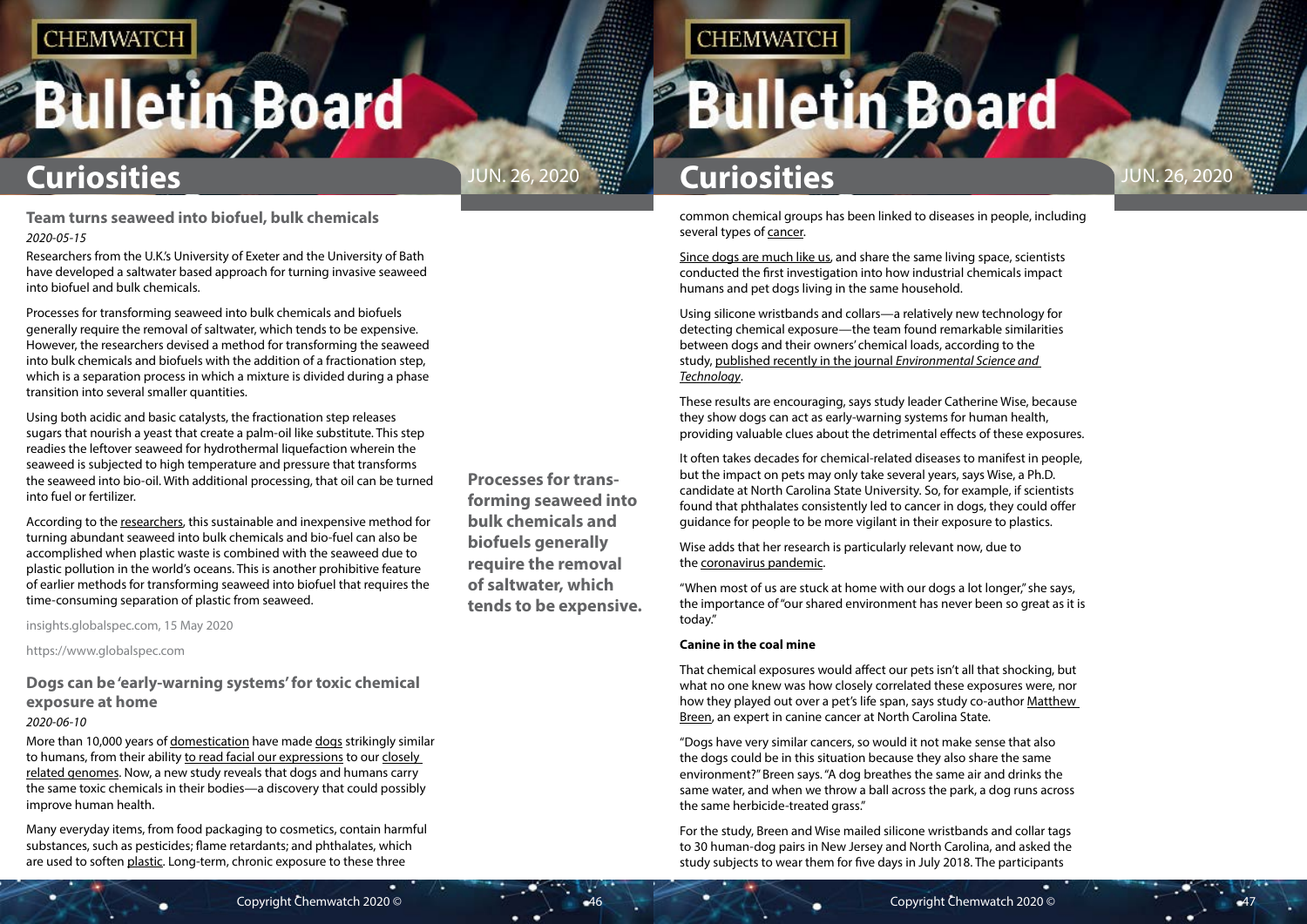# <span id="page-24-0"></span>**Bulletin Board**



**The people who did respond disclosed an average of around six close contacts, or 31,794 in total, and the contact tracers managed to reach around 85 per cent of this number.**

## **Curiosities Curiosities**

makes cameos in Zoom meetings, although she has to compete for the spotlight with our two cats, Loki and Nebula."

In its first week of operation, England's [coronavirus](https://www.newscientist.com/term/coronavirus/) contact tracing scheme was unable to reach a third of the people who tested positive for the virus, official figures show.

nationalgeographic.com, 10 June 2020

https://www.nationalgeographic.com

### **England's covid-19 contact tracers failed to reach thousands of people**

#### *2020-06-11*

The [first statistics](https://assets.publishing.service.gov.uk/government/uploads/system/uploads/attachment_data/file/891596/NHS_test_and_trace_bulletin__England__-_28_May_to_3_June_2020.pdf) for the scheme, released today, show it was able to contact 5407 of 8117 people who tested positive between 28 May and 3 June, and was unable to contact the remaining 33 per cent. The people who did respond disclosed an average of around six close contacts, or 31,794 in total, and the contact tracers managed to reach around 85 per cent of this number.

The [NHS Test and Trace system](https://www.newscientist.com/article/2244951-uk-contact-tracing-plans-criticised-as-lockdown-begins-to-lift/) has been hailed as a vital way for the country to manage the epidemic as it relaxes lockdown and social distancing measures. It involves asking people who have been in close contact with someone who has the virus to self-isolate.

[An earlier contact tracing initiative](https://assets.publishing.service.gov.uk/government/uploads/system/uploads/attachment_data/file/890182/s0274-covid-19-draft-contact-tracing-operating-model-230420-sage30.pdf) that was running in the first weeks of the UK epidemic managed to reach 95 per cent of close contacts, before it was shut down. Sustaining a high percentage of contacts being reached will be crucial in the coming months, as modelling has shown levels above [80 per cent are needed](https://www.gov.uk/government/publications/spi-m-o-consensus-view-on-the-potential-relaxing-of-social-distancing-measures-4-may-2020) to keep the spread of covid-19 in check.

The new figures didn't include any data on the time between tests being ordered and tracers reaching the onward contacts of positive cases. It is important to keep this time period as short as possible to reduce the spread of the virus. Speaking at a press conference today, Dido Harding, who leads Test and Trace, said the scheme needs to work faster, though she didn't provide a date for when these statistics would be released.

Asked by *New Scientist* why the service was reaching fewer contacts than its predecessor, Harding said it is because the system is still very new. "I don't think that comparison looks too shabby for a service that's a week old," she said.

then mailed the items back to Wise and Breen, who soaked the wristbands and tags in a chemical solvent to extract the collected compounds.

The pollutant levels were alike in dogs and humans; for instance, the scientists found a type of polychlorinated biphenyl (PCB) in 87 percent of human wristbands and 97 percent of dog tags. These chemicals were once widely used as electronic coolant fluids and in a variety of industrial processes before the U.S. government banned their use in 1979. [\(Learn](https://www.nationalgeographic.com/environment/2018/09/orcas-killer-whales-poisoned-pcbs-pollution/)  [about PCB contamination in orcas.](https://www.nationalgeographic.com/environment/2018/09/orcas-killer-whales-poisoned-pcbs-pollution/))

The silicone is so effective because it passively absorbs chemicals in a similar manner to human cells, giving scientists an idea not only of the chemicals a person contacts while they wear the bracelet, but also how much. Previously, scientists could only measure chemicals found in blood and urine, says [Kim Anderson,](https://agsci.oregonstate.edu/users/kim-anderson) an environmental toxicologist at Oregon State University, who developed the wristband technology.

"You and I can be exposed to the exact same thing at the exact same time and that will appear in our urine very differently," Anderson says, making it hard to understand just how much of a chemical a person was exposed to.

But Anderson cautions that these types of studies can't prove that a particular compound causes a specific outcome: They can only show associations.

#### **Chemical connections**

Such research builds on previous work in other animals, including horses and cats. In 2019, Anderson [found an association between flame](http://dx.doi.org/10.1021/acs.est.9b02226)  [retardants and a disease in cats](http://dx.doi.org/10.1021/acs.est.9b02226) known as feline hyperthyroidism. That may be because cats like to rest on upholstered furniture, which often contains flame retardants.

Anderson has also adapted the silicone wristband into a necklace for horses, and published a study in April showing a [strong link between sick](https://www.sciencedirect.com/science/article/pii/S0048969720320106)  [foals and chemicals released by a nearby hydraulic fracturing operation in](https://www.sciencedirect.com/science/article/pii/S0048969720320106)  [Pennsylvania](https://www.sciencedirect.com/science/article/pii/S0048969720320106).

Now that Wise and Breen have established this connection in dogs, they plan to use the same method to study how chemicals are connected to bladder cancer in dogs. Previous research has found links between a dog's [exposure to lawn herbicides and developing bladder cancer.](https://pubmed.ncbi.nlm.nih.gov/23584031/)

That is, once lab work starts up again. Right now, Wise is still at home chasing after her rescue dog, Simbaa. "She does keep me company and

## **CHEMWATCH**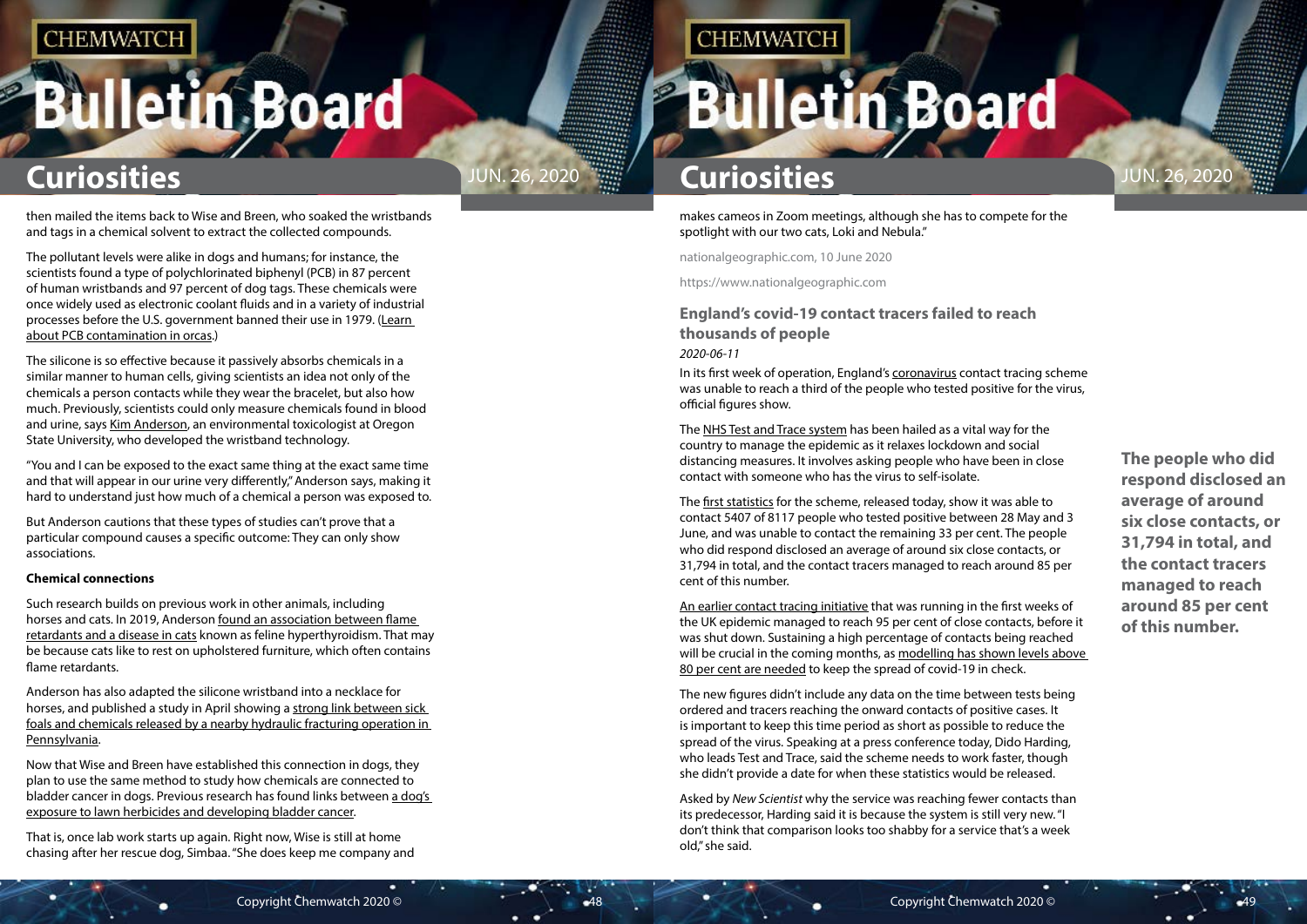# <span id="page-25-0"></span>**Bulletin Board**



**Since they were first plowed, America's farmland soils have lost about half of their organic matter–the dark, spongy decomposed plant and animal tissue that helps make them fertile.**

## **CHEMWATCH**

# **Bulletin Board**

## **Curiosities Curiosities**

We believe there is an urgent need to [rebuild soil health](https://wwnorton.com/books/9780393356090) across the U.S. This can help maintain harvests over the long run and lay a solid foundation for a more resilient food system. Investing in soil health will benefit environmental and human health in ways that are [becoming](http://dx.doi.org/10.1111/ejss.12451)  [increasingly apparent and important](http://dx.doi.org/10.1111/ejss.12451).

#### **Food Production Starts with Soil**

Soil is the foundation of the U.S. food system. Fruits, vegetables, nuts, and oils come directly from plants grown in soil. Meat, poultry, dairy products, and many farmed fish come from animals that feed on plants. Wild-caught fish and shellfish, which provide a tiny fraction of the typical American diet, are virtually the only exception.

As populations around the globe ballooned over recent centuries, so did pressure to force more productivity out of every available acre. In many parts of the world, this led to farming practices that degraded soil far [beyond its natural fertility.](http://www.bbc.com/future/bespoke/follow-the-food/why-soil-is-disappearing-from-farms/)

In the Southeastern U.S., for example, agricultural erosion stripped soil from hillsides [a hundred times faster](https://doi.org/10.1130/G36272.1) than the natural rate of soil formation. Today farmers in the Piedmont, from Virginia to Alabama between the Atlantic coast and the Appalachian mountains, coax crops from poor subsoil rather than the [rich topsoil that early European settlers](https://www.ucpress.edu/book/9780520272903/dirt)  [praised.](https://www.ucpress.edu/book/9780520272903/dirt)

Researchers, government agencies and nonprofit groups recognize soil degradation as a national problem and have started to focus on rebuilding soil health. The U.S. Department of Agriculture's [Natural](https://www.nrcs.usda.gov/wps/portal/nrcs/main/national/soils/health/)  [Resource Conservation Service](https://www.nrcs.usda.gov/wps/portal/nrcs/main/national/soils/health/) helps farmers improve the [health and](https://www.nrcs.usda.gov/wps/portal/nrcs/detail/national/soils/health/?cid=stelprdb1250888)  [function](https://www.nrcs.usda.gov/wps/portal/nrcs/detail/national/soils/health/?cid=stelprdb1250888) of their soils. Nongovernment organizations are recognizing the need to [restore soil health on agricultural lands.](https://foundationfar.org/challenge-areas/soil-health/) And the 2018 Farm Bill directed [new attention and funding to soil health programs](https://sustainableagriculture.net/wp-content/uploads/2019/09/FINAL-DIGITAL-Impact-of-2018-Farm-Bill-Provisions-on-Soil-Health.pdf).

#### **Public Health**

Beyond growing food, soils support human, public, and planetary health. Well before the current pandemic, experts in public health and nutrition recognized that modern agriculture was [failing to sustain](https://theconversation.com/us-agriculture-needs-a-21st-century-new-deal-112757) consumers, the land, and rural communities. This insight helped spur the emergence of a new multidisciplinary field, known as [food systems](https://www.nap.edu/catalog/18846/a-framework-for-assessing-effects-of-the-food-system), that analyzes how food is produced and distributed.

But work in this field tends to focus on the environmental impacts of food production, with less attention to economic and social implications, or

The vast majority of people the contact tracers spoke to have taken swift action to self-isolate. The figures show that 85 per cent isolated themselves within a day, with another 10 per cent doing so within 24 and 48 hours, 3 per cent between 48 and 72 hours, and 1 per cent taking longer.

Harding said a larger proportion of people were using the service online than expected, rather than by phone, and said there is "significant overcapacity" in both testing and tracing. It has now been around three [weeks since the UK government last released figures on the number of](https://www.newscientist.com/article/2245551-lack-of-uk-testing-data-is-impeding-our-understanding-of-the-outbreak/)  [people tested each day.](https://www.newscientist.com/article/2245551-lack-of-uk-testing-data-is-impeding-our-understanding-of-the-outbreak/)

newscientist.com, date

https://www.newscientist.com

### **Op-ed: It's time to rethink the food system from the ground up**

#### *2020-06-12*

The COVID-19 pandemic and resulting economic shutdowns have [severely](https://theconversation.com/why-farmers-are-dumping-milk-down-the-drain-and-letting-produce-rot-in-fields-136567)  [disrupted](https://theconversation.com/why-farmers-are-dumping-milk-down-the-drain-and-letting-produce-rot-in-fields-136567) and spotlighted weaknesses in the U.S. food system. Farmers, food distributors, and government agencies are working to [reconfigure](https://www.eater.com/2020/4/16/21222176/america-food-supply-coronavirus-impact-shortage-distribution-covid-19)  [supply chains](https://www.eater.com/2020/4/16/21222176/america-food-supply-coronavirus-impact-shortage-distribution-covid-19) so that food can get to where it's needed. But there is a hidden, long-neglected dimension that should also be addressed as the nation rebuilds from the current crisis.

As scholars who study different aspects of [soil,](https://www.researchgate.net/scientific-contributions/72177101_David_R_Montgomery) [nutrition,](https://scholar.google.com/citations?user=ZqigafkAAAAJ&hl=en) and [food systems](https://scholar.google.com/citations?user=CahLHSgAAAAJ&hl=en), we're concerned about a key vulnerability at the very foundation of the food system: soil. On farms and ranches across the U.S., the health of soil is [seriously compromised today.](https://food.berkeley.edu/wp-content/uploads/2016/05/GSPPCarbon_03052016_FINAL.pdf) Conventional farming practices have degraded it, and erosion has shorn away much of it.

Iowa has lost about [half the topsoil](http://www.bbc.com/future/bespoke/follow-the-food/why-soil-is-disappearing-from-farms/) it had in 1850. Since they were first plowed, America's farmland soils have lost about [half of their organic](https://www.mdpi.com/2071-1050/7/3/2936)  [matter](https://www.mdpi.com/2071-1050/7/3/2936)–the dark, spongy decomposed plant and animal tissue that helps make them fertile.

The soil that produces our nation's food supply is a weakened link slowly failing under ongoing strain. This breakdown isn't as dramatic as what happened in the 1930s during the [Dust Bowl,](http://www.pbs.org/kenburns/dustbowl/legacy/) but it is just as worrying. Human history holds many examples of once-thriving agricultural regions around the world where [failure to maintain soil health](https://www.ucpress.edu/book/9780520272903/dirt) degraded entire regions far below their potential agricultural productivity, impoverishing the descendants of those who wrecked their land.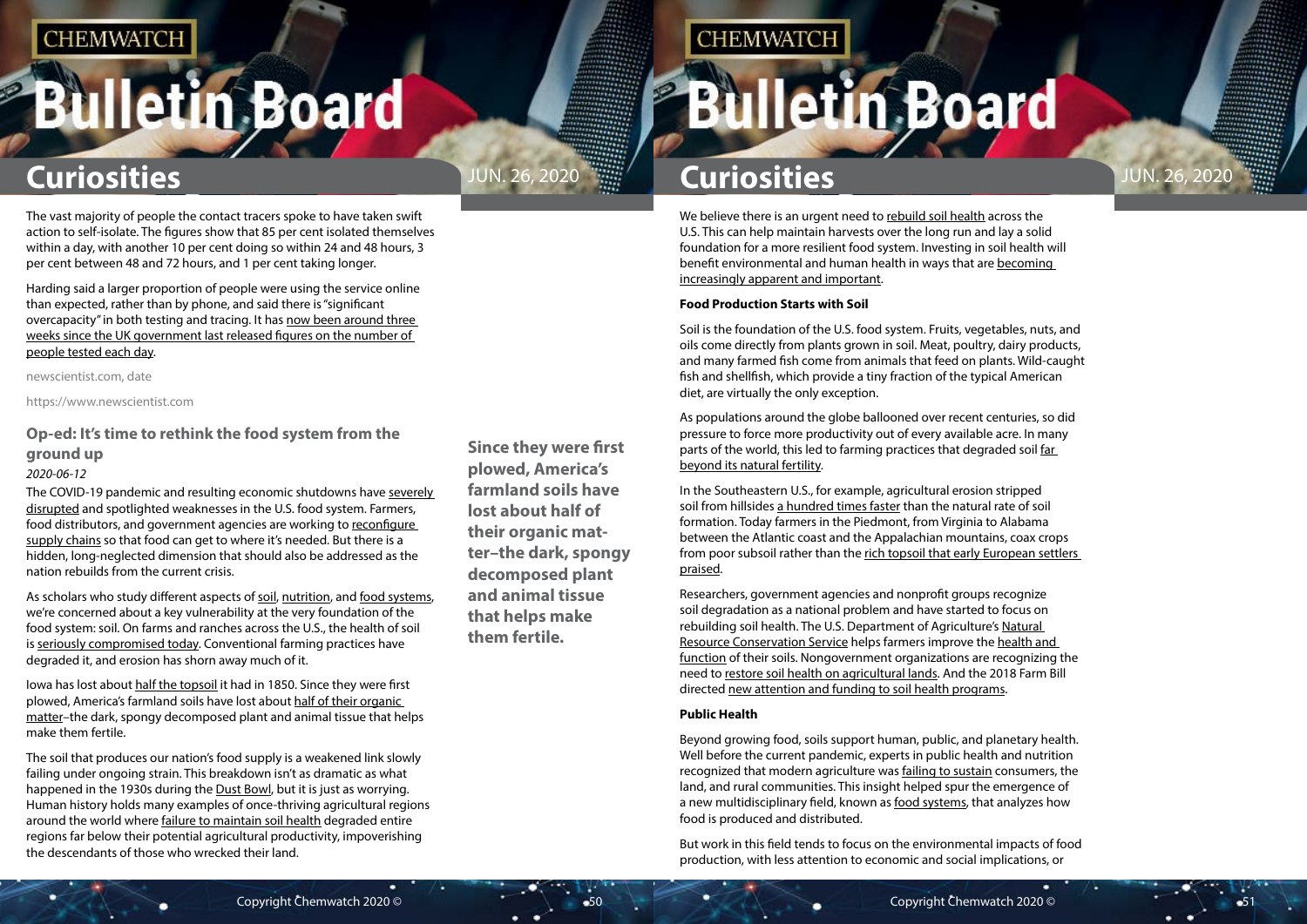# <span id="page-26-0"></span>**Bulletin Board**



**But that could change as summer gets underway, bringing with it urbanites seeking to escape their COVIDstricken environs.**

## **Curiosities Curiosities**

And it would require investing in research into the linkages between farming practices, soil health and the nutritional quality of foods—and what that all could mean for human health.

Summer is officially here, and that means millions of people nervous about flying in the age of coronavirus will likely hit the road in a car. As America's national parks and forests start to reopen, many vacationers are looking to stretch their legs out on the trails, from Alaska's [Glacier Bay National Park](https://www.nationalgeographic.com/travel/national-parks/glacier-national-park/)  [and Preserve](https://www.nationalgeographic.com/travel/national-parks/glacier-national-park/) to Virginia's [Shenandoah National Park.](https://www.nationalgeographic.com/travel/national-parks/shenandoah-national-park/)

In sum, we think it's time to rethink the food system, based on a recognition that providing healthy diets based on healthy soils is critical to achieving a healthier, more just, resilient. and truly sustainable world.

civileats.com, 12 June 2020

https://www.civileats.com

### **With trails opening, is it safe—or ethical—to go hiking this summer?**

#### *2020-06-05*

In ordinary times, a surge of hikers would be a boon for the picturesque gateway towns near these popular outdoor destinations. But during a pandemic, locals whose livelihoods are largely built on seasonal tourism are forced to reconsider the cost-benefit ratio of welcoming hordes of outof-towners searching for that perfect waterfall picture or alpine vista.

That's especially true in native lands, like Navajo Nation, situated near popular recreation areas like [Grand Canyon National Park](https://www.nationalgeographic.com/travel/national-parks/grand-canyon-national-park/). With [5,250](https://www.ndoh.navajo-nsn.gov/COVID-19)  [cases](https://www.ndoh.navajo-nsn.gov/COVID-19) to date, Navajo Nation has one of America's [highest coronavirus](https://www.cnn.com/2020/05/18/us/navajo-nation-infection-rate-trnd/index.html)  [infection rates](https://www.cnn.com/2020/05/18/us/navajo-nation-infection-rate-trnd/index.html), making it particularly vulnerable to an influx of tourists.

Some backcountry communities have avoided disaster. The small and often underfunded regional hospitals that serve these areas haven't been pushed to their breaking points yet. And the grocery stores are fully stocked, saved for the time being from visitors clearing shelves and leaving residents with a shortage of supplies.

Part of the low infection numbers may be due to these towns' geographic isolation offering something of a social distancing buffer. But that could change as summer gets underway, bringing with it urbanites seeking to escape their COVID-stricken environs.

**Bracing for crowds—and coronavirus**

to links between farming practices, soil health and the nutritional quality of food. Many studies narrowly focus on [greenhouse gas emissions from](https://doi.org/10.1186/s12889-018-5132-3)  [agriculture](https://doi.org/10.1186/s12889-018-5132-3) when addressing soils and sustainability, without including the many [ecological benefits that healthy soils provide](https://doi.org/10.3389/fenvs.2016.00041).

To be sure, man-made climate change is a major long-term threat to human and planetary health. But soil health is just as critical in its own right. Human actions have [already harmed agricultural productivity](https://knowledge.unccd.int/glo/part-one-big-picture) in areas around the world. And when soil is degraded, food production systems are [less able to weather future challenges](https://www.stat.berkeley.edu/~aldous/157/Papers/extreme_weather_resilience.pdf) that we can expect in a changing climate.

The study of soil health can also have its own blind spots. Often agricultural research focuses solely on crop yields or the impact of individual conservation practices, such as [adopting no-till](https://doi.org/10.1038/s41598-019-47861-7)  [planting](https://doi.org/10.1038/s41598-019-47861-7) or [planting cover crops](https://www.nrcs.usda.gov/wps/portal/nrcs/detail/national/climatechange/?cid=stelprdb1077238) to protect soil from erosion. Such analyses rarely consider linkages driven by dietary demand for specific foods and crops, or the effects of farming practices on the [nutrient content of forage](https://doi.org/10.1111/ejss.12451)  [and crops](https://doi.org/10.1111/ejss.12451) that sustain livestock and humans.

Food systems experts have called for transforming food production to improve human health and make agriculture more sustainable. Some researchers have proposed [specific diets](https://www.thelancet.com/commissions/EAT) that they argue would accomplish both goals. But fully understanding connections between soil health and public health will require greater collaboration between those studying food systems, nutrition and how we treat the soil.

#### **Growing Our Values**

Now that COVID-19 has deconstructed much of the national food supply network, it would be a mistake to pour efforts into simply rebuilding a flawed system. Instead, we believe it is time to redesign the U.S. food system from the ground up, so that it can deliver both soil health and human health and be more resilient to future challenges.

What would it take to do this? The foundation of a revised system would be adopting [regenerative farming methods](https://wwnorton.com/books/9780393356090) that integrate multiple soilbuilding practices, such as no-till, cover crops and diverse crop rotations to restore health to land. It would also take creating and expanding markets for more diverse crops, as well as expanding [regenerative grazing](https://theconversation.com/regenerative-agriculture-can-make-farmers-stewards-of-the-land-again-110570) and promoting reintegration of animal husbandry and crop production.

## **CHEMWATCH**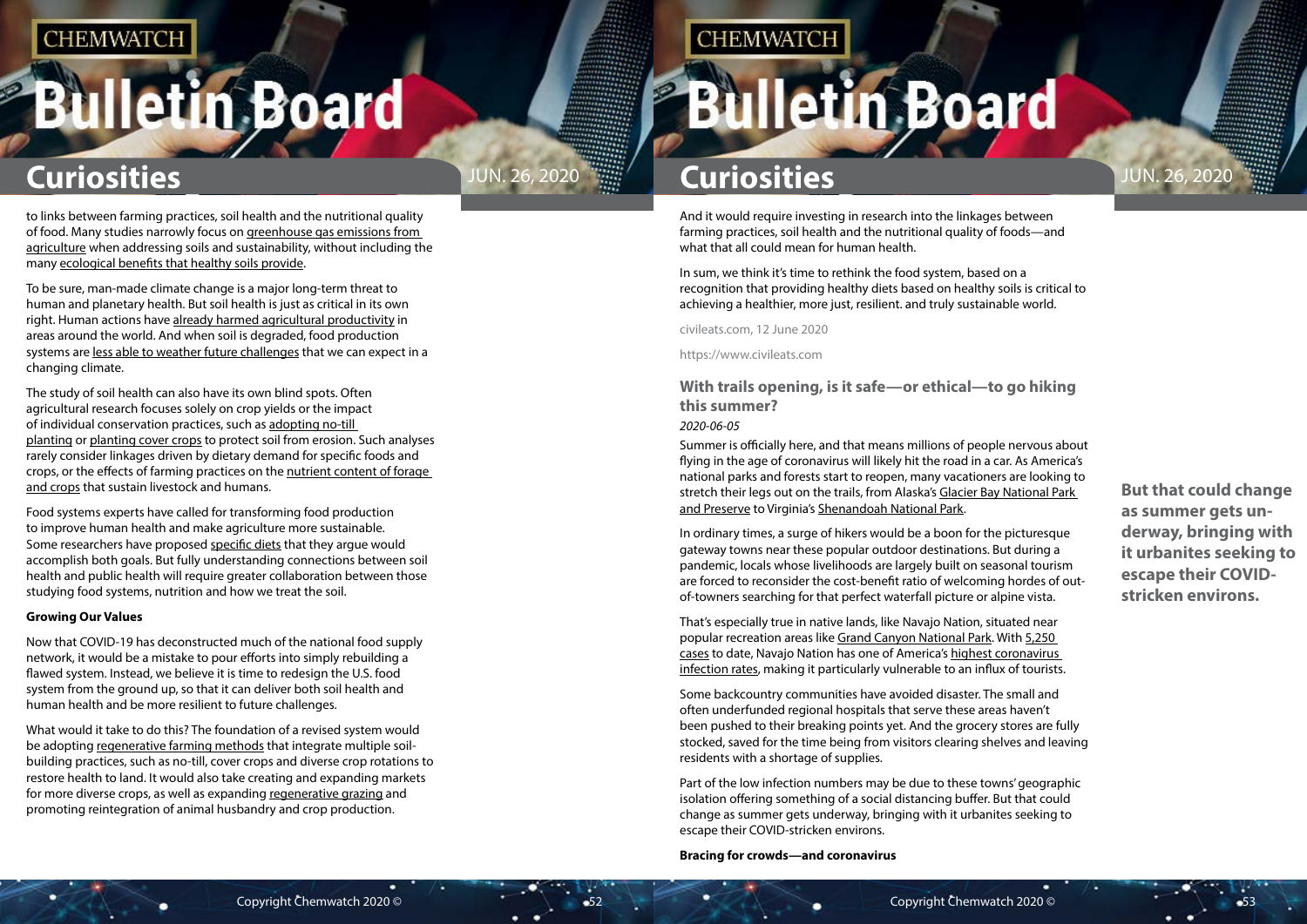# **Bulletin Board**



"But folks who are scared of people coming from the city and bringing the virus north would probably say, 'Well, they're gonna go into your store and you're gonna get sick.'"

#### **Safety on the trails**

Going on a hiking getaway while minimizing exposure to backcountry communities is trickier than it may seem. Sticking with day trips, social distancing on trails, and avoiding restaurants is easy. But how do you handle gas station fill-ups in rural towns? What if you find yourself in need of a toilet, or a mechanic, if your car breaks down? Worse, what happens if you twist an ankle or succumb to heat exhaustion in the wild?

America's [search-and-rescue](http://www.amerisar.org/home.htm) (SAR) providers have [struggled](https://www.outsideonline.com/2407811/search-and-rescue-america-overwhelmed) to stay solvent as millions of new hikers have flocked to parks and public lands in recent years, straining the resources of the volunteer-dependent organization. The pandemic has added complications.

"This spring, we really had to scramble to get the proper [personal protective equipment (PPE)] that we needed," says Drew Hildner, a Boulder, [Colorado,](https://www.nationalgeographic.com/travel/destinations/north-america/united-states/colorado/) resident and a medic with [Rocky Mountain Rescue](http://www.rockymountainrescue.org/), one of the largest SAR providers in the U.S.

Unlike large ambulance companies or fire departments, SAR doesn't have big accounts with medical suppliers because they don't need them. "Normally, we're not burning through our equipment and we'd make infrequent orders," Hildner says. "We ended up crowdsourcing masks and other PPE items."

Even with a new supply of PPE, including N95 masks, secured for now, Hildner notes that the occupational hazards of treating patients during a pandemic could nonetheless impact the scale of SAR operations.

"We're currently on pace to have our third busiest rescue season in our 73-year history," he says, alluding to the heavy usage the Boulder-area trails have already [seen](https://www.coloradopolitics.com/coronavirus/metro-area-counties-warn-of-trail-damage-due-to-increased-use/article_d85336da-8ba5-11ea-beef-4bd7aa48f3b1.html), since the pandemic began. "Because we're trying to limit exposure, we are very quickly capping our SAR response teams, once we have the minimum number of people required for any given rescue. Most of these rescues require at least 10 to 15 people, and if we end up with a patient who tested positive for COVID-19, those 10 to 15 SAR volunteers would have to be in self-quarantine for the next two weeks. And if that happened twice in a row, then we'd be pretty hard-up for response."

North Conway, [New Hampshire](https://www.nationalgeographic.com/travel/destinations/north-america/united-states/new-hampshire/), is a prime example of a backcountry recreation village. It rests in the shadow of [White Mountain National](https://www.fs.usda.gov/whitemountain)  [Forest,](https://www.fs.usda.gov/whitemountain) a half hour's drive from popular trailheads. The central strip offers brewpubs, burger joints, and hotels with names like [Eastern Slope Inn](https://easternslopeinn.com/) and the [Swiss Chalets Village Inn](https://www.swisschaletsvillageinn.com/). From a grassy rest stop on the north edge of town, you can gaze out at the pinnacle of Mount Washington.

It's an ideal place to hang your hat—or trekking poles—after a lungbuster of a hike. As such, seasonal tourism is a [pillar](https://mtwashingtonvalley.org/media/press-kit-display.cfm?ArticleID=525) of North Conway's economy. In some years, the year-round population of 2,000 swells with an additional 17,000 visitors [flocking](https://www.boston.com/travel/travel/2017/03/11/where-to-eat-play-and-stay-in-north-conway-new-hampshire) here from nearby [Boston](https://www.nationalgeographic.com/travel/destinations/north-america/united-states/massachusetts/boston/) and [New](https://www.nytimes.com/2020/05/07/us/new-york-city-coronavirus-outbreak.html)  [York City](https://www.nytimes.com/2020/05/07/us/new-york-city-coronavirus-outbreak.html) on weekends alone to put their feet up in the rental cottages and second homes nestled in the hills and hollows.

To date, Carroll County, which includes North Conway, has [confirmed](https://www.dhhs.nh.gov/dphs/cdcs/covid19/covid-weekly-report-05112020.pdf) 37 COVID-19 cases. The actual number could be higher, given the shortage of test kits in New Hampshire and the role that asymptomatic carriers might be playing in spreading the virus. The "outbreak" here isn't remotely comparable to what's happening in large American cities and suburbs. But locals are preparing for the worst as temperatures rise and city folk get tired of baking bread.

"We've been a little worried about an influx of people from out of state because in this particular instance, the prevalence [of COVID-19 infections] has been much greater outside of our border," says [Dr. Antonia Altomare](https://www.dartmouth-hitchcock.org/findaprovider/provider/1397/Antonia-L-Altomare), an infectious disease and international health specialist at [Dartmouth-](https://www.dartmouth-hitchcock.org/)[Hitchcock Medical Center,](https://www.dartmouth-hitchcock.org/)in Lebanon, New Hampshire, about two hours by car from North Conway. "We just started antibody testing in New Hampshire and we're finding that less than 4 percent of our population has detectable antibodies. What that means for immunity is still unclear."

Rick and Celia Wilcox are preparing for the crowds. The owners of [International Mountain Equipment](https://www.ime-usa.com/) in North Conway are allowing 10 to 15 customers at a time into their 10,000-square-foot climbing school and outdoor gear shop, with its labyrinthine consignment basement. They've stocked up on disinfectant and will be asking customers to wear masks and keep six feet of distance at all times.

Even with the precautions, Rick Wilcox is optimistic that visitors from coronavirus-stricken cities will be especially mindful about social distancing best practices. But he acknowledges that this year, summer tourism is a controversial topic with some business owners, given that about 75 percent of their customers come from outside the state. "We're looking for those folks to come up here, recreate, and do it safely," he says.

## **CHEMWATCH**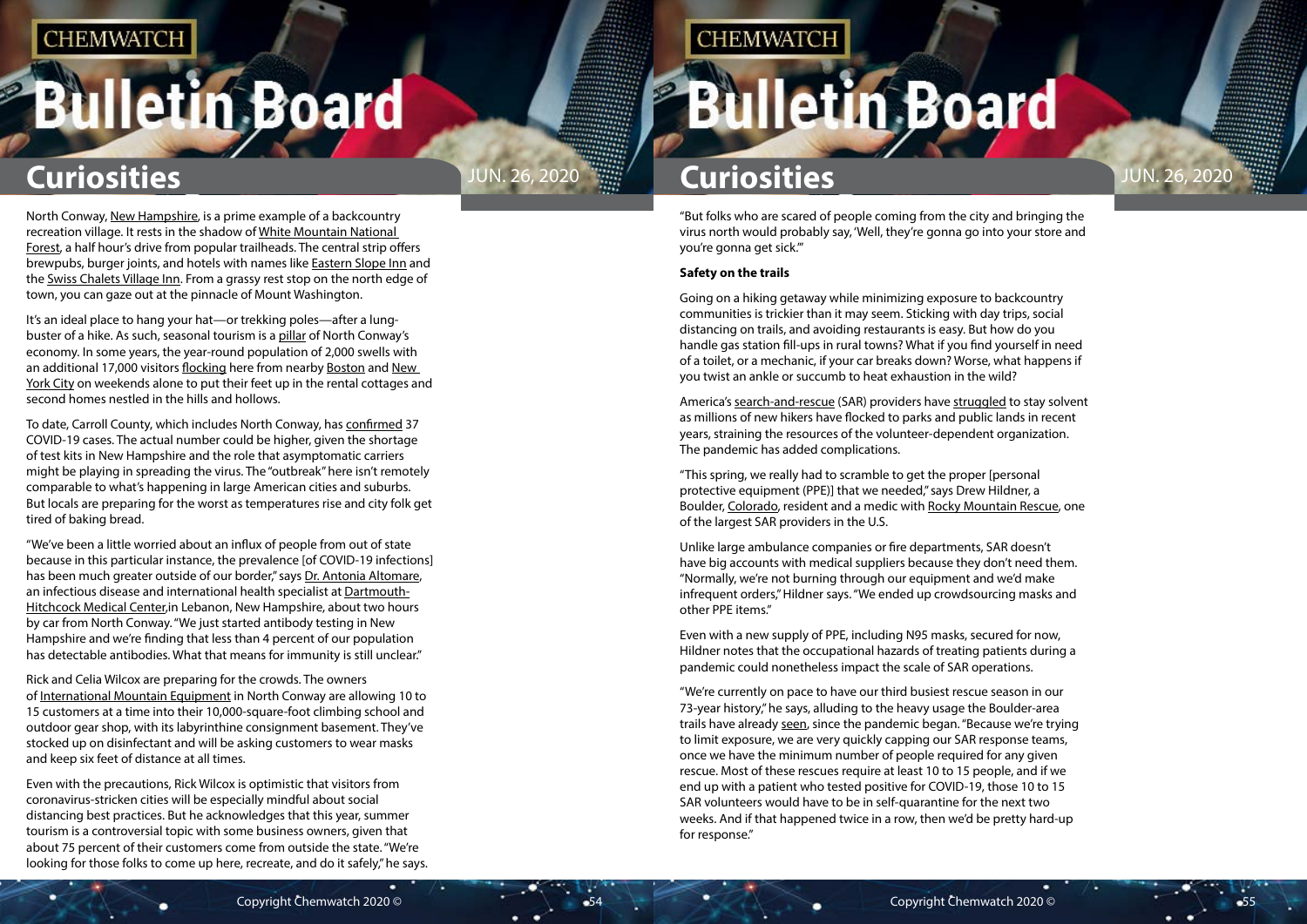# <span id="page-28-0"></span>**Bulletin Board**



**Degrowth, the chorus says, is the only way we can prevent climate change–induced calamity.**

## **Curiosities Curiosities**

#### **Hiking on hold—for now**

**CHEMWATCH** 

All this uncertainty is causing some vacationers to rethink their summer plans. Jonathan Rosenfield, a social worker based in Boston, has put his usual northern New England hiking plans on hold.

Instead, he's begun taking localized "urban hikes" around the weird side streets and forgotten parklets of the city. "I've been discovering all sorts of gorgeous dead ends and pretty houses around where I live," he says. "I much prefer the natural world with no noises from cars, but I like seeing new things."

Alison Dunn, a wine industry professional, has taken a similar approach to summer hiking. She's been scaling the hills in Dorchester, her neighborhood and one of Boston's most COVID-stricken communities.

Dunn had been planning to take part in a fundraising ascent of Mount Washington this summer, for the benefit of the mountaintop [weather](https://www.mountwashington.org/visit-us/weather-discovery-center/)  [observatory](https://www.mountwashington.org/visit-us/weather-discovery-center/). But that's not happening anymore.

**IT WAS 2005** when Bob Thomson first heard about a man marching across France with his pet donkey, drawing crowds with his fiery speeches about how humanity's need for constant growth would be our undoing. The man's name was François Schneider; the donkey was called Jujube.

For Dunn, who grew up in a small town in Georgia, a summer without backcountry hiking is a sacrifice that feels like the right thing to do, especially now. It's a lesson she learned last year, when she saw firsthand how locals felt at the end of the fall foliage season in the Whites.

Island communities in MidCoast [Maine](https://www.nationalgeographic.com/travel/destinations/north-america/united-states/maine/places-to-go-coastal-road-trip/) put out a similar [notice](https://www.newscentermaine.com/article/news/health/coronavirus/vinalhaven-other-islands-not-equipped-for-visitors-hoping-to-hunker-down-during-coronavirus/97-5da730a4-f323-46db-a15d-7f564fd0ddb7) to seasonal visitors. "Every additional person who comes here is just putting one more stressor on what we have for resources, whether it be the grocery store, the gas station, our EMS system," said Marc Candage, the fire chief and emergency management director of [Vinalhaven](https://www.townofvinalhaven.org/) (home of Maine's largest lobstering fleet), in an interview with Maine's local NBC News affiliate.

> "You could sense this relief that the deluge of tourists was finally over and people could go back to their towns, and I felt like a fraud," she recalls thinking back then. "I'm from a small rural town in the countryside, and I want to respect these towns, because I'm a visitor. And yet, here I am. You can see my [Massachusetts] plates in the driveway."

nationalgeographic.com, 5 June 2020

https://www.nationalgeographic.com

### **Is a four-day work week the secret to saving the planet?** *2020-06-10*

Thomson, then fifty-nine and working for an **NGO** in Paris, set out with three colleagues on a road trip to the small central town of Magny-Cours to see Schneider complete the last leg of his journey. "We went down

For road-tripping hikers, these questions are mostly ethical. But for rural communities, they may be existential. Back in March, when the pandemic lockdowns began, the town of [Moab, Utah](https://www.nationalgeographic.com/travel/road-trips/united-states/utah-national-parks/) (a base camp for Grand Canyon tourists) [urged](https://www.moabsunnews.com/covid-19/article_1d147594-8b25-11ea-a421-63f6afa4a2b3.html) non-essential visitors to stay home, stressing the region's limited healthcare infrastructure.

#### **Rural economies in danger**

These requests to stay home aren't made lightly. Tourism in America, a [trillion dollar industry,](https://urldefense.proofpoint.com/v2/url?u=https-3A__www.ustravel.org_system_files_media-5Froot_document_Research-5FFact-2DSheet-5FUS-2DTravel-2DAnswer-2DSheet.pdf&d=DwMFaQ&c=uw6TLu4hwhHdiGJOgwcWD4AjKQx6zvFcGEsbfiY9-EI&r=CJqk-M83pUV6zNmmU-NH9gtVjNVoUWfqhH-f3DrbVzs&m=RBf4Qku0g-wRSwamuTuyvm71YS4kNMJcv3jk_X4DZ4o&s=x59C_6_-3JOsRqyjhKGplbsnNcfrQ9AI3q7Hg_J-2BA&e=) has thrived in recent years. The U.S. Travel Association found that in 2019, four out of five domestic trips taken within the U.S. were for leisure. A sustained nosedive of seasonal travel could mean a disproportionately painful economic punch for rural communities that normally attract hikers and other outdoor recreation enthusiasts. The Bureau of Labor Statistics' April jobs [report](https://www.bls.gov/news.release/empsit.nr0.htm) found that the coronavirus pandemic has already wiped out more than 7 million leisure and hospitality jobs.

These industries are a big deal in outdoor tourism towns. Consider national park "gateway communities" such as [West Yellowstone](https://www.townofwestyellowstone.com/), [Montana](https://www.nationalgeographic.com/travel/destinations/north-america/united-states/montana/). A [study](https://www.resourcesmag.org/common-resources/national-park-gateway-communities-outdoor-recreation-economy-and-covid-19/) by Resources magazine found that in West Yellowstone, tourism-related jobs comprise 37 percent of all local jobs. The study also highlighted western towns such as [Springdale,](https://www.springdaletown.com/) [Utah](https://www.nationalgeographic.com/travel/destinations/north-america/united-states/utah/) (gateway to [Zion\)](https://www.nationalgeographic.com/travel/national-parks/zion-national-park/) and [Cortez](https://www.cityofcortez.com/), Colorado (gateway to [Mesa Verde\)](https://www.nationalgeographic.com/travel/national-parks/mesa-verde-national-park/). The takeaway was stark in each town, tourism jobs accounted for at least 12 percent of the local economy, but usually much more. To date, the federal government hasn't come up with any plans to bail out these communities.

As a result, would-be vacationers face uncertainty and frustratingly differing rules. [Vermont](https://www.nationalgeographic.com/travel/destinations/north-america/united-states/vermont/) and Maine have instructed all visitors to selfquarantine for two weeks upon entering the state. But in towns like North Conway, there's no blanket directive for out-of-state hikers who are thirsting for hemlock evergreens and *krummholz*, the gnarled bonsai-like trees that grow at the timberline. Hikers are being urged to wear masks and keep their distance, though small towns don't have the resources to enforce social distancing measures.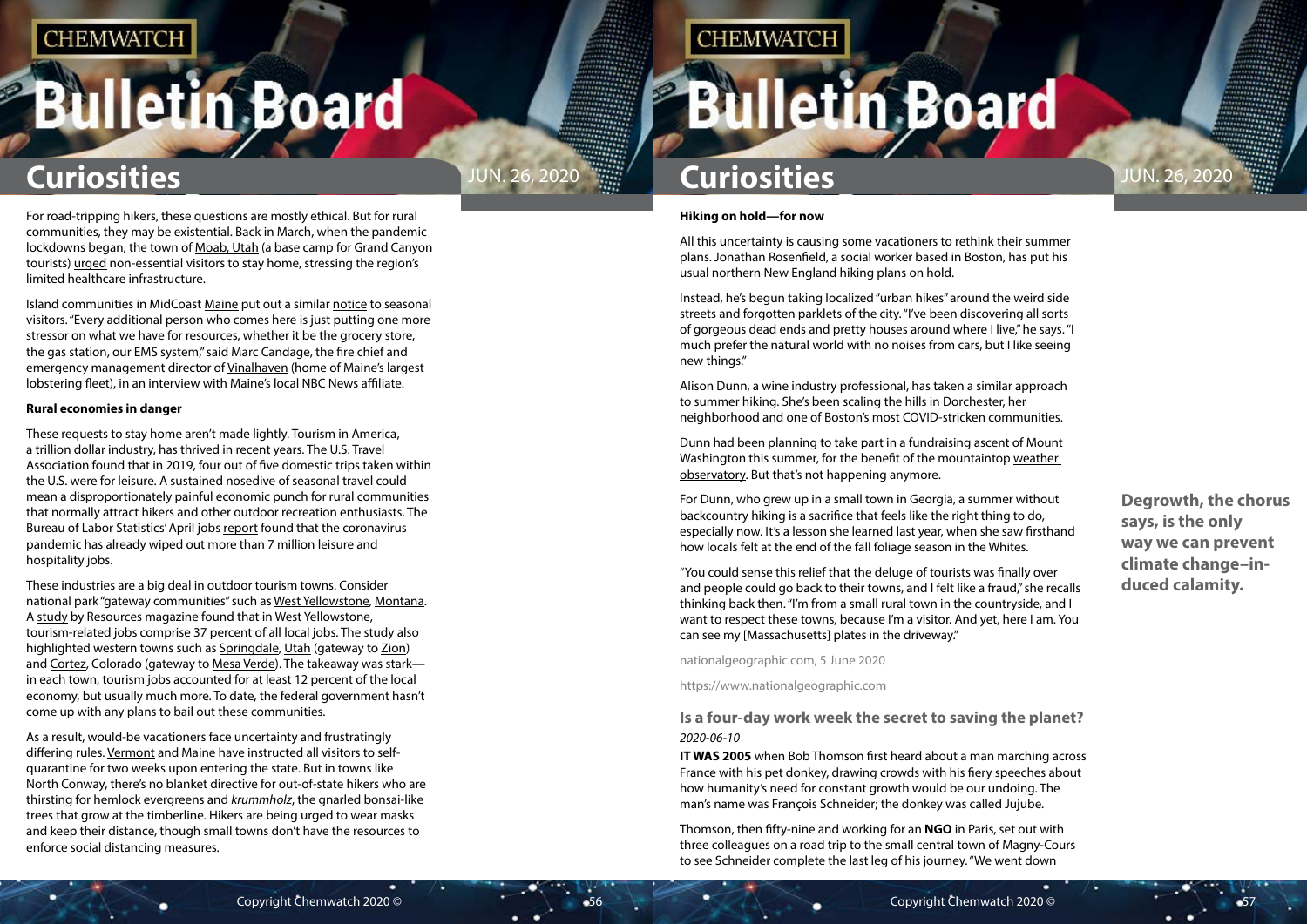# **Bulletin Board**

## **Curiosities** JUN. 26, 2020 **Curiosities** JUN. 26, 2020

Now, with the arrival of **COVID-19**, degrowth has gone from a hypothetical idea to our reality almost overnight. Planes have been grounded, factories have shut down, and retail sales have plummeted. The current slowdown differs from the one envisioned by Schneider and others in a few important ways: it's been reactive, unplanned, and it's harming lowerincome people most severely. But it has also illuminated the direct tie between economic activity and the environment. The abysmal air quality in Wuhan, China, for example, has improved dramatically in recent months. Wildlife has crept back into now quiet city streets. Carbon emissions have declined for the first time in years.

For degrowth supporters, **COVID-19** has shown that radical societal change is possible in the face of a crisis. Climate change, they argue, poses a much graver threat for humanity than the virus—and, if we return to unbridled economic growth as soon as we can, the problem will only get worse.

T**HE ECONOMY** has been expanding, in fits and starts, ever since the Industrial Revolution. But the political imperative for growth is relatively new. According to *Economic Research: Retrospect and Prospect*, prior to the Second World War, federal economic policies were largely about maintaining equilibrium and riding out shocks, like stock market crashes. After the war, however, **GDP** growth became a widely adopted goal. In the words of former US president Harry S. Truman: "Greater production is the key to prosperity and peace." Through the 1950s and '60s, Canada's **GDP** increased by upward of 3 percent a year (more than double the rate of this past decade). Middle class Canadian families generally prospered during this time, with the average household income nearly doubling, and access to health care, education, and other public services improving.

It wasn't until the early 1970s that questions began to arise around how much growth our planet could sustain and for how long. To answer those questions, a team of researchers at **MIT** developed a computer model known as World3. The model used inputs like the rate of population growth, agricultural production, and resource consumption to generate long-term projections for our species' survival, which it spat out as graphs. The results were grim.

In World3's business-as-usual scenario, population and resource consumption increased exponentially until around 2020, at which point things began to unravel. Nonrenewable resources, like oil, reached low levels. Food production required more land and resources but lagged

# **Bulletin Board**

for the weekend and camped out and just listened," says Thomson, now retired and living in Ottawa. There were about a thousand people there, Thomson recalls, a mix of activists, academics, and curiosity seekers, who walked with Schneider and Jujube before setting up tents in a field near the centre of town.

As Thomson tells it, Schneider, an industrial ecologist by training, described his vision for "décroissance," or degrowth, over the course of the weekend. Economic growth, he argued, was inextricably linked to environmental degradation and climate change. His message was simple: the more goods we produce and consume, the more damage we inflict on the environment and, inevitably, ourselves.

Schneider told the crowd that the solution to our planetary problem was obvious: we need to embrace living with less. Governments must prioritize social and environmental well-being over economic growth by using tools like stronger environmental regulations, higher taxation on the rich, and a shorter work week. The change must be personal, too, he said. It means making less money and buying fewer things—repairing, sharing, and making do with what's at hand. But what we lose in spending power, Schneider argued, we would gain in leisure time and social connection.

Thomson, a self-described environmentalist, was immediately hooked on Schneider's radical degrowth philosophy. The idea just made sense: "You just can't have infinite growth on a finite planet," he says. And today, some fifteen years on, an increasing number of environmentalists and scientists seem to agree. Degrowth, the chorus says, is the only way we can prevent climate change–induced calamity.

Economic growth has long been considered a good thing. A booming economy has typically been associated with more jobs, higher wages, and a better standard of living for all. But, in recent years, there has been increasing debate over the benefits and feasibility of perpetual economic growth. In 2018, more than 200 academics published a letter in the *Guardian* calling on governments to seriously consider degrowth to avoid environmental collapse. Other supporters include prominent environmentalists Bill McKibben, Naomi Klein, and Canadian scientist Vaclav Smil, who recently told the *Guardian*: "Growth must come to an end. Our economist friends don't seem to realise that." Activist Greta Thunberg made a similar point when speaking at the United Nations last fall: "We are in the beginning of a mass extinction, and all you can talk about is money and fairy tales of eternal economic growth. How dare you!"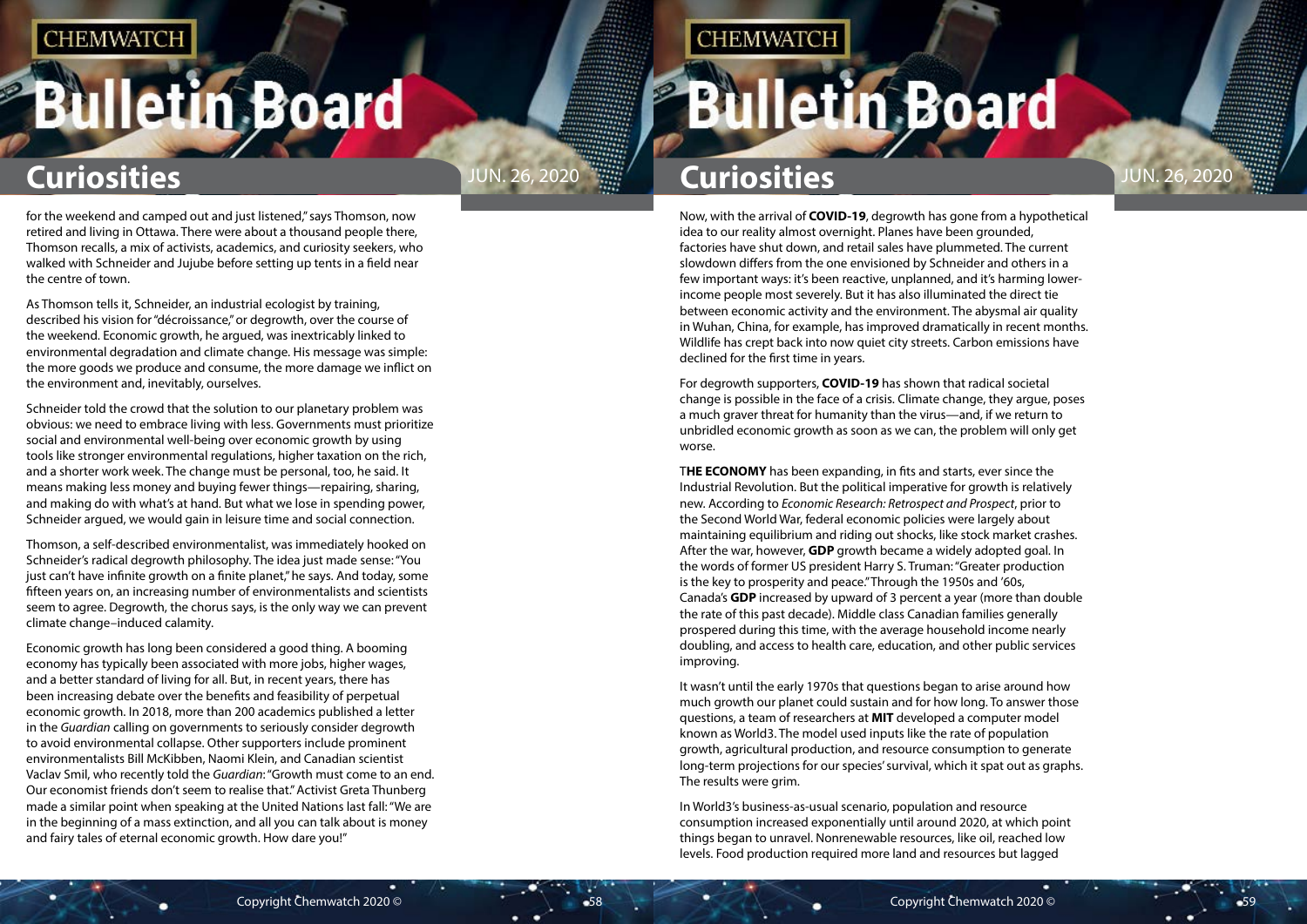# **Bulletin Board**



income, emissions dropped 86 percent by that same year. Poverty levels and income inequality also declined.

Victor says that a sustainable economy and planet are possible if we're willing to get creative. One of the best ways to promote well-being and to live within our means is by changing our work-life balance. A shorter work week, Victor explains, could translate to fewer resources extracted and fewer emissions caused by the production, transportation, and consumption of goods. Countries like Germany, where people work, on average, over 300 fewer hours per year than Canadians do, show that it's possible. "There are different futures out there," Victor says. "We just need to be open to thinking about them and talking about them."

R**OBERT POLLIN**, an economics professor at the University of Massachusetts Amherst and the author of *Greening the Global Economy*, is what might be described as a progressive economist. He agrees with much of what the degrowth movement is trying to achieve, including tackling climate change and improving social equity. But he thinks the idea itself is fundamentally misguided.

Pollin uses an example to illustrate: If Canada's economy were cut by 10 percent—roughly four times the Great Recession of 2009—the resulting reduction in emissions would be precisely 10 percent. That's not nearly enough to hit Canada's climate target of cutting emissions to 30 percent below 2005 levels by 2030. But the societal impacts of cutting just that 10 percent, he says, would be massive, including widespread unemployment, income losses, and bankruptcies.

The data from the **COVID-19** shutdown seems to bear this out. According to the *Guardian*, researchers are projecting a drop in global carbon emissions for 2020 of roughly 2.5 billion tonnes, making it the biggest year-over-year decline on record. But this still amounts to a reduction of only approximately 5 percent, nowhere near the cut required to avoid the two degrees of warming that scientists predict could be catastrophic. And this reduction has come at a steep societal cost: in Canada alone, approximately 2 million people have lost their jobs. What's more, declines in carbon emissions during previous recessions were quickly undone when the economy bounced back.

Instead of focusing on degrowth, Pollin is a proponent of the Green New Deal, a US policy proposal that calls for launching large-scale renewable-energy projects as a way of tackling climate change and growing industries. It's an idea that many environmentalists are pushing for as a way to stimulate the economy and restore jobs. By Pollin's rough

behind population growth. Meanwhile, pollution worsened, causing widespread health issues. By about 2050, the graphs seem dystopian, with the global population dropping by about half a billion people per decade.

The **MIT** study was published as the book *The Limits to Growth*, which, with approximately 30 million copies sold, makes it the bestselling environmental book of all time. But *The Limits to Growth* was also met with heavy backlash, especially from economists. Critics argued that it was overly simplistic. Technological advances to improve the rate of agricultural productivity, for example, weren't factored into the model's future scenarios. A review in the *New York Times*, written by three economists from Harvard and Columbia Universities, dismissed the book as "less than pseudoscience and little more than polemical fiction."

Degrowth never did catch on in the twentieth century. Rather, the prevailing ideas were "sustainable development" and, later, "green growth." The main premise behind these two ideas is that economic growth can continue indefinitely while, at the same time, we can protect the natural world by reducing carbon emissions through environmentally friendly technologies. Green growth is often seen as an appealing vision and is the basis for most national greenhouse gas–reduction plans today, including Canada's. But, for Peter Victor, a professor emeritus at York University and one of the world's leading ecological economists, the numbers don't jibe.

Over the past century, Victor says, global greenhouse gas emissions and gross domestic product have both risen dramatically. For green growth to work, economic prosperity and emissions would need to diverge, or "decouple." But the decoupling hasn't been happening fast enough. The technological changes that green growth relies on—which include shifts away from oil and toward renewable energies such as solar and wind—are not on track to meet global climate targets, Victor says. And, as our economy continues to grow, requiring more energy all the time, the carbon-cutting challenge will become even more daunting.

In 2019's *Managing without Growth*, Victor modelled Canadian carbon emissions under three different economic scenarios. Under the businessas-usual growth scenario, emissions continued to rise dramatically. For the carbon-reduction scenario—which resembled green growth and involved the implementation of a high carbon tax that increased over time—carbon emissions declined 75 percent by 2067. In the sustainableprosperity scenario, which included such degrowth principles as a reduction of the average hours worked per person and a guaranteed

## **CHEMWATCH**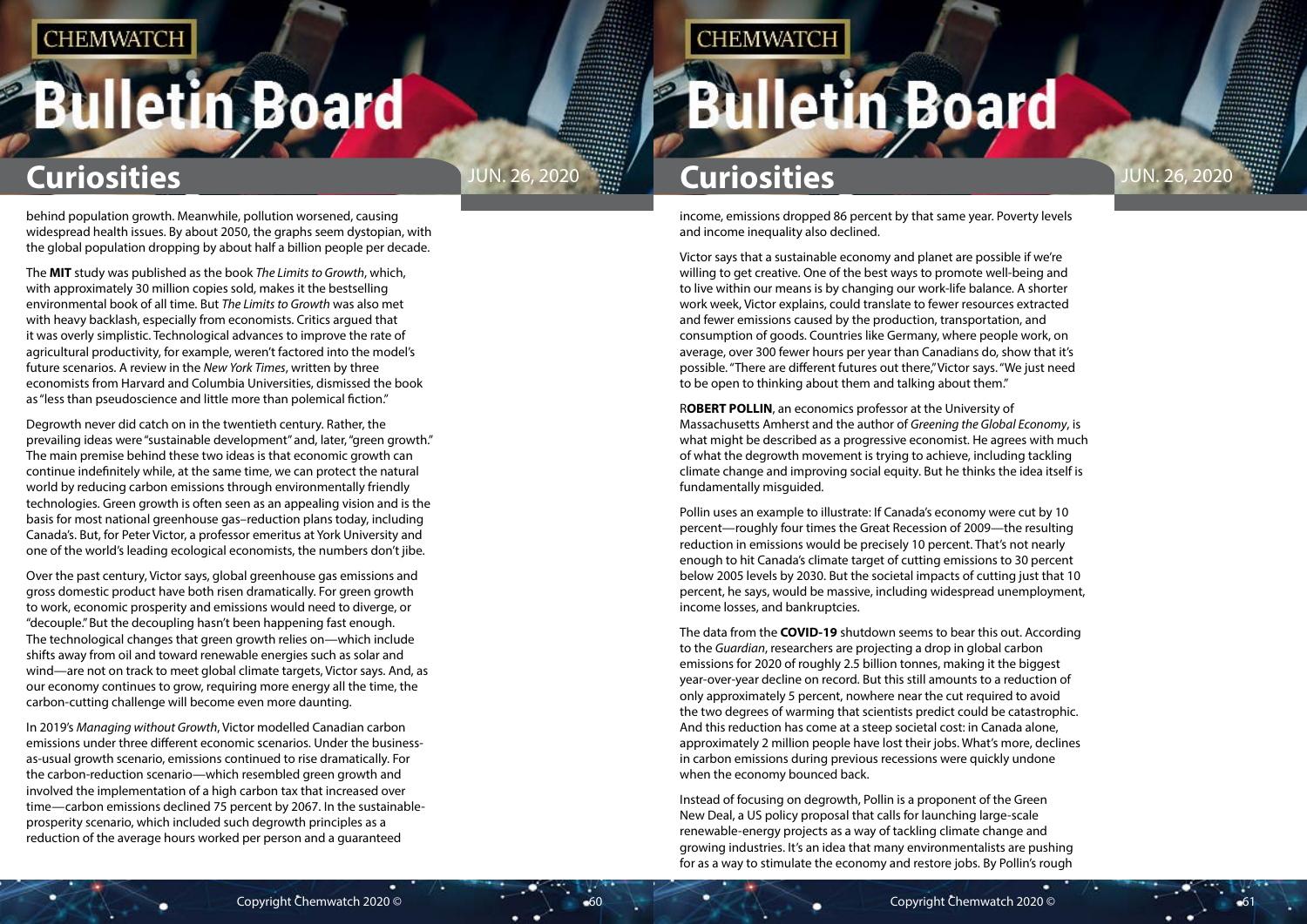# <span id="page-31-0"></span>**Bulletin Board**



**Fusion, on the other hand, could provide almost limitless energy without releasing carbon dioxide or producing radioactive waste.**

**CHEMWATCH** 

## **Curiosities Curiosities**

**Why cracking nuclear fusion will depend on artificial intelligence**

#### *2020-06-10*

THE big joke about sustainable [nuclear fusion](https://www.newscientist.com/article-topic/nuclear-fusion/) is that it has always been 30 years away. Like any joke, it contains a kernel of truth. The dream of harnessing the reaction that powers the sun was big news in the 1950s, just around the corner in the 1980s, and the hottest bet of the past decade.

But [time is running out](https://www.newscientist.com/article-topic/climate-change/). Our demand for energy is burning up the planet, depleting its resources and risking [damaging Earth beyond repair.](https://www.newscientist.com/article/mg24132130-500-earth-in-2050-this-is-what-a-world-warmed-by-1-5c-looks-like/) Wind, solar and tidal energy provide some relief, but they are limited and unpredictable. Nuclear fission comes with the dangers of reactor meltdowns and radioactive waste, while hydropower can be ecologically disruptive. Fusion, on the other hand, could provide almost limitless energy without releasing carbon dioxide or producing radioactive waste. It is the dream power source. The perennial question is: can we make it a reality?

Perhaps now, finally, we can. That isn't just because of the myriad [fusion](https://www.newscientist.com/article/mg21128251-400-star-power-small-fusion-start-ups-aim-for-break-even/)  [start-ups](https://www.newscientist.com/article/mg21128251-400-star-power-small-fusion-start-ups-aim-for-break-even/) increasingly sensing a lucrative market opportunity just around the corner and challenging the primacy of the traditional bigbeast projects. Or just because of innovative approaches, materials and technologies that are fuelling an optimism that we can at last master fusion's fiendish complexities. It is also because of the entrance of a new player, one that could change the rules of the game: [artificial intelligence.](https://www.newscientist.com/article-topic/artificial-intelligence/) In the right hands, it might make the next 30 years fly by.

Nuclear fusion is the most widespread source of energy in the universe, and one of the most efficient: just a few grams of fuel release the same energy as several tonnes of coal. These vast quantities of energy have their origins in something vanishingly small: the nucleus of an atom. Consisting of positively charged protons and neutral neutrons orbited by negatively charged electrons, the nucleus makes up the bulk of an atom's mass.

When two or more small atomic nuclei come into contact, they can, under certain circumstances, merge to form larger nuclei, releasing huge amounts of energy in the process. On a gargantuan scale, this is what takes place within the core of stars like our [sun](https://www.newscientist.com/article/mg23631482-800-hiding-in-plain-sight-the-mystery-of-the-suns-missing-matter/), giving them the power they need to shine for billions of years.

Fusion's extraordinary potential has been tantalising scientists for decades, but remains difficult to realise on Earth. It requires the creation

calculation, transitioning completely to renewable energy over the next few decades will require an investment of roughly 2 percent of the US's **GDP**. For Canada, a similar calculation puts the price at about \$30 billion a year. Not exactly small change, Pollin concedes, but he believes the shift would help create a robust economy. "To get to zero emissions in thirty years will require a massive expansion in renewable energy," he says. "The idea that we somehow need to get smaller is misleading."

For degrowth advocates, however, climate change is just one of many environmental problems that economic growth is causing. Peter Victor points to a 2019 report by the Intergovernmental Science-Policy Platform on Biodiversity and Ecosystem Services, which warns that more than 1 million species of animals and plants are likely to disappear this century. Some scientists have predicted that our planet has entered its sixth mass extinction event. "Even if we manage to 'technology' our way out of climate change," Victor says, "there are other impacts of growth."

In the years since World3 and François Schneider's mule-supported march across France, there have been modest signs that degrowth might be gaining traction. Last year, New Zealand ditched the **GDP** as its guiding indicator for economic policy. Earlier this year, Finland's prime minister floated the idea of a four-day work week. The media response was decidedly mixed, but for degrowth supporters, it was encouraging news.

In cities around the world, lending libraries, repair cafés, and clothing swaps have become popular. A similar shift can be found in the proliferation of car- and bicycle-sharing programs. For degrowth supporter Bob Thomson, these are all positive trends. Since returning to Canada from France, Thomson says, he has tried to live a "degrowth lifestyle" by forgoing car ownership and avoiding frivolous purchases.

Still, Thomson is pragmatic about the likelihood of an immediate societal shift. Now seventy-four, he concedes that the change to sustainable living may not happen in his lifetime. But, as he says, degrowth is inevitable for our species, whether we want it or not.

thewalrus.ca, 10 June 2020

https://www.thewalrus.ca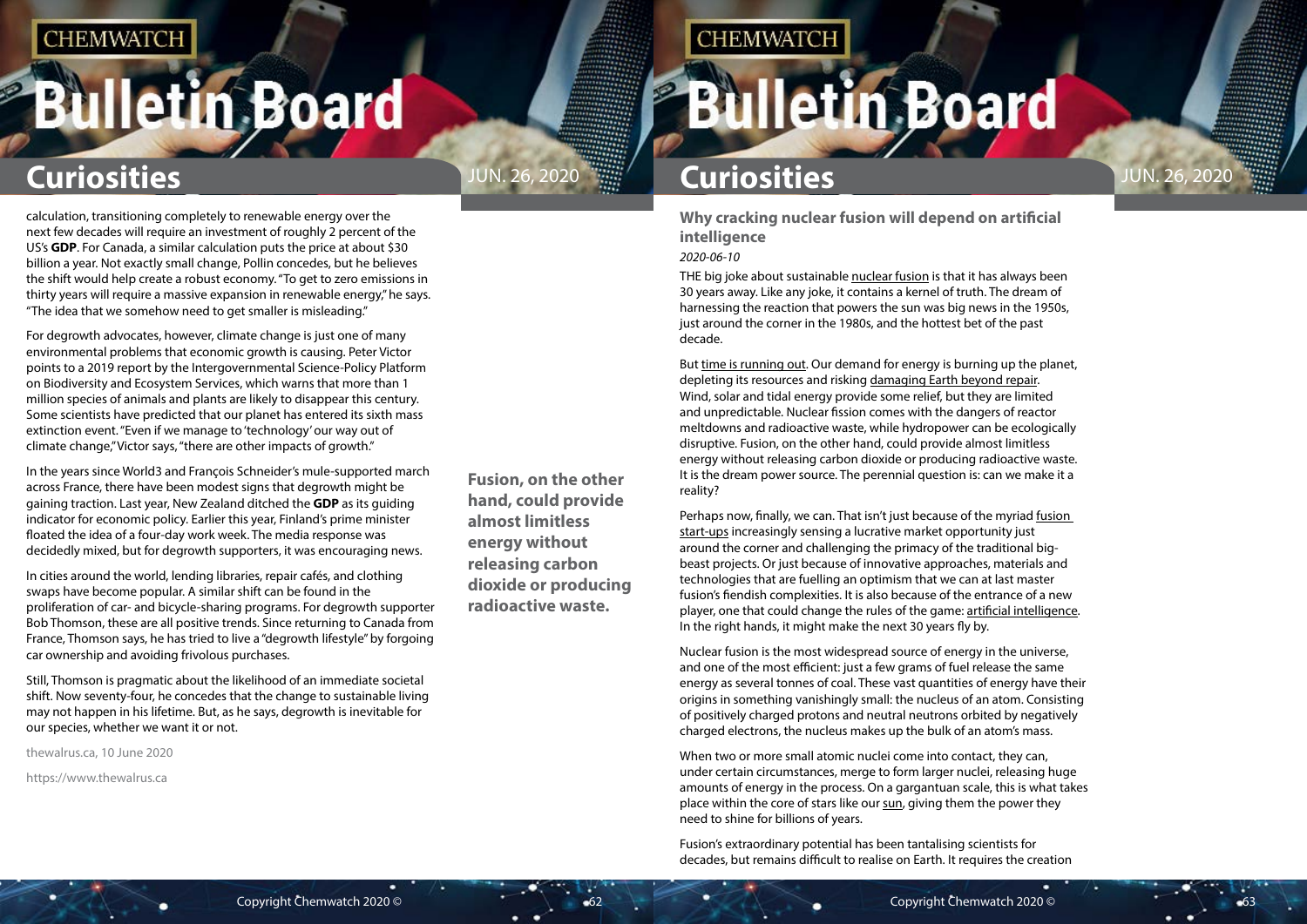# **Bulletin Board**



the University of York, UK. "It will take 10 years to learn how to bring it up to its full performance."

ITER currently aims to begin fusion reactions in 2035, and it has big goals: pushing beyond break-even to produce 10 times as much power as goes in. Despite the delays, there is confidence that ITER will achieve this. "The question now is, do we have the technology to make a commercially viable power plant?" asks Simon Pinches, head of the plasma physics division at ITER.

Even if ITER achieves its goals, its journey will be far from over. The reactor isn't set up to capture the energy it produces as electricity. Instead, the idea is that it will pave the way for demonstration power plants down the line. One is the China Fusion Engineering Test Reactor (CFETR), a follow-up tokamak to EAST three times the size, which is expected to be built in the late 2020s.

But with climate change looming ever larger, the need to find alternatives to fossil fuels has become more urgent. That has coincided with a flurry of innovation across the fusion industry, aiming to make cheap, sustainable reactors a reality within years, not decades. Most important has been the discovery of superconductors that work at higher temperatures, and so can generate strong magnetic fields with less dramatic refrigeration. Such superconductors allowed magnets to become smaller, and tokamaks to be more compact.

Other recent breakthroughs in technology, ranging from improved construction techniques to robotic systems that can inspect and maintain parts of the reactor, have made it cheaper to get into the fusion business. "It's gone from being a purely academic activity that only governmentfunded research labs can fund, to something that private individuals are prepared to invest in," says Pinches.

This has sparked a race between private companies to be the first to achieve sustainable fusion. One prominent competitor aiming to exploit the same tokamak concepts as JET, ITER and EAST is Commonwealth Fusion Systems. A spin-off from the Massachusetts Institute of Technology, it is partly funded by billionaires including Bill Gates, Jeff Bezos, Jack Ma and Richard Branson and is aiming to produce a reactor within the next 10 years. Other challengers, like Windridge's Tokamak Energy, are also aiming to provide power to the grid by 2030.

Some are wary of promises given by private companies. "Even with those companies which have been around for a longer time, it's still the promise

of a ["plasma"](https://www.newscientist.com/article/mg23631530-400-how-a-fiery-matterantimatter-union-may-lead-to-limitless-energy/) of naked atomic nuclei at huge temperatures and densities – something that is both difficult to achieve and difficult to control (see "Why fusion is so hard").

At present, the most popular approach is to use what is called a magnetic confinement fusion device. In fusion's early days in the 1950s, the favoured design was a kinked doughnut shape known as a [stellarator](https://www.newscientist.com/article/2075031-nuclear-fusion-can-the-stellarator-unleash-the-power/). These machines created complex magnetic fields that could theoretically hold a charged plasma steady, but their twisted shape made them tricky to build.

By the 1970s, interest had turned to simpler designs: vast hollow rings called tokamaks in which trapped plasma is heated to hundreds of millions of degrees. The forces required to keep such a plasma in place can only be generated by powerful superconducting magnets cooled to close to absolute zero, creating the sharpest temperature gradients in the known universe.

These magnetic confinement devices have had a few successes over the years. In 1997, the Joint European Torus (JET) near Oxford, UK, set the world record for the amount of energy created in a fusion reaction, producing 16 megawatts of fusion energy from an input of 24 megawatts. This is the closest anyone has got to breaking even – getting as much energy out as that pumped in – but the reaction lasted for only a few hundredths of a second.

Back then, break-even seemed around the corner, but strange instabilities appeared in JET's plasma that worked to cool down its centre and stymie the plans. Now, after years of upgrades, changes in design and materials, the reactor is back. In November 2020, [JET is set to power its first fusion](https://www.newscientist.com/article/2231341-uk-nuclear-fusion-reactor-will-fire-up-for-the-first-time-in-23-years/)  [reaction](https://www.newscientist.com/article/2231341-uk-nuclear-fusion-reactor-will-fire-up-for-the-first-time-in-23-years/) in more than 20 years, aiming to beat its previous energy record and sustain the reaction for longer.

Meanwhile, other players have been getting in on the act. In 2018, China's Experimental Advanced Superconducting Tokamak (EAST) sustained a plasma at temperatures of 15 million °C for 100 seconds, the longest confinement time yet.

EAST plans to start operating again in 2020, but is comparatively small fry. The heavily backed favourite in the race is the huge International Thermonuclear Experimental Reactor, or [ITER.](https://www.newscientist.com/article/mg21428596-200-how-to-build-an-artificial-star-on-earth/) Founded in 1985 as a collaboration between 31 nations including China, the US, Russia and the European Union, ITER was originally expected to start experiments in 2016, but design challenges mean it is likely to remain under construction in France until 2025. "ITER is a first-of-a-kind facility," says Howard Wilson at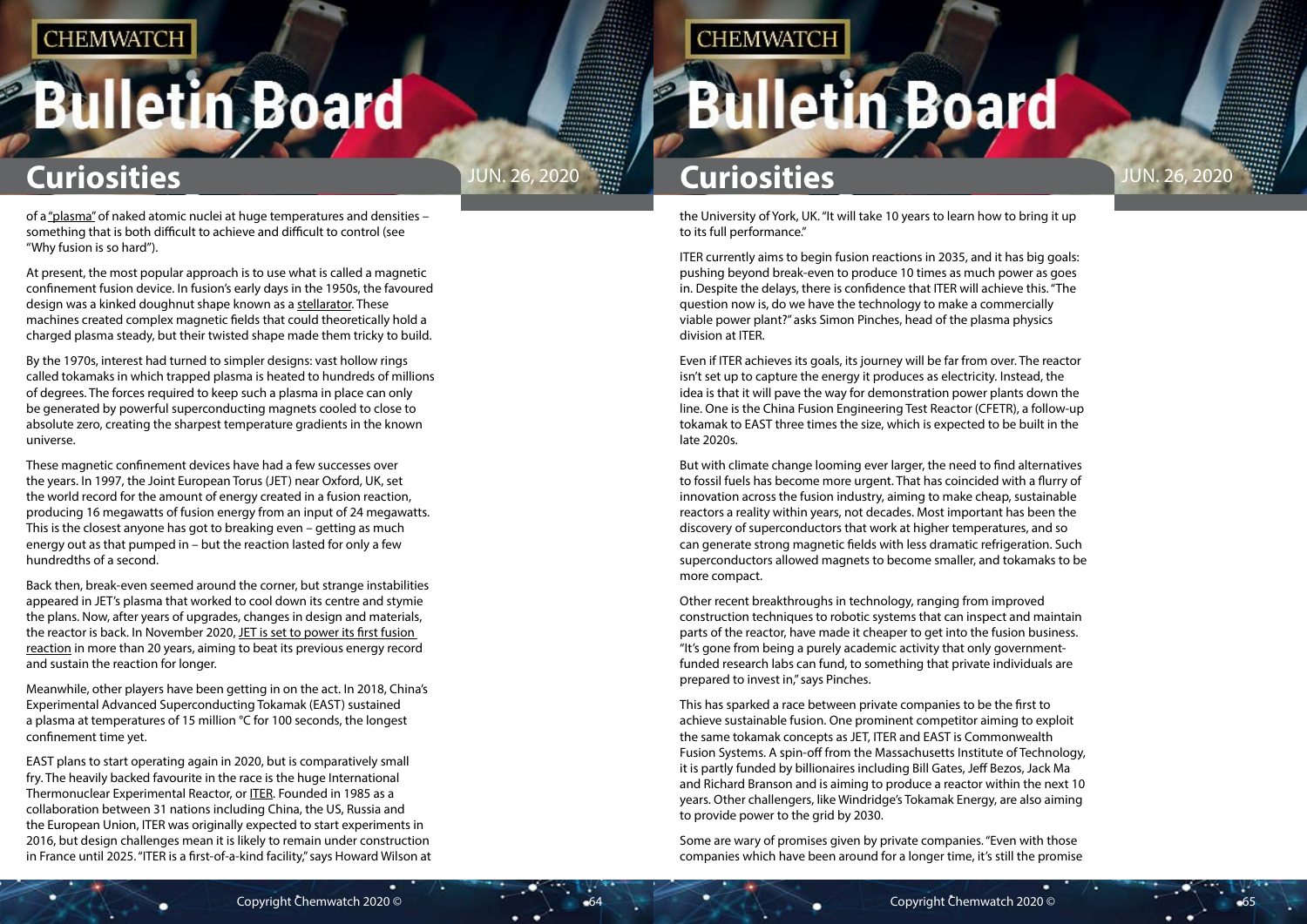# **Bulletin Board**



**Pretty much every drug available in psychiatry, we don't really know how they work in the brain.**

## **Curiosities Curiosities**

finishing line: machine minds. "Artificial intelligence can give us much greater speed and a much deeper exploration of the range of possibilities," says Bhattacharjee.

TAE Technologies, a California-based fusion research company, has had a partnership with Google's [DeepMind](https://www.newscientist.com/article-topic/deepmind/) AI set-up since 2014, while Canada's General Fusion is working with Microsoft. Improvements are already emerging, says David Ewing at TAE, particularly with regard to modelling how the plasma reacts to different configurations of temperature, density and magnetic field. "Previous to our advancements in machine learning, optimising the performance for a particular experiment set-up could take well over a month," says Ewing. "These can now be achieved within hours."

"Calculations that once took a month can now be performed within hours"

Key to this speed-up is AI's ability to recognise patterns and make predictions about future behaviour. You can't put a thermometer inside a tokamak to understand its workings, so the temperature has to be inferred from other properties, like how much light is coming out. This can be a difficult task for a human researcher, but an AI trained on mountainous data sets can dramatically cut the time it takes – and also up the efficiency. In 2019, a team at Princeton paired the US's fastest supercomputer with a neural network to predict plasma disruptions with an unprecedented 95 per cent accuracy.

Artificial intelligence could also be a rocket booster for ITER, too. For some tasks, like modelling the consequences of small ripples in the plasma, AI has already made the job 10 million times faster, says Pinches. Now the key is to boost the speed of the whole simulation, allowing researchers to predict problems and avoid them without needing to run the experiment.

Such innovations, and the speed at which they are now happening, is bringing a new optimism that fusion's time could, finally, be nearing. "In the last decade, we've seen exponential progress in the science," says Ewing. "That, coupled with the emergence of critical support technologies like AI, has now created the proper tool chest to bring us to the cusp of a breakthrough." The old joke about fusion hasn't dated, but this time its backers may have the last laugh.

It is still a hugely complex, time-consuming business trying to work out how best to build a fusion reactor, however. "Finding the optimum design of stellarators typically requires playing around with about 50 parameters until the best design is arrived at," says Bhattacharjee. Plasma instabilities can plague any reactor design, and understanding the complex behaviour involved requires a lot of data and time. "A fully integrated predictive simulation for ITER could take many weeks to run at present," says Pinches.

newscientist.com, 10 June 2020

https://www.newscientist.com

of a reactor in 10 years from now," says Tony Donné, programme manager for EUROfusion, the consortium in charge of JET. Partly, these timescales are given to keep investors happy. "I'm sceptical that they will deliver a fusion reactor much faster than we have," says Donné. "If the community thought there was an easier way of doing it, they'd be doing that," says Pinches.

Whether public or private, everyone designing tokamaks is facing the same problems. Chief among them is how to handle instabilities in the plasma. When hot plasma is contained within the magnetic fields of a tokamak, it behaves weirdly. Sometimes small ripples appear like on the surface of a lake, while at others huge tidal waves send the plasma shooting towards the reactor walls. It is enough for some people to seek alternatives to the magnetic confinement technique, which depends on the plasma remaining stable for a long time (see "They do it with lasers").

Starting in the 1980s, some researchers looking for such alternatives dived into the past, dusting off the long-abandoned stellarators. Their more complex design generated magnetic field patterns capable of stabilising the plasma, says Amitava Bhattacharjee at Princeton University. What's more, increases in computing power meant it was becoming possible to model how plasma behaved within their more complex configurations, and so potentially create more effective designs. "This produced a renaissance in stellarator research," says Bhattacharjee. At the same time, new materials and construction methods mean building a stellarator has never been easier.

And while stellarators still lag decades behind tokamaks, they are starting to catch up. In 2015, Wendelstein 7-X, the largest stellarator in the world, was switched on at the Max Planck Institute for Plasma Physics in Greifswald, Germany, and is gearing up to maintain a plasma for 30 minutes, with this milestone expected in 2021. After that, the aim will be to start fusion.

That is why, over the past few years, plasma physicists have been turning to a new partner to help haul a sustainable reactor design over the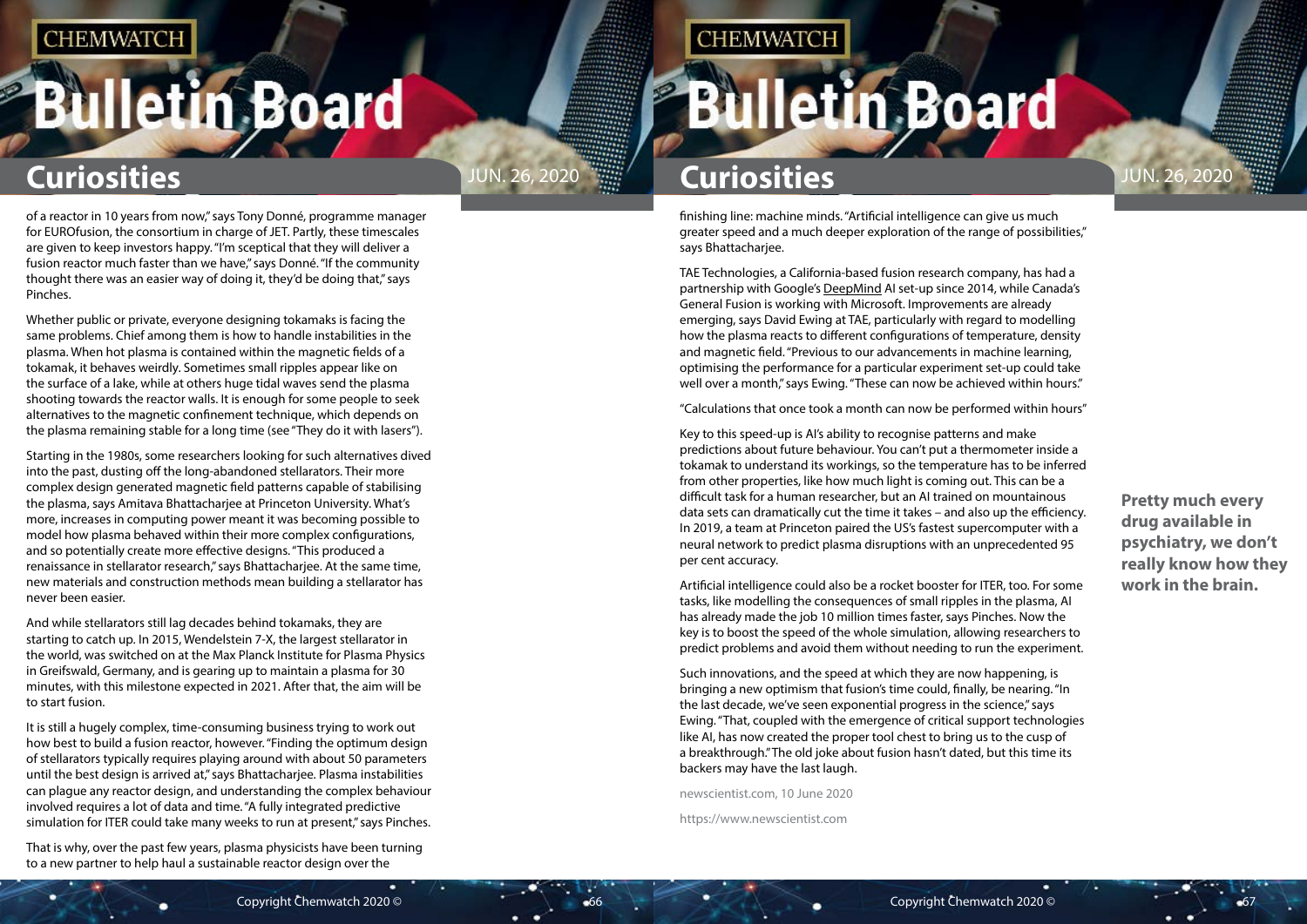# **Bulletin Board**

<span id="page-34-0"></span>

brain, we want to look at processes and symptoms, and they may cross diagnostic boundaries.

#### **Have you had any particular successes so far with your approach of using brain scanning to investigate psychiatric conditions?**

The timescale that we have been working to is the timescale it takes to develop a new drug, so we wouldn't expect big successes yet, but hope to in the next 10 years.

Take, for example, Parkinson's disease, which is a movement disorder, but in which up to half of patients also experience psychosis. They will often experience hallucinations, and that might develop into experiencing delusions. That can cause a lot of distress, not only to the individual affected, but also to their partner or carer.

How can we reduce their symptoms? One of the models that we have been working with is using psychedelic drugs. Drugs like psilocybin [the active compound in magic mushrooms] hit a particular receptor in the brain called the 5-HT2A receptor and we think that is instrumental in its psychedelic effects.

One of the features of psychedelic effects is visual distortions or hallucinations. What's interesting is that when you study individuals with Parkinson's disease psychosis, you find an elevation in the number of 5-HT2A receptors, especially in a visual processing pathway in the brain. We have seen this in patients who have had PET scans, and we have seen it post-mortem as well.

We came across a drug that had been developed for cancer, but which reduces the impact of 5-HT2A receptor stimulation. It does it through a novel method, which we think might be quite successful.

#### **Have you tested this drug in people with Parkinson's disease?**

First we have tested it in healthy volunteers given psilocybin. This is like a simpler test of our hypothesis, as we are not as sure about the role of 5-HT2A in Parkinson's. It is also harder to work with patients than healthy volunteers. We gave the volunteers the cancer drug first, then put them in the brain scanner and then gave them psilocybin. It did reduce the impact of the psychedelic experience.

That is very promising. If it is reducing the impact of the psychedelic experience, that suggests it is getting into the brain with sufficient success to actually have an effect on the brain physiology. Now we can go into the

### **How brain scanners can help up revolutionise psychiatric drugs**

#### *2020-06-10*

WHEN it comes to treating mental health conditions, you could say we have been working in the dark. The drugs we use to treat them are notoriously problematic. Almost every one of them was developed before the advent of brain scanners, and Mitul Mehta believes these powerful machines offer an unrivalled chance to open a window onto brain conditions and see how the brain responds to treatments. This could ultimately help us find better medications. Pushing the boundaries of conventional drug discovery methods, Mehta, who is a professor of neuroimaging and psychopharmacology at King's College London, is using scanners to explore how psychedelic drugs and even hypnosis influence the brain in an effort to find new ways to treat psychiatric and neurological conditions. What he is finding is unmasking much about the way the brain works, and causing us to [reconsider the way we think about mental illness.](https://www.newscientist.com/article/mg24532660-500-a-radical-idea-suggests-mental-health-conditions-have-a-single-cause/)

#### **Clare Wilson: Why do we need to study psychiatric drugs using brain scanning?**

**Mitul Mehta:** Pretty much every drug available in psychiatry, we don't really know how they work in the brain. There is a huge unmet need in the treatment of psychiatric disorders. For example, we might be interested in a potential new treatment that might impact the reward system in the brain. You might have a symptom of low motivation, which is quite common across the psychiatric spectrum, for instance in schizophrenia and depression.

One of the questions is: is low motivation mediated by the same circuits in the brain? If it is, then maybe it might be responsive to the same or similar treatments. So there might be benefits in looking at symptoms and how to understand particular symptoms better, and then how to treat those symptoms better, because you might benefit more than one diagnosis.

#### **So, rather than dealing with specific psychiatric illnesses that fit our current labelling system, you are almost looking at things that run deeper below them?**

For sure. I think this is the way to go. Psychiatric diagnoses are clinically useful, but they are not based on a neurobiology, they are not based on a functional understanding of the brain. If we are going to base new treatment development on a neurobiological understanding of the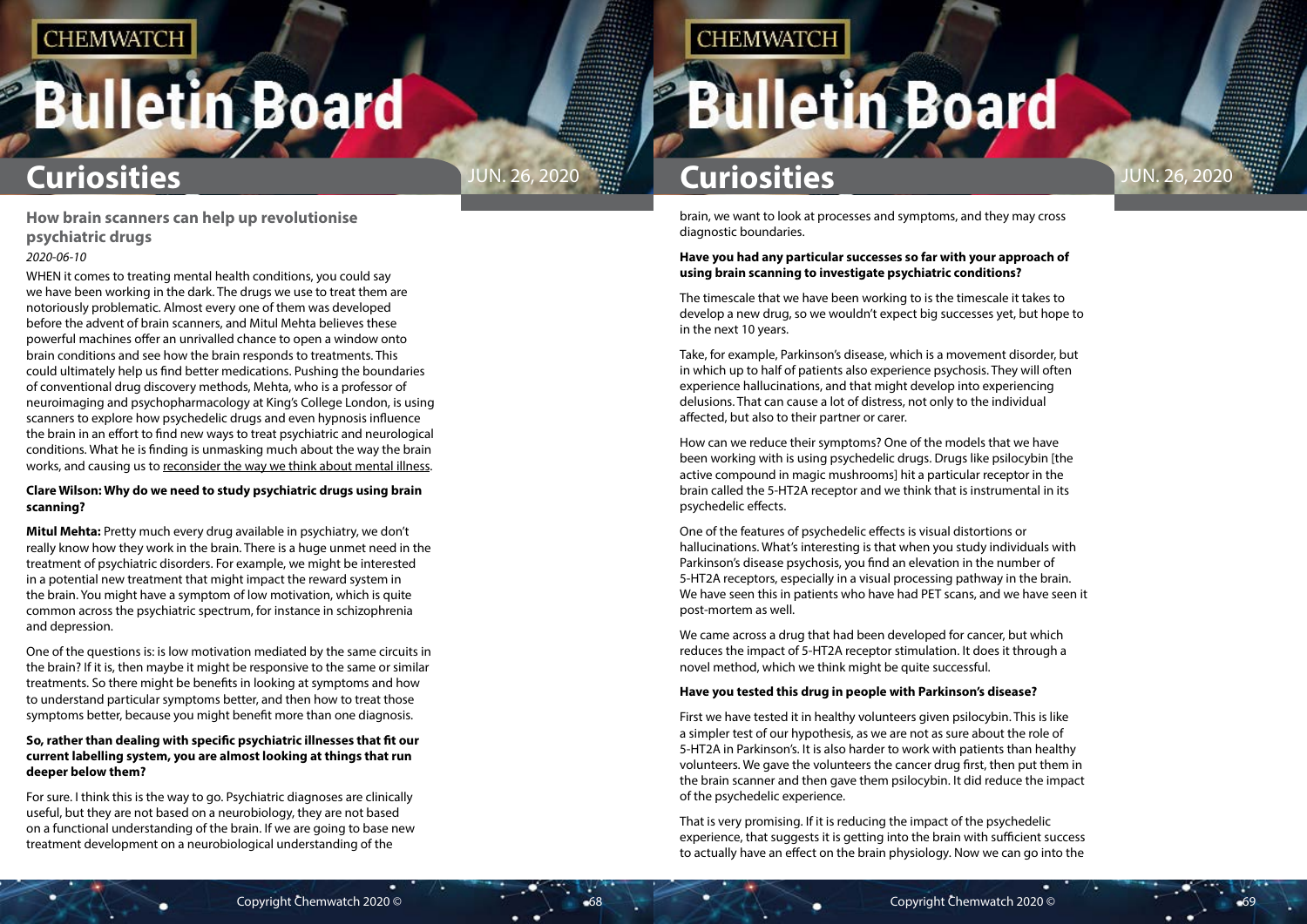# **Bulletin Board**



the effects of ketamine, then you are probably not hitting the glutamate system enough to be beneficial to patients.

#### **You also work with hypnosis. How can it help us understand neurological issues?**

We have put hypnotised people in the scanner so we can look at the brain [systems involved in](https://www.newscientist.com/article/mg24432550-600-what-hypnosis-does-to-your-brain-and-how-it-can-improve-your-health/) [hypnosis](https://www.newscientist.com/article/mg24432550-600-what-hypnosis-does-to-your-brain-and-how-it-can-improve-your-health/) generally.

We can also give people particular suggestions in order to study certain experiences in isolation [a suggestion in hypnosis might be something simple, for instance that a person's eyes are heavy and they feel relaxed, or more specific, such as paralysis. Some people are more suggestible than others]. One thing we did was to suggest paralysis. We would suggest to people that their left arm cannot move and is paralysed, and then we might ask them to try to move a joystick whilst they are lying in the scanner. Then we can look at their behaviour and they aren't moving the joystick.

Fine, maybe they are being very compliant, maybe these are the best volunteers in the world and they are behaving exactly as we ask them to do [with the suggestion]. Or maybe they genuinely are experiencing a paralysis. Maybe they really want to move, but somehow their arm is not moving. That's what they describe to us. We can believe them, but that can only take us so far.

If we can look in the brain during that experience, then we can compare that with what's happening in the brain when we ask them to simulate not being able to move their hand.

#### **Does it look different in the brain when they are hypnotised compared to when they are simulating it?**

It is completely different. What you find is decreased activity in some of the areas involved in motor planning. This is amazing, really. It tells us that, through hypnosis and this suggestion, we are actually downregulating parts of the motor network. This experience that people are describing is matched by what we are seeing in the brain.

What we did next was we suggested that someone else is controlling their movements. So this idea that they have got agents of control or loss of agency, that it's not actually them controlling their arm. We can have a look at the areas of the brain involved in that experience.

scanner with patients who have Parkinson's psychosis. We are running a study where they are given this drug for a couple of weeks. At the end of those two weeks, we put them in the scanner to see if the activity in this visual processing pathway has been normalised by this compound.

#### **What made you work with psychoactive recreational drugs? Is that a useful way to shed light on how the brain works?**

Oh, very much so. We are already discovering through colleagues of mine that [psilocybin may be beneficial](https://www.newscientist.com/article/2230189-what-its-like-to-trip-on-psilocybin-for-a-scientific-research-study/) as a [treatment in depression](https://www.newscientist.com/article/mg23030743-700-magic-mushroom-ingredient-tested-as-depression-treatment/). We are learning that MDMA, also known as ecstasy, may be [beneficial in helping](https://www.newscientist.com/article/mg23631530-300-mind-menders-how-psychedelic-drugs-rebuild-broken-brains/)  [the treatment](https://www.newscientist.com/article/mg23631530-300-mind-menders-how-psychedelic-drugs-rebuild-broken-brains/) of post-traumatic stress disorder. And we are also learning that compounds within cannabis may be beneficial in various conditions – sleep, pain and psychosis, to name just three.

"Healthy people who are highly suggestible can also experience this alien control of movement"

Ketamine is very interesting at the moment, because it appears to be [successful as an antidepressant,](https://www.newscientist.com/article/mg24132212-400-we-should-cautiously-welcome-use-of-a-form-of-ketamine-for-depression/) particularly in people for whom other existing treatments just haven't worked. But ketamine is also interesting because it produces a set of experiences which, for a long time, we thought looked a bit like psychosis – one of the main symptoms you have in schizophrenia. If you give someone ketamine and then you use a scale that you would use to measure symptoms in [schizophrenia,](https://www.newscientist.com/article/2163985-first-anatomical-evidence-of-several-types-of-schizophrenia/) they would score very highly on this scale.

It tells us something very important: that if you manipulate one system in the brain, and with ketamine we are manipulating mainly the glutamate system of the brain, then you can actually create a set of experiences, which you know are mediated by glutamate, that look a bit like psychosis. So we have been using ketamine to try to develop an assay to test new treatments for schizophrenia, which work on the glutamate system.

#### **So you are using the mind-altering effects of ketamine as a proxy for schizophrenia?**

You can give otherwise-healthy people ketamine, you can put them in the scanner and you can give them other drugs on top of it and see if it reverses the effects of ketamine. You can find out, first of all, if the other drugs work, if they get into the brain sufficiently to reverse the effects of ketamine, and you can find out which dose is most successful. Then you can test patients with real confidence, because if you can't reverse

## **CHEMWATCH**

# **Illetin Board**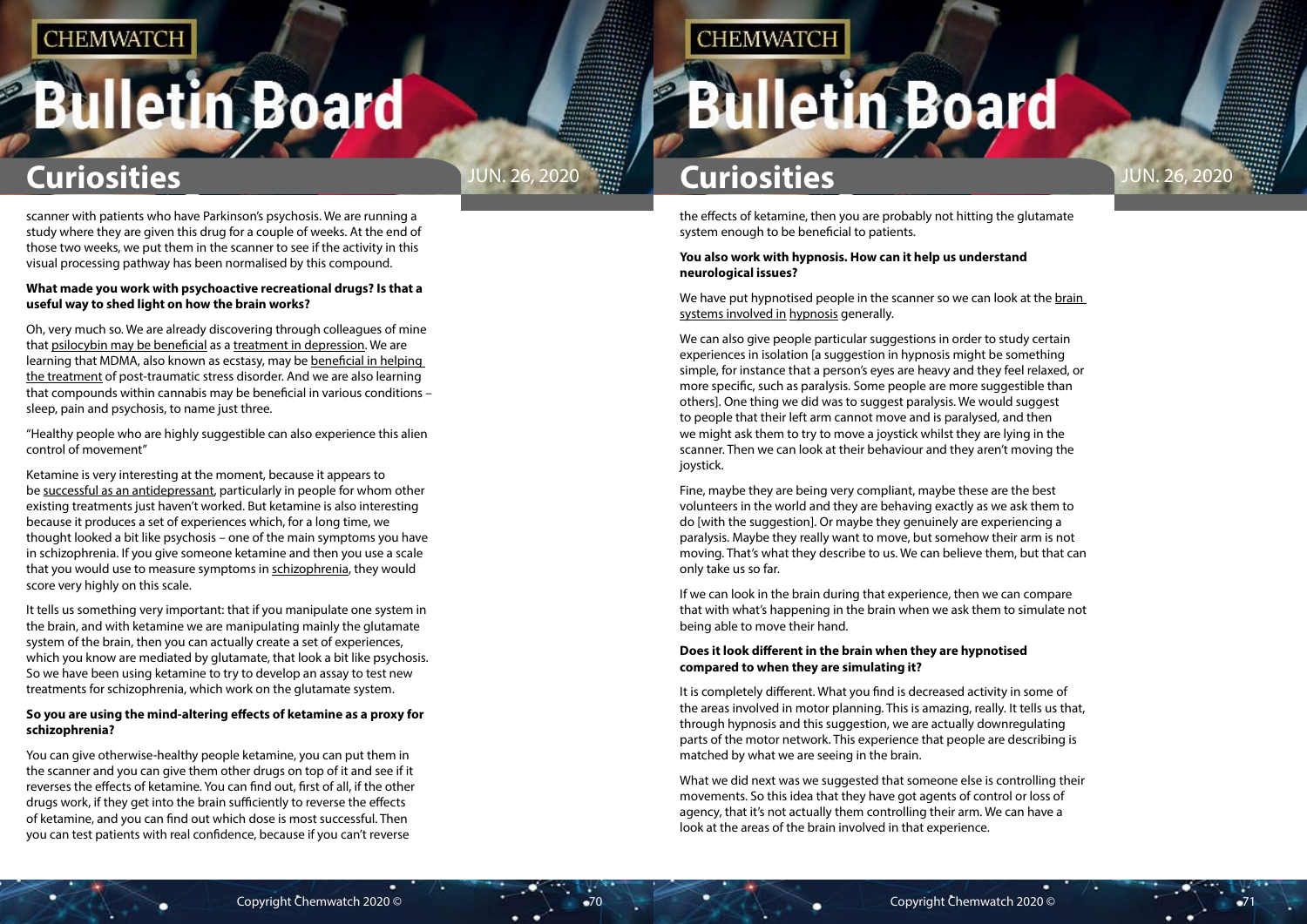# <span id="page-36-0"></span>**Bulletin Board**



**He said he could lose up to 50 per cent of a given yield if the weeds aren't controlled.**

## **CHEMWATCH**

# **Illetin Board**

## **Curiosities Curiosities**

His family has lived on the same property, east of Ottawa, for nearly a century. His father and grandfather were dairy farmers. His son was expected to join the business.

On his 250-acre farm, he grows hay, corn, barley, wheat and soybeans. While farming technology has changed since his grandfather ran the business, the weeds are still around. He said he could lose up to 50 per cent of a given yield if the weeds aren't controlled.

Hamilton has heard about the [dangers](https://www.nationalobserver.com/2018/11/23/news/dying-cancer-mans-case-has-stunning-repercussions-canada) of handling glyphosate, but he says it's a necessary evil as long as there's no viable alternative. He believes it is safe to use, as long as farmers follow the guidelines. He's been using it on his crops for up to 40 years, he said.

He keeps his distance however. He makes sure the chemical isn't sprayed near the well where he draws water for his farm and home.

"We don't have much choice," he said. "How do you control your weeds if you don't have these chemicals?"

But scientists are researching the effects of chemicals in Roundup, a weed killer that contains glyphosate.

#### **A troubled legal history**

Roundup — which [Germany](https://www.smh.com.au/business/companies/should-you-really-be-worried-about-using-roundup-20190922-p52tsq.html) is to ban in 2023 — is the brand-name product marketed by Monsanto, which is owned by the German chemical and pharmaceutical company Bayer, as safe for human use and as a less labour-intensive way of dealing with weeds. Roundup went on the market in the 1970s and was registered for use in Canada in 1976.

These days farmers can plant seeds that are modified to resist glyphosate so that when the herbicide is applied, all that's left are the crops grown from those treated seeds.

According to the most recent [sales data from the federal government,](https://www.documentcloud.org/documents/6923184-Pest-Control-Products-Sales-Report-for-2017.html) more than 50 million kilograms of glyphosate were sold in Canada in 2017. Glyphosate was also the most common active ingredient in all pesticides sold that year. The sales data also noted an upward trend in the overall quantity of pesticides sold in the country.

In August 2018, a California judge ordered Monsanto [to pay \\$289](https://www.npr.org/2018/11/01/662812333/groundskeeper-accepts-reduced-78-million-in-monsanto-cancer-suit)  [million](https://www.npr.org/2018/11/01/662812333/groundskeeper-accepts-reduced-78-million-in-monsanto-cancer-suit) US in damages after a jury found a school groundkeeper's cancer was linked to Roundup. Another judge later reduced that amount to \$78 million. The verdict is [being appealed](https://www.courthousenews.com/289-million-roundup-jury-verdict-takes-center-state-on-appeal/) by Bayer in the California Court of Appeal.

We can even go a step further, and we have done this as well, where we can ask people to write down the end of sentences. We can tell people that the thoughts they are having – the words they are choosing – are not their own words, but are someone else's words that they are writing down. People do claim to have less control over the words they are selecting and they feel like someone else is giving them the words to write down. We see changes in the language areas in the brain during those experiences.

#### **Isn't that a symptom that is sometimes seen in schizophrenia, too?**

Yes. Passivity phenomena is what we call this and that is a very common symptom in schizophrenia. So this is really an opportunity to study these phenomena in isolation. They tell us a few really important things. First of all, they tell us that otherwise-healthy people who are highly suggestible can experience passivity phenomena. They can experience this alien control of movement, these thought insertion experiences.

We can study the brain areas involved in that particular symptom. It's also reversible, which is amazing – we can have a look at the brain circuits involved and we know it's a safe environment in which people can have these experiences.

#### **Do you hope to one day be able to help develop drugs to cancel out those symptoms?**

Yes. We are already looking at how drugs might modulate some of them. I think with this new understanding, we can start to think about better ways to use existing drugs, but we can also start to develop the techniques to look at novel drugs and novel treatments, so we can accelerate their development.

newscientist.com, 10 june 2020

https://www.newscientist.com

### **Farmers say they need alternatives if herbicide glyphosate is weeded out** *2020-06-11*

While dairy farmer Jeff Hamilton has glyphosate ([pronounced gli-fa-sate\)](https://dictionary.cambridge.org/us/pronunciation/english/glyphosate) sprayed on his crops every spring, he's made peace with the herbicide prevalent in farming across Canada.

"When you're using millilitres per acre, for me, I'm not concerned," he said on his farm in late September.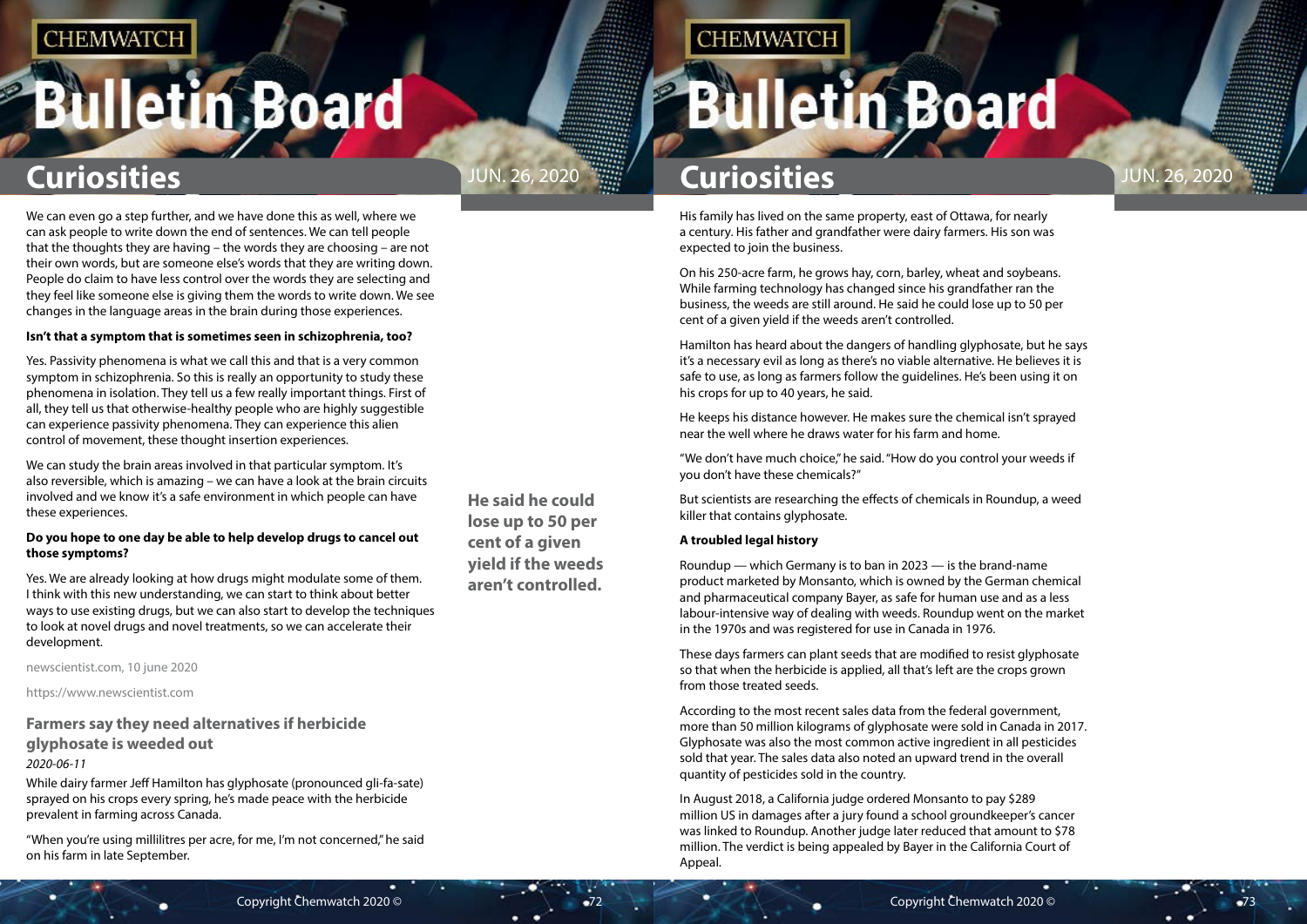# **Illetin Board**



environmental chemistry professor at the school. He was supervising the work of Juan Manuel Montiel-León, a recent PhD graduate.

Still, Sauvé said concentrations of any substance are typically lower in drinking water than in unprocessed surface water, even if the drinking water is drawn from the same area, and the levels the two scientists detected in surface water were fairly low.

"Close to Montreal, it was between about two and 200 (nanograms per litre). And in rivers, from intensive agriculture area up to 3,000 nanograms per litre."

But Sauvé, noting the two areas tested are downstream from where crops are grown, said it's still uncertain what safe levels of glyphosate are for drinking water.

The real question people should be asking, he said, is how safe are farmers who have long-term exposure?

He believes this substance is also creating a dependency within the farming industry that could lead to serious problems.

In 2015, the International Agency for Research on Cancer (IARC) — an intergovernmental agency part of the World Health Organization — labelled the chemical as ["probably carcinogenic to humans."](https://www.iarc.fr/featured-news/media-centre-iarc-news-glyphosate/)

> "You're stuck in a system where you need to buy the seeds from the supplier who is also happy to supply the pesticide," Sauvé said. "And those seeds are usually not fertile, so that you will not be able to reuse those seeds."

He calls this a "vicious cycle," where farmers become dependent on suppliers.

#### **'We've never detected it'**

At least one City of Ottawa worker isn't concerned about glyphosate in drinking water.

"Glyphosate, we've tested for 25 years," said Ian Douglas, a chemical engineer working in the city's water treatment plants. "We've never detected it in the river or our drinking water."

Glyphosate is primarily applied to crops in the springtime, but when these water facilities send off samples for testing as the weather gets warmer, they find no trace of the substance.

The rivers are also higher in the spring, with more water flowing to dilute glyphosate, even if it were to be found in higher concentrations.

[Two other court cases](https://www.nytimes.com/2019/03/19/business/monsanto-roundup-cancer.html) in the United States have ruled that Roundup [led](https://www.nytimes.com/2019/03/27/us/monstanto-roundup-california-verdict.html)  [to cancers](https://www.nytimes.com/2019/03/27/us/monstanto-roundup-california-verdict.html) in plaintiffs, who were both given multimillion-dollar awards. Bayer is also appealing those decisions.

Individual lawsuits against Monsanto and Bayer have been launched in [B.C.](https://www.cbc.ca/news/canada/british-columbia/monsanto-roundup-lawsuit-1.5325084) and [Quebec,](https://www.cbc.ca/news/canada/montreal/quebec-monsanto-lawsuit-1.5147891) with class-action suits being filed, but not necessarily certified, in [Saskatchewan,](https://www.cbc.ca/news/canada/saskatchewan/merchant-roundup-class-action-monsanto-1.5138038) Ontario, Alberta, [B.C.](https://www.cbc.ca/news/business/class-action-lawsuit-roundup-1.5366184) and [Manitoba.](https://winnipeg.ctvnews.ca/former-manitoba-farmer-fighting-cancer-takes-legal-action-against-makers-of-roundup-1.4580259) Three of those [proposed class action lawsuits](https://london.ctvnews.ca/proposed-lawsuit-alleges-weed-killer-causes-cancer-1.4695671) in Ontario, Alberta and British Columbia, were filed by a national personal injury law firm Diamond & Diamond against producers of glyphosate, including Bayer. In total, those three lawsuits seek more than \$500 million in damages for more than 60 plaintiffs.

In addition to questions raised by the lawsuits, there are also questions about water.

Bruce Dewar, who runs a supply store that sells glyphosate for poison ivy, doesn't think that runoff is an issue because its use, per acre, is so small. The risk with glyphosate, he said, comes from trace amounts in the food we eat.

He, like the Ottawa-area dairy farmer Jeff Hamilton, agrees that glyphosate should be sprayed early in the farming season to minimize the risk of exposure.

#### **Found in surface water**

According to research from the Université de Montréal in 2019, 99 per cent of the surface water samples collected from the tributaries of the St. Lawrence River, including the Ottawa River, were positive for at least one of the chemicals scientists targeted — one of which was glyphosate.

The researchers looked at surface water samples collected along the Ottawa River between Montreal and Ottawa. When they tested those samples, they found glyphosate in 84 per cent of the water they tested.

Still, the researchers didn't look at how much of that surface water might be used for drinking.

"I don't think with what I've seen, in terms of (glyphosate in drinking water), that this is in an area of concern," said Sébastien Sauvé, an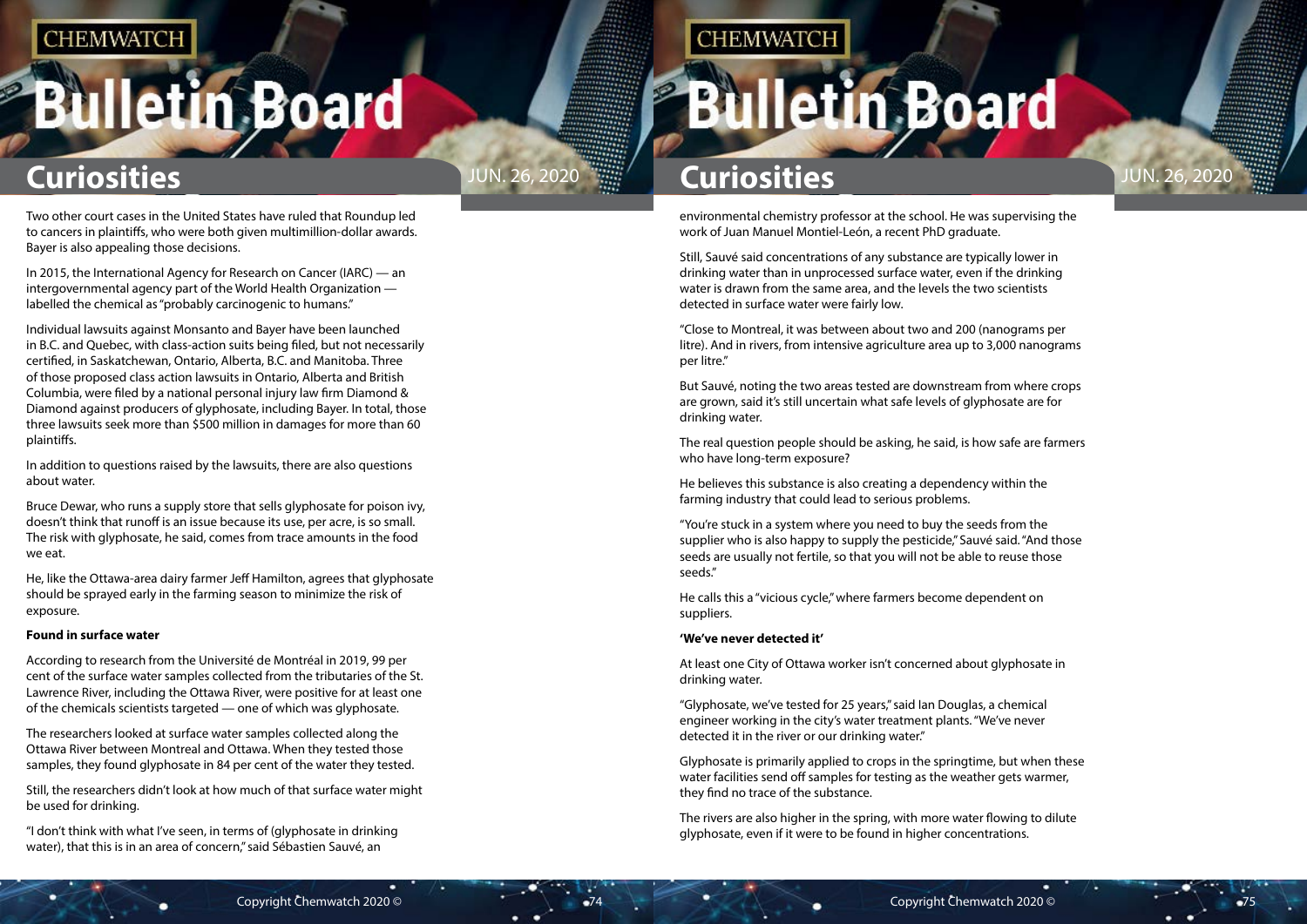# **Illetin Board**



Glyphosate's continued use is also leading to monocultures, only growing one single crop or plant in a field, which could leave crops vulnerable if disease begins working its way through a specific crop species in which there is little genetic diversity.

If glyphosate is part of runoff, it's unlikely to affect people's drinking water, Cooper said.

"It's more of an environmental issue," she said.

"It (glyphosate) breaks down quickly. It's just used in such high volume," she said.

Such selective breeding could alter the food we eat in unforeseen ways, she said.

With phosphorus being one of its core components, it will instead lead to harmful algae blooms, which sucks up the oxygen from a body of water, and could indirectly affect ecosystems by leaving fish and plant-life oxygen-starved.

This is particularly troubling, as phragmites — the reed the herbicide is particularly suited to kill — grows in wetlands.

#### **Classification of glyphosate**

The regulation and oversight of agricultural chemicals such as glyphosate is split between two levels of government.

When it comes to how glyphosate is regulated, the provincial government decides when and where the chemical can be used. The federal government decides whether you can use it at all.

A re-evaluation of glyphosate is required every 15 years.

Following a 2015 re-evaluation by the Pest Management Regulatory Agency, a federal government agency under Health Canada that regulates pest control products, it approved the substance's continued use in 2017.

"The World Health Organization's International Agency for Research on Cancer recently assigned a hazard classification for glyphosate as 'probably carcinogenic to humans.' It is important to note that a hazard classification is not a health risk assessment," the agency's summary of its 2015 assessment reads.

But another [study](https://www.sciencedirect.com/science/article/pii/S0048969719312197) Sauvé was part of observed that chemicals like glyphosate can have higher concentrations during different seasons, with peaks being observed in spring and fall.

Sébastien Sauvé, an environmental chemistry professor at the school, says concentrations of the herbicide in water varies according to the time of year.

Health Canada has set the acceptable level of glyphosate at .28 milligrams per litre, Douglas said.

Still, if glyphosate is found in Ottawa's water, the treatment centres are not currently capable of removing it, the city engineer said.

#### **'It's more of an environmental issue'**

"In terms of being a problem here, there's a lot of opposition to how widespread it is used," said Kathleen Cooper, senior researcher at the Canadian Environmental Law Association, "particularly among people who are opposed to genetically modified crops."

Cooper said the science is still out on what the long-term effects of glyphosate are on both seeds and people.

She said the chemical is "heavily, heavily used" and infused in both Ontario's agriculture and forestry sectors.

Still, she said the chemical seems like the only solution to handle certain problems, like phragmites, an aggressive reed that is highly invasive in Ontario wetlands and chokes out other plants for water and nutrients.

The reed often grows near wetlands or beaches where glyphosate should only be [applied carefully](https://www.greatlakesphragmites.net/management-2/herbicide/). While glyphosates can be sprayed directly on the plant, it's recommended to be [diluted](https://www.ontarioinvasiveplants.ca/wp-content/uploads/2017/05/OIPC_TechnicalBMP_Phragmites_Apr282017_D7_WEB.pdf) to five per cent or less of the mixture[.](https://www.greatlakesphragmites.net/management-2/herbicide/)

As well, Cooper said some weeds are developing resistance to glyphosate, which might suggest the farming industry will need a new approach to handle certain weeds or have to rely on older, more toxic, solutions.

Dewar said that glyphosate needs to be mixed with other chemicals to remain an effective weed killer. Canada fleabane, for example, has been shown to have developed glyphosate-resistant populations in nine U.S. states and is also present in Ontario.

"Mother Nature is amazing in the way it can adapt," he said.

## **CHEMWATCH**

# **Iletin Board**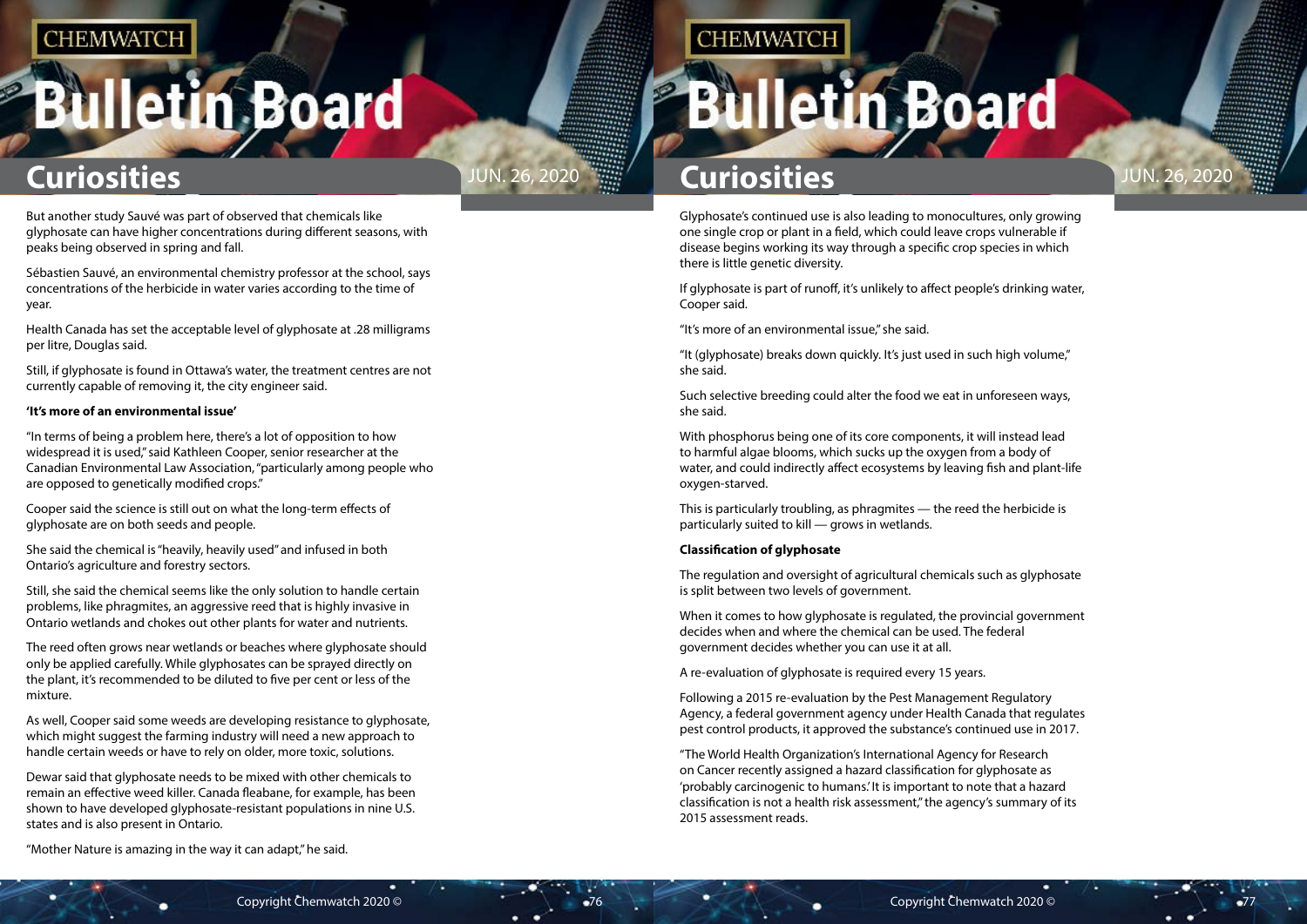# <span id="page-39-0"></span>**Bulletin Board**



"Put the money into research to replace it," he said, snapping his finger, "and then it will be adopted like that."

> **"We'll be looking a lot more at using cycling, and walking in cities, how public transport plays a role, how we can change patterns of air travel, so that air travel's impact is reduced," Stark said.**

## **Curiosities Curiosities**

capitalcurrent.ca, 11 June 2020

https://www.capitalcurrent.ca

### **UK faces a climate 'crunch decade'** *2020-06-11*

Reaching net zero emissions by 2050 is going to mean drastic changes to everyday life.

That's according to the U.K. Committee on Climate Change (CCC), an independent government advisory body, which will [give](https://www.theccc.org.uk/comingup/advice-on-the-sixth-carbon-budget/) recommendations in December for Britain's next emissions target for the mid-2030s. It will also for the first time outline a plan on how the country can reach climate-neutrality by mid-century, CCC Chief Executive Chris Stark told POLITICO.

"Net zero — of course, an energy transition is a big part of it, but it's a whole economy transition, really," he said, adding, "The most interesting things [in December's recommendations] are not really about the energy transition … but it's the societal transition that goes with it."

That means changes to how the U.K. uses agricultural land, what people eat and how they travel.

"We'll be looking a lot more at using cycling, and walking in cities, how public transport plays a role, how we can change patterns of air travel, so that air travel's impact is reduced," Stark said. December's advice "will give a full set of pathways from today out to 2050 in each sector ... it demonstrates how society will need to shift."

The COVID-19 pandemic temporarily kicked [climate change](https://pro.politico.eu/news/poll-climate-change-rises-up-list-of-uk-british-voters-concerns-extinction-rebellion) off the political agenda. But efforts to dig economies out of the crisis-induced hole are increasingly tied to climate neutrality objectives.

That's also fueled by a growing understanding among governments that trillions in recovery cash could either transform the economy and curb emissions, or lock in polluting infrastructure for decades.

"This is really the crunch decade. We're going to have to move from a point where these plans are only on paper, to actually developing, in every sector, the policies and ultimately the investments that will drive all of this," Stark said over the phone. "Unless it's done this decade, we will not meet

What these risk assessments do is take hazard assessment information, like the one completed by IARC, and multiply it by a risk of exposure, Cooper said.

"The level of human exposure, which determines the actual risk, was not taken into account by (IARC)," the agency stated in 2015. "Pesticides are registered for use in Canada only if the level of exposure to Canadians does not cause any harmful effects, including cancer."

In 2019, Health Canada released another [statement](https://www.canada.ca/en/health-canada/news/2019/01/statement-from-health-canada-on-glyphosate.html) in reaction to growing public concern about glyphosate use.

"No pesticide regulatory authority in the world currently considers glyphosate to be a cancer risk to humans at the levels at which humans are currently exposed," its statement reads.

However, some independent scientists disagree.

Chemistry professor Sébastien Sauvé is concerned regulatory bodies are offering contradictory information on glyphosate, which he believes means someone has to be wrong.

"(It's) a very good example that they cannot all be trusted," he said.

#### **No change coming**

Still, despite the debate over its use, dairy farmer Jeff Hamilton doesn't see a change coming any time soon for agriculture. While he's heard of farmers using steam, dry ice and even robots to eliminate weeds, none of these seem to be game-hangers, in terms of effectiveness or being marketready, compared to Roundup.

"There's all kinds of ideas out there, but it has to be economical," he said, "and you have to be able to cover a lot of acres quickly."

While he used to apply the chemical himself, he's let his licence lapse. Now he pays an agronomist to determine the mix needed for his crops and hires a company to come in and apply it evenly.

Although the chemical is necessary for the industry's health right now, Hamilton said farmers have to be flexible.

## **CHEMWATCH**

# **Illetin Board**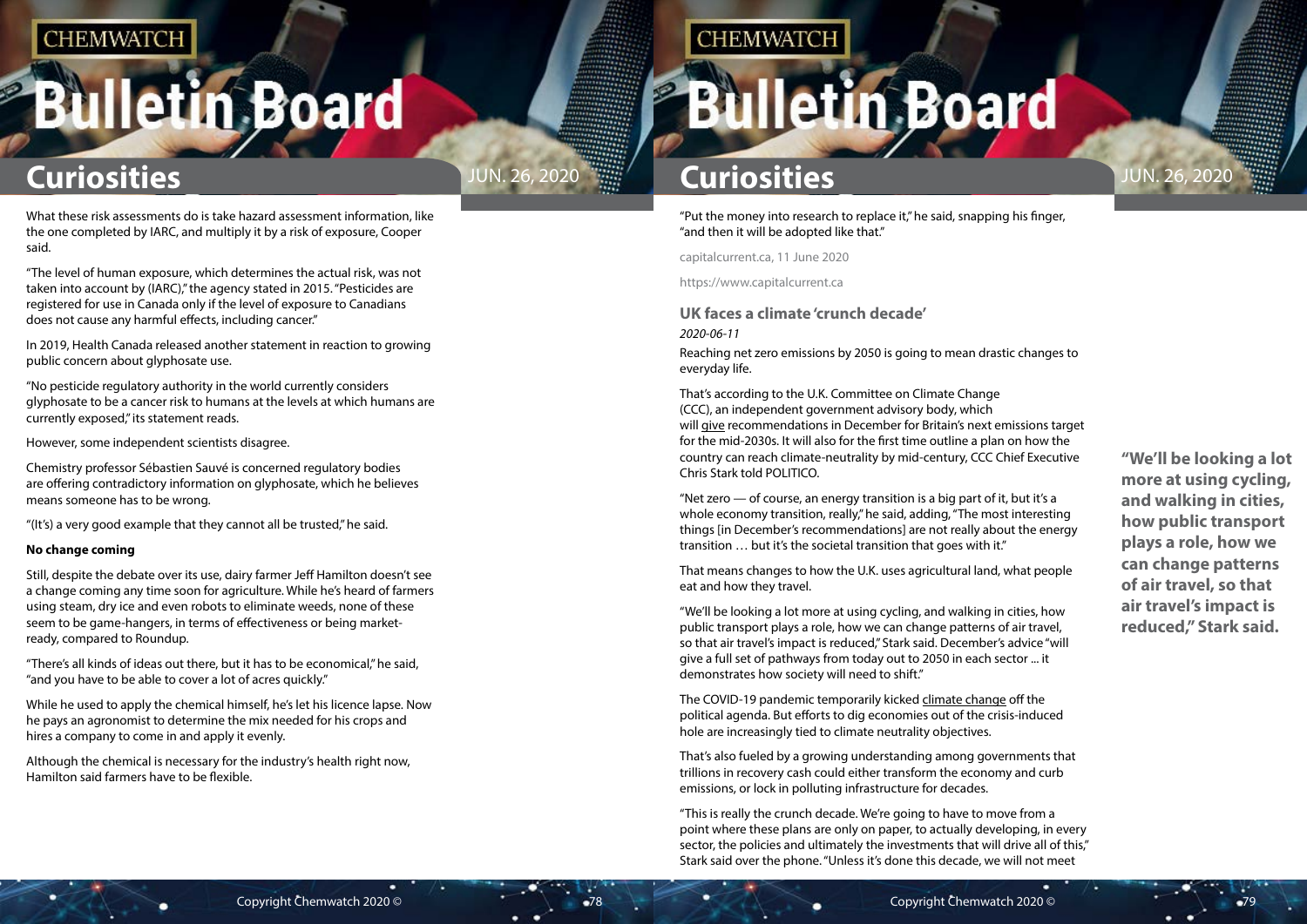# **Bulletin Board**





"That would make the hydrogen sector as big as the electricity sector is today. That gives you a sense of the scale of it, and that needs to be achieved over a few decades. It's enormous, absolutely enormous," Stark said.

Even that scale of change may need help from more [esoteric](https://royalsociety.org/-/media/policy/projects/greenhouse-gas-removal/royal-society-greenhouse-gas-removal-report-2018.pdf)  [technologies](https://royalsociety.org/-/media/policy/projects/greenhouse-gas-removal/royal-society-greenhouse-gas-removal-report-2018.pdf) to soak up remaining emissions.

"There's a big story about greenhouse gas removals," Stark said.

politico.eu, 11 June 2020

https://www.politico.eu

the [Paris Agreement] targets, and globally that's true as well. It's really [a] crunch moment."

The U.K. legislated for climate-neutrality by 2050 [last June](https://www.gov.uk/government/news/uk-becomes-first-major-economy-to-pass-net-zero-emissions-law), following the CCC's [recommendations.](https://www.theccc.org.uk/publication/net-zero-the-uks-contribution-to-stopping-global-warming/?utm_source=POLITICO.EU&utm_campaign=583729e115-EMAIL_CAMPAIGN_2019_06_11_08_41&utm_medium=email&utm_term=0_10959edeb5-583729e115-189693589) The committee is the only European government-affiliated body that›s really mapped what climate-neutrality means in practice — leading the way for other European and developed economies.

Until now, politicians, campaigners and companies have largely focused on greening the energy sector, squeezing out coal in favor of less polluting gas, renewables and — in the case of the U.K. — nuclear. As a result of that effort, Britain [ran for two full months](https://twitter.com/ng_eso/status/1270324752322871296) without coal-generated power as of Wednesday, the first time that is happened since the Industrial Revolution.

The European Commission is currently negotiating to put the 2050 goal into law, and assessing the impact of higher 2030 targets.

The CCC's task now is to come up with the "best, most cost-effective, most achievable strategy to achieve that target," Stark said.

#### No wiggle room

But as temperatures rise, and local communities are more frequently exposed to climate-related impacts such as droughts and floods, politicians have less room to maneuver.

"We are more and more vocal, and spiky, with government about what they must do ... we say the things they can't or won't. As you get closer to the date by which you need to achieve the target, the uncertainty of how you achieve it starts to reduce," said Stark. "Twenty years ago, you could say there were lots and lots of possibilities for how you may achieve the goal. As you get closer to it, those start to narrow down."

Emissions will have to radically shrink across the economy to hit the 2050 target.

That's going to have to become the norm in the future.

"We're relying a lot on electrifying the economy, at least a doubling of demand for electricity — so it's a doubling of size of the electricity system, all of which needs to be zero carbon," he said.

Hydrogen plays a key role in greening the one-third of the economy that can't be easily electrified.

## **CHEMWATCH**

# **Illetin Board**